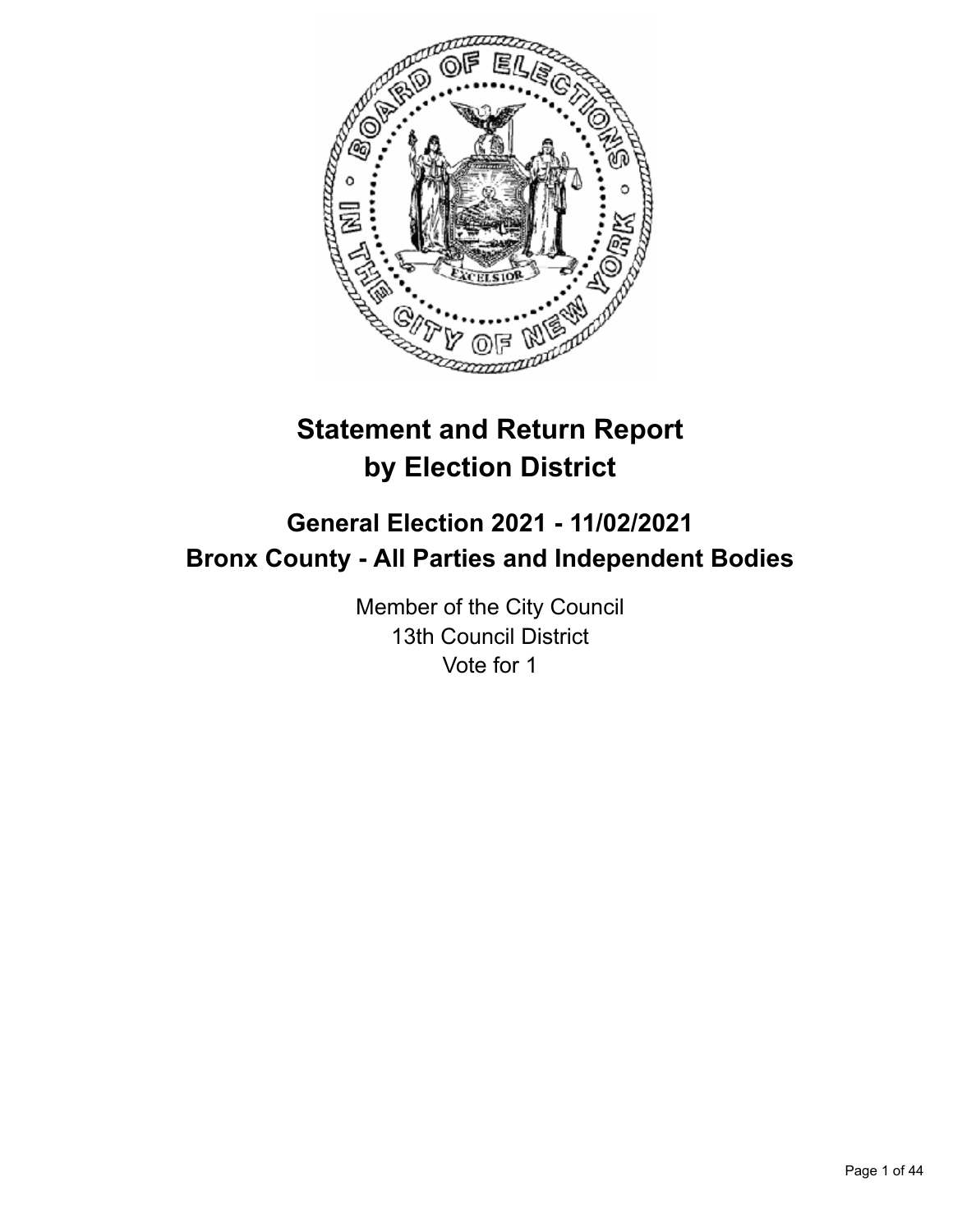

| <b>PUBLIC COUNTER</b>                                    | 89       |
|----------------------------------------------------------|----------|
| <b>MANUALLY COUNTED EMERGENCY</b>                        | 0        |
| ABSENTEE / MILITARY                                      | 12       |
| AFFIDAVIT                                                | $\Omega$ |
| <b>Total Ballots</b>                                     | 101      |
| Less - Inapplicable Federal/Special Presidential Ballots | $\Omega$ |
| <b>Total Applicable Ballots</b>                          | 101      |
| MARJORIE VELAZQUEZ (DEMOCRATIC)                          | 63       |
| ALEKSANDER MICI (REPUBLICAN)                             | 26       |
| MARC GJONAJ (WRITE-IN)                                   | 2        |
| <b>Total Votes</b>                                       | 91       |
| Unrecorded                                               | 10       |

### **002/80**

| PUBLIC COUNTER                                           | 51 |
|----------------------------------------------------------|----|
| <b>MANUALLY COUNTED EMERGENCY</b>                        | 0  |
| ABSENTEE / MILITARY                                      | 11 |
| <b>AFFIDAVIT</b>                                         | 0  |
| <b>Total Ballots</b>                                     | 62 |
| Less - Inapplicable Federal/Special Presidential Ballots | 0  |
| <b>Total Applicable Ballots</b>                          | 62 |
| MARJORIE VELAZQUEZ (DEMOCRATIC)                          | 48 |
| ALEKSANDER MICI (REPUBLICAN)                             | 11 |
| BERNIE SANDERS (WRITE-IN)                                |    |
| JOHN C WILLIAMS (WRITE-IN)                               |    |
| <b>Total Votes</b>                                       | 61 |
| Unrecorded                                               |    |

| <b>PUBLIC COUNTER</b>                                    | 311 |
|----------------------------------------------------------|-----|
| <b>MANUALLY COUNTED EMERGENCY</b>                        | 0   |
| ABSENTEE / MILITARY                                      | 15  |
| AFFIDAVIT                                                |     |
| <b>Total Ballots</b>                                     | 327 |
| Less - Inapplicable Federal/Special Presidential Ballots | 0   |
| <b>Total Applicable Ballots</b>                          | 327 |
| MARJORIE VELAZQUEZ (DEMOCRATIC)                          | 107 |
| ALEKSANDER MICI (REPUBLICAN)                             | 183 |
| ERIC DINOWITZ (WRITE-IN)                                 |     |
| <b>Total Votes</b>                                       | 291 |
| Unrecorded                                               | 36  |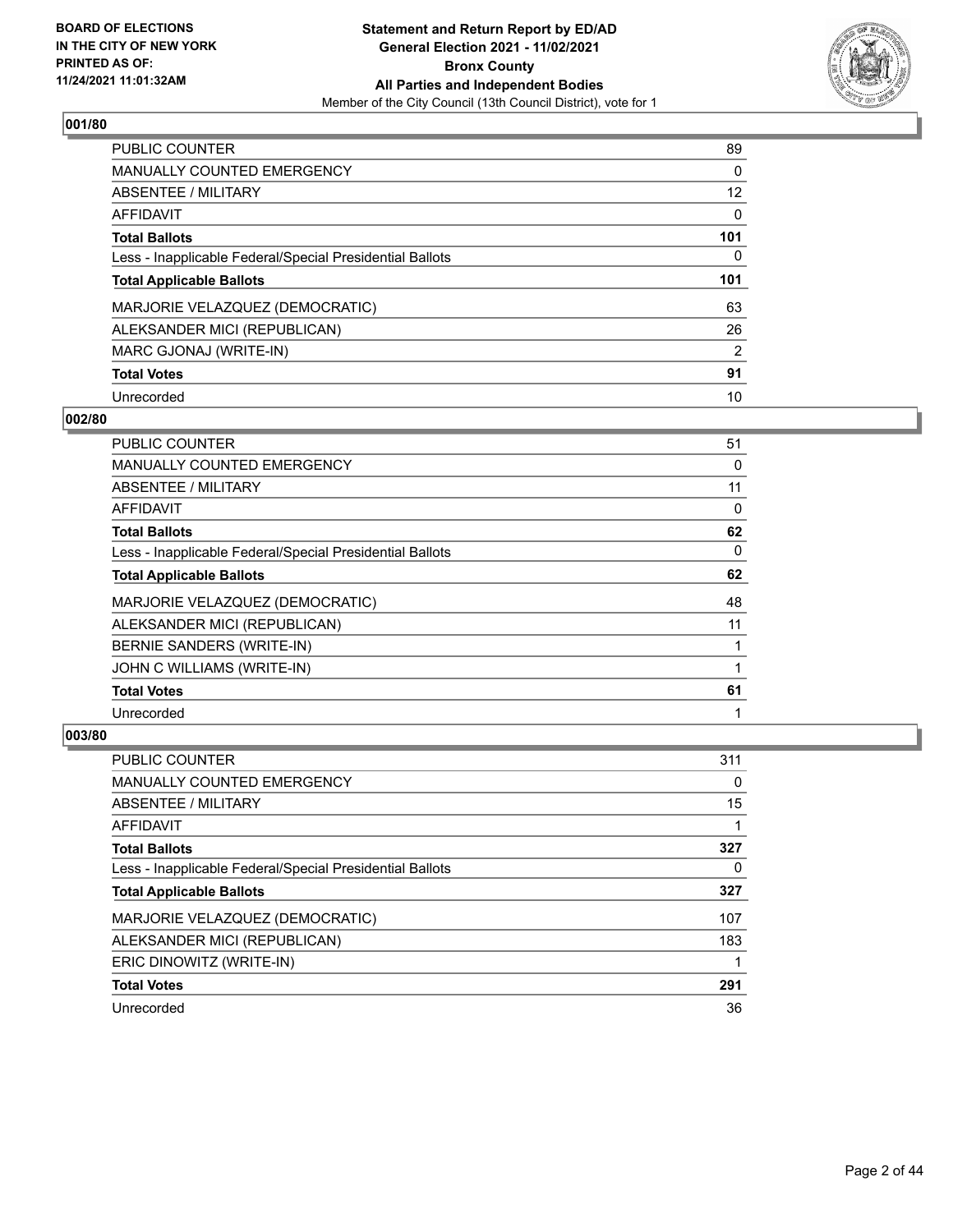

| PUBLIC COUNTER                                           | 85       |
|----------------------------------------------------------|----------|
| <b>MANUALLY COUNTED EMERGENCY</b>                        | $\Omega$ |
| ABSENTEE / MILITARY                                      | 4        |
| <b>AFFIDAVIT</b>                                         | $\Omega$ |
| <b>Total Ballots</b>                                     | 89       |
| Less - Inapplicable Federal/Special Presidential Ballots | $\Omega$ |
| <b>Total Applicable Ballots</b>                          | 89       |
| MARJORIE VELAZQUEZ (DEMOCRATIC)                          | 27       |
| ALEKSANDER MICI (REPUBLICAN)                             | 51       |
| <b>Total Votes</b>                                       | 78       |
| Unrecorded                                               | 11       |

### **005/80**

| <b>PUBLIC COUNTER</b>                                    | 62 |
|----------------------------------------------------------|----|
| <b>MANUALLY COUNTED EMERGENCY</b>                        | 0  |
| ABSENTEE / MILITARY                                      |    |
| AFFIDAVIT                                                | 0  |
| <b>Total Ballots</b>                                     | 63 |
| Less - Inapplicable Federal/Special Presidential Ballots | 0  |
| <b>Total Applicable Ballots</b>                          | 63 |
| MARJORIE VELAZQUEZ (DEMOCRATIC)                          | 35 |
| ALEKSANDER MICI (REPUBLICAN)                             | 22 |
| <b>Total Votes</b>                                       | 57 |
| Unrecorded                                               | 6  |

| <b>PUBLIC COUNTER</b>                                    | 139      |
|----------------------------------------------------------|----------|
| <b>MANUALLY COUNTED EMERGENCY</b>                        | 0        |
| ABSENTEE / MILITARY                                      | 3        |
| AFFIDAVIT                                                | $\Omega$ |
| <b>Total Ballots</b>                                     | 142      |
| Less - Inapplicable Federal/Special Presidential Ballots | 0        |
|                                                          |          |
| <b>Total Applicable Ballots</b>                          | 142      |
| MARJORIE VELAZQUEZ (DEMOCRATIC)                          | 64       |
| ALEKSANDER MICI (REPUBLICAN)                             | 65       |
| IVONNE HERERRA (WRITE-IN)                                |          |
| <b>Total Votes</b>                                       | 130      |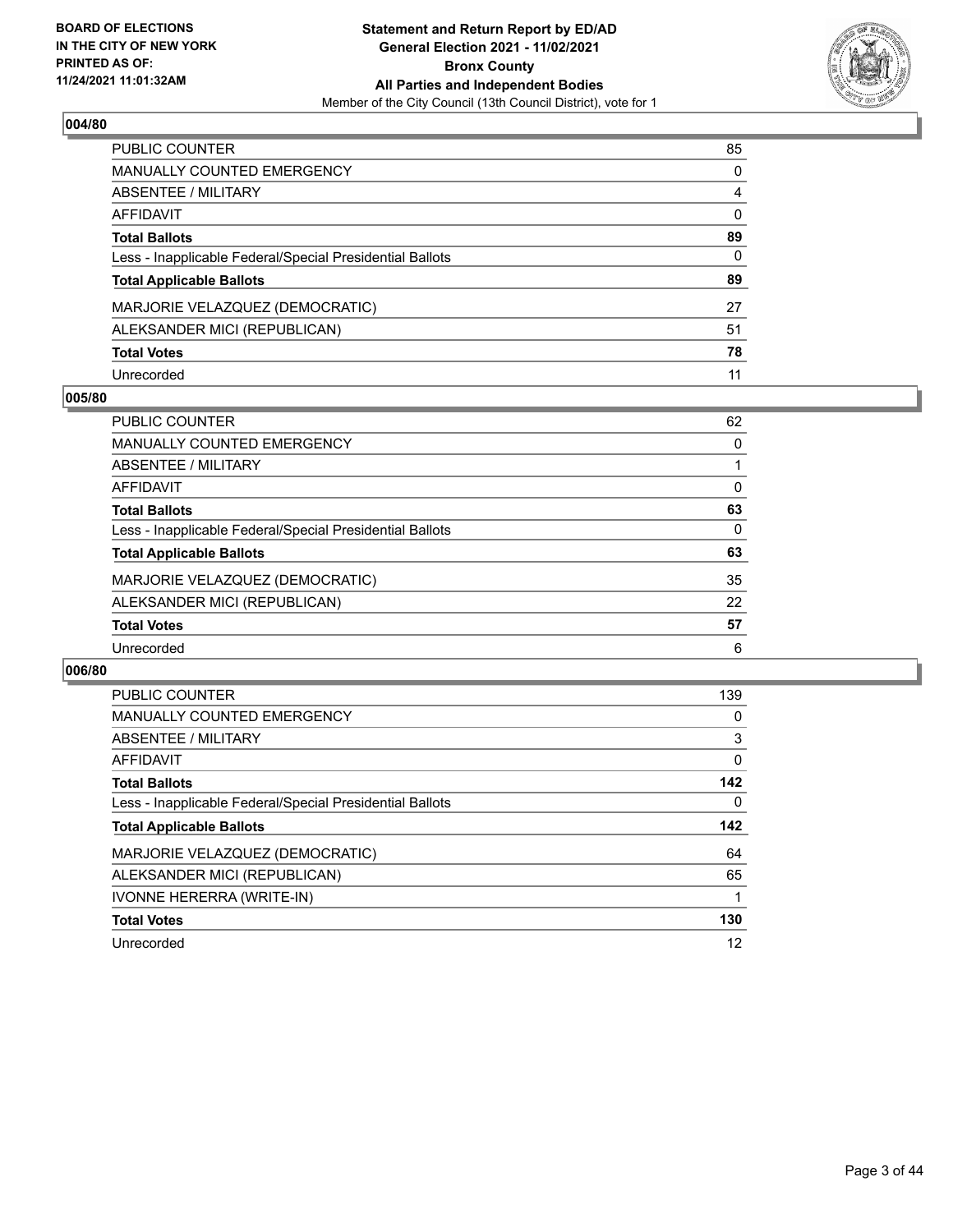

| <b>PUBLIC COUNTER</b>                                    | 97  |
|----------------------------------------------------------|-----|
| <b>MANUALLY COUNTED EMERGENCY</b>                        | 0   |
| ABSENTEE / MILITARY                                      | 12  |
| AFFIDAVIT                                                | 2   |
| <b>Total Ballots</b>                                     | 111 |
| Less - Inapplicable Federal/Special Presidential Ballots | 0   |
| <b>Total Applicable Ballots</b>                          | 111 |
| MARJORIE VELAZQUEZ (DEMOCRATIC)                          | 58  |
| ALEKSANDER MICI (REPUBLICAN)                             | 44  |
| <b>Total Votes</b>                                       | 102 |
| Unrecorded                                               | 9   |

### **008/80**

| <b>PUBLIC COUNTER</b>                                    | 89       |
|----------------------------------------------------------|----------|
| MANUALLY COUNTED EMERGENCY                               | $\Omega$ |
| ABSENTEE / MILITARY                                      | 4        |
| AFFIDAVIT                                                | $\Omega$ |
| <b>Total Ballots</b>                                     | 93       |
| Less - Inapplicable Federal/Special Presidential Ballots | 0        |
| <b>Total Applicable Ballots</b>                          | 93       |
| MARJORIE VELAZQUEZ (DEMOCRATIC)                          | 59       |
| ALEKSANDER MICI (REPUBLICAN)                             | 24       |
| <b>Total Votes</b>                                       | 83       |
| Unrecorded                                               | 10       |

| <b>PUBLIC COUNTER</b>                                    | 89             |
|----------------------------------------------------------|----------------|
| <b>MANUALLY COUNTED EMERGENCY</b>                        | 0              |
| ABSENTEE / MILITARY                                      | $\overline{2}$ |
| <b>AFFIDAVIT</b>                                         |                |
| <b>Total Ballots</b>                                     | 92             |
| Less - Inapplicable Federal/Special Presidential Ballots | 0              |
| <b>Total Applicable Ballots</b>                          | 92             |
| MARJORIE VELAZQUEZ (DEMOCRATIC)                          | 62             |
| ALEKSANDER MICI (REPUBLICAN)                             | 24             |
| <b>Total Votes</b>                                       | 86             |
| Unrecorded                                               | 6              |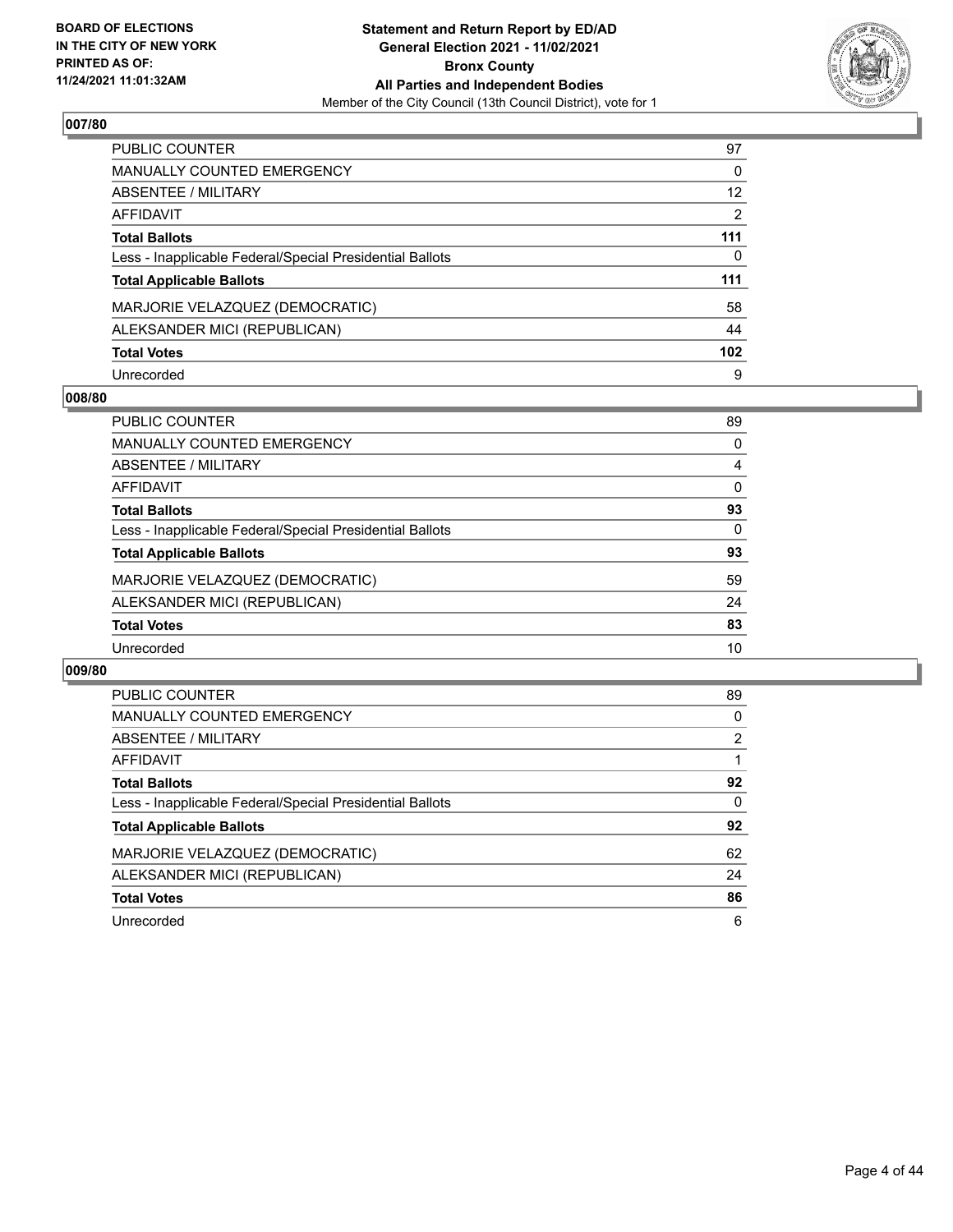

| PUBLIC COUNTER                                           | 119      |
|----------------------------------------------------------|----------|
| <b>MANUALLY COUNTED EMERGENCY</b>                        | $\Omega$ |
| <b>ABSENTEE / MILITARY</b>                               | 4        |
| <b>AFFIDAVIT</b>                                         |          |
| <b>Total Ballots</b>                                     | 124      |
| Less - Inapplicable Federal/Special Presidential Ballots | 0        |
| <b>Total Applicable Ballots</b>                          | 124      |
| MARJORIE VELAZQUEZ (DEMOCRATIC)                          | 81       |
| ALEKSANDER MICI (REPUBLICAN)                             | 40       |
| <b>Total Votes</b>                                       | 121      |
| Unrecorded                                               | 3        |

### **011/80**

| PUBLIC COUNTER                                           | 45             |
|----------------------------------------------------------|----------------|
| <b>MANUALLY COUNTED EMERGENCY</b>                        | 0              |
| ABSENTEE / MILITARY                                      |                |
| AFFIDAVIT                                                | $\Omega$       |
| <b>Total Ballots</b>                                     | 46             |
| Less - Inapplicable Federal/Special Presidential Ballots | $\Omega$       |
| <b>Total Applicable Ballots</b>                          | 46             |
| MARJORIE VELAZQUEZ (DEMOCRATIC)                          | 25             |
| ALEKSANDER MICI (REPUBLICAN)                             | 19             |
| <b>Total Votes</b>                                       | 44             |
| Unrecorded                                               | $\overline{2}$ |

| <b>PUBLIC COUNTER</b>                                    | 237 |
|----------------------------------------------------------|-----|
| <b>MANUALLY COUNTED EMERGENCY</b>                        | 0   |
| ABSENTEE / MILITARY                                      | 17  |
| AFFIDAVIT                                                |     |
| <b>Total Ballots</b>                                     | 255 |
| Less - Inapplicable Federal/Special Presidential Ballots | 0   |
| <b>Total Applicable Ballots</b>                          | 255 |
| MARJORIE VELAZQUEZ (DEMOCRATIC)                          | 199 |
| ALEKSANDER MICI (REPUBLICAN)                             | 34  |
| UNATTRIBUTABLE WRITE-IN (WRITE-IN)                       |     |
| <b>Total Votes</b>                                       | 234 |
| Unrecorded                                               | 21  |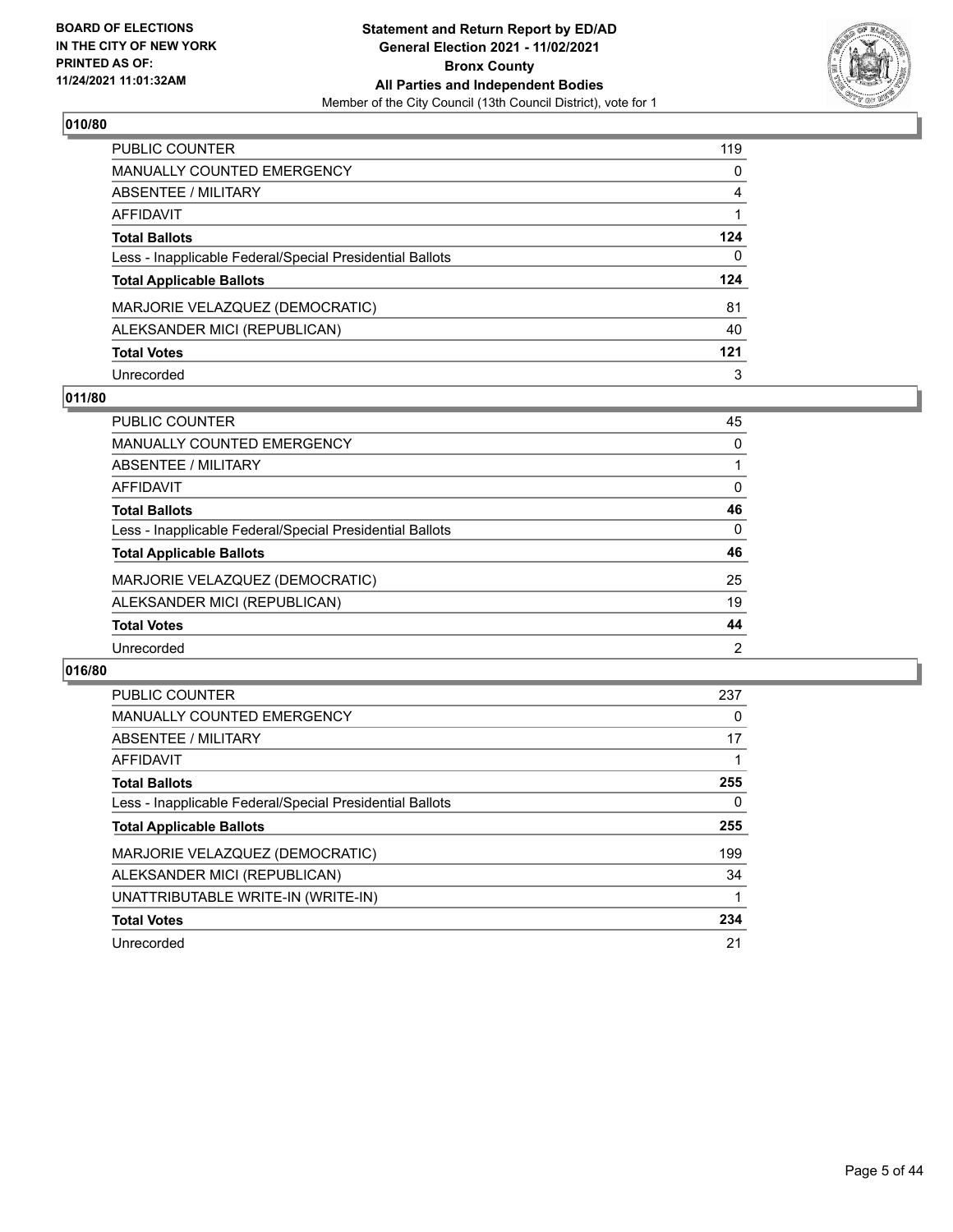

| PUBLIC COUNTER                                           | 110 |
|----------------------------------------------------------|-----|
| <b>MANUALLY COUNTED EMERGENCY</b>                        | 0   |
| <b>ABSENTEE / MILITARY</b>                               | 9   |
| <b>AFFIDAVIT</b>                                         |     |
| <b>Total Ballots</b>                                     | 120 |
| Less - Inapplicable Federal/Special Presidential Ballots | 0   |
| <b>Total Applicable Ballots</b>                          | 120 |
| MARJORIE VELAZQUEZ (DEMOCRATIC)                          | 95  |
| ALEKSANDER MICI (REPUBLICAN)                             | 16  |
| <b>Total Votes</b>                                       | 111 |
| Unrecorded                                               | 9   |

### **018/80**

| PUBLIC COUNTER                                           | 131 |
|----------------------------------------------------------|-----|
| <b>MANUALLY COUNTED EMERGENCY</b>                        | 0   |
| ABSENTEE / MILITARY                                      | 5   |
| AFFIDAVIT                                                |     |
| <b>Total Ballots</b>                                     | 137 |
| Less - Inapplicable Federal/Special Presidential Ballots | 0   |
| <b>Total Applicable Ballots</b>                          | 137 |
| MARJORIE VELAZQUEZ (DEMOCRATIC)                          | 55  |
| ALEKSANDER MICI (REPUBLICAN)                             | 72  |
| <b>Total Votes</b>                                       | 127 |
| Unrecorded                                               | 10  |

| <b>PUBLIC COUNTER</b>                                    | 106   |
|----------------------------------------------------------|-------|
| <b>MANUALLY COUNTED EMERGENCY</b>                        | 0     |
| ABSENTEE / MILITARY                                      | 4     |
| <b>AFFIDAVIT</b>                                         | 2     |
| <b>Total Ballots</b>                                     | $112$ |
| Less - Inapplicable Federal/Special Presidential Ballots | 0     |
| <b>Total Applicable Ballots</b>                          | 112   |
| MARJORIE VELAZQUEZ (DEMOCRATIC)                          | 48    |
| ALEKSANDER MICI (REPUBLICAN)                             | 58    |
| <b>Total Votes</b>                                       | 106   |
| Unrecorded                                               | 6     |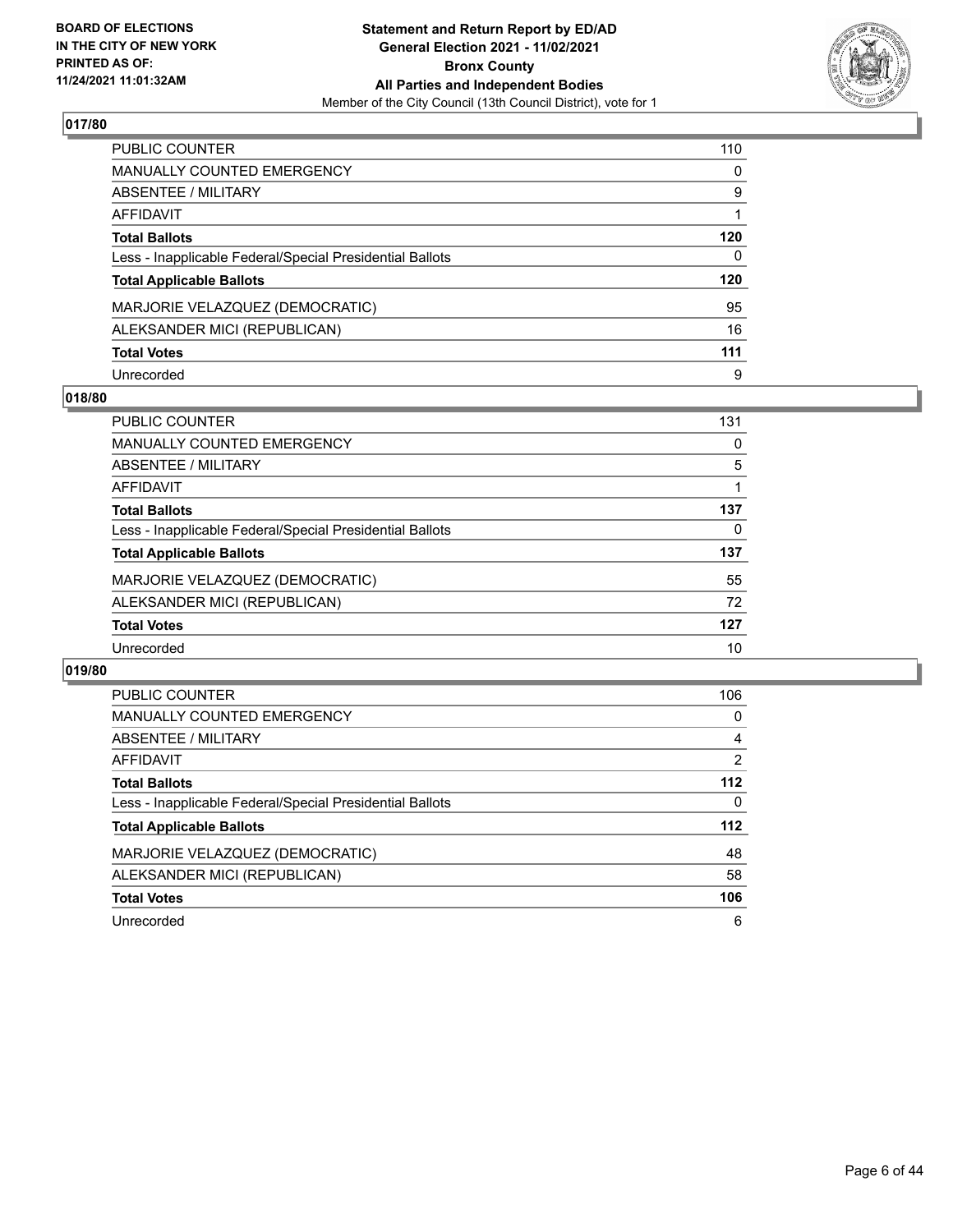

| <b>PUBLIC COUNTER</b>                                    | 151      |
|----------------------------------------------------------|----------|
| MANUALLY COUNTED EMERGENCY                               | $\Omega$ |
| <b>ABSENTEE / MILITARY</b>                               | 15       |
| AFFIDAVIT                                                | $\Omega$ |
| <b>Total Ballots</b>                                     | 166      |
| Less - Inapplicable Federal/Special Presidential Ballots | 0        |
| <b>Total Applicable Ballots</b>                          | 166      |
| MARJORIE VELAZQUEZ (DEMOCRATIC)                          | 111      |
| ALEKSANDER MICI (REPUBLICAN)                             | 47       |
| <b>Total Votes</b>                                       | 158      |
| Unrecorded                                               | 8        |

### **021/80**

| PUBLIC COUNTER                                           | 179 |
|----------------------------------------------------------|-----|
| <b>MANUALLY COUNTED EMERGENCY</b>                        | 0   |
| ABSENTEE / MILITARY                                      | 8   |
| AFFIDAVIT                                                |     |
| <b>Total Ballots</b>                                     | 188 |
| Less - Inapplicable Federal/Special Presidential Ballots | 0   |
| <b>Total Applicable Ballots</b>                          | 188 |
| MARJORIE VELAZQUEZ (DEMOCRATIC)                          | 147 |
| ALEKSANDER MICI (REPUBLICAN)                             | 26  |
| <b>Total Votes</b>                                       | 173 |
| Unrecorded                                               | 15  |

| <b>PUBLIC COUNTER</b>                                    | 190      |
|----------------------------------------------------------|----------|
| <b>MANUALLY COUNTED EMERGENCY</b>                        | $\Omega$ |
| ABSENTEE / MILITARY                                      | 12       |
| <b>AFFIDAVIT</b>                                         |          |
| <b>Total Ballots</b>                                     | 203      |
| Less - Inapplicable Federal/Special Presidential Ballots | 0        |
| <b>Total Applicable Ballots</b>                          | 203      |
| MARJORIE VELAZQUEZ (DEMOCRATIC)                          | 145      |
| ALEKSANDER MICI (REPUBLICAN)                             | 41       |
| <b>Total Votes</b>                                       | 186      |
| Unrecorded                                               | 17       |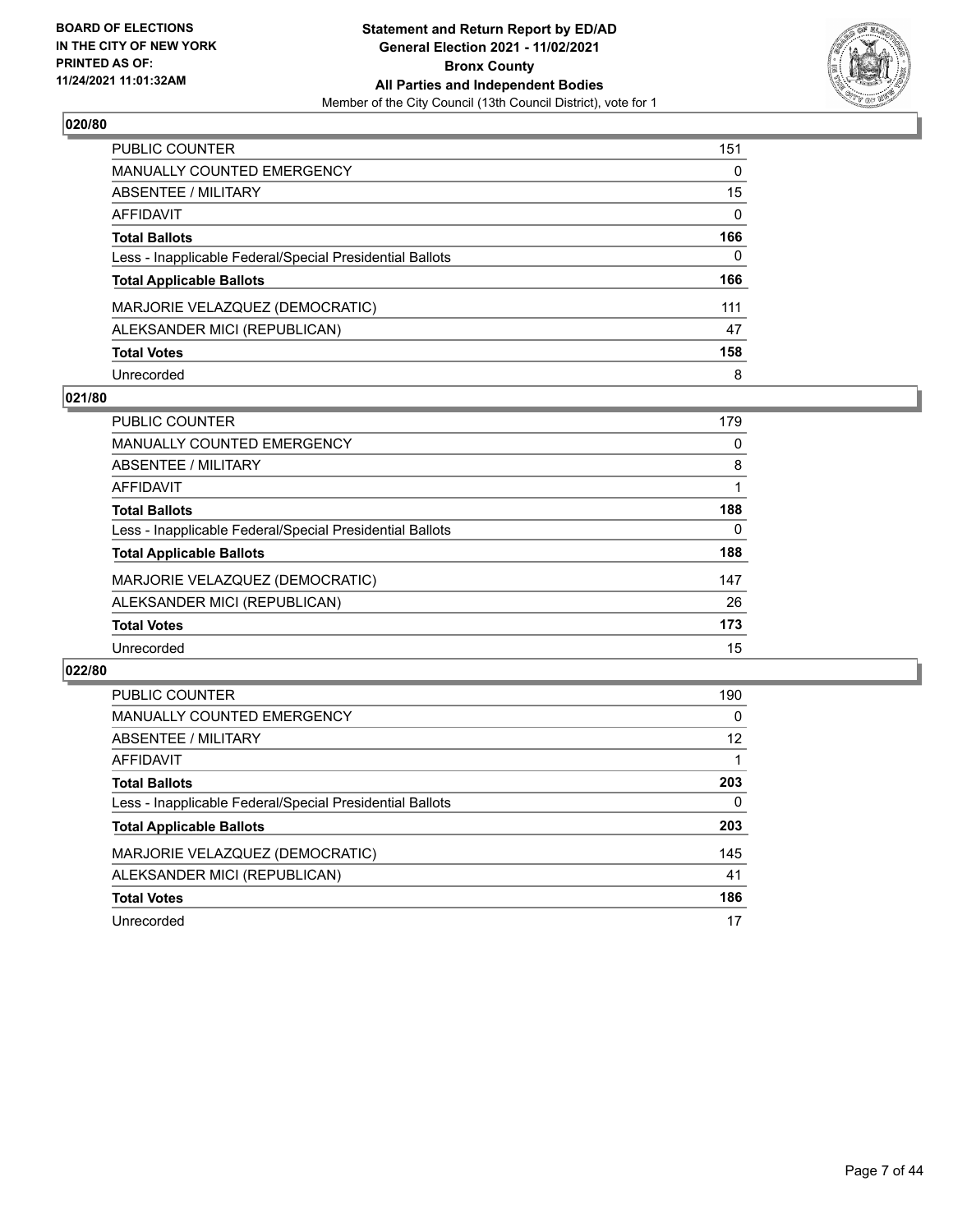

| <b>PUBLIC COUNTER</b>                                    | 160      |
|----------------------------------------------------------|----------|
| <b>MANUALLY COUNTED EMERGENCY</b>                        | 0        |
| ABSENTEE / MILITARY                                      | 12       |
| AFFIDAVIT                                                | $\Omega$ |
| <b>Total Ballots</b>                                     | 172      |
| Less - Inapplicable Federal/Special Presidential Ballots | 0        |
| <b>Total Applicable Ballots</b>                          | 172      |
| MARJORIE VELAZQUEZ (DEMOCRATIC)                          | 124      |
| ALEKSANDER MICI (REPUBLICAN)                             | 30       |
| <b>JOSEPH VILLA (WRITE-IN)</b>                           |          |
| <b>Total Votes</b>                                       | 155      |
| Unrecorded                                               | 17       |

### **024/80**

| <b>PUBLIC COUNTER</b>                                    | 162      |
|----------------------------------------------------------|----------|
| <b>MANUALLY COUNTED EMERGENCY</b>                        | 0        |
| ABSENTEE / MILITARY                                      | 13       |
| AFFIDAVIT                                                |          |
| <b>Total Ballots</b>                                     | 176      |
| Less - Inapplicable Federal/Special Presidential Ballots | $\Omega$ |
| <b>Total Applicable Ballots</b>                          | 176      |
| MARJORIE VELAZQUEZ (DEMOCRATIC)                          | 129      |
| ALEKSANDER MICI (REPUBLICAN)                             | 34       |
| <b>Total Votes</b>                                       | 163      |
| Unrecorded                                               | 13       |

| <b>PUBLIC COUNTER</b>                                    | 161      |
|----------------------------------------------------------|----------|
| MANUALLY COUNTED EMERGENCY                               | 0        |
| ABSENTEE / MILITARY                                      | 13       |
| AFFIDAVIT                                                |          |
| <b>Total Ballots</b>                                     | 175      |
| Less - Inapplicable Federal/Special Presidential Ballots | $\Omega$ |
| <b>Total Applicable Ballots</b>                          | 175      |
| MARJORIE VELAZQUEZ (DEMOCRATIC)                          | 127      |
| ALEKSANDER MICI (REPUBLICAN)                             | 36       |
| <b>Total Votes</b>                                       | 163      |
| Unrecorded                                               | 12       |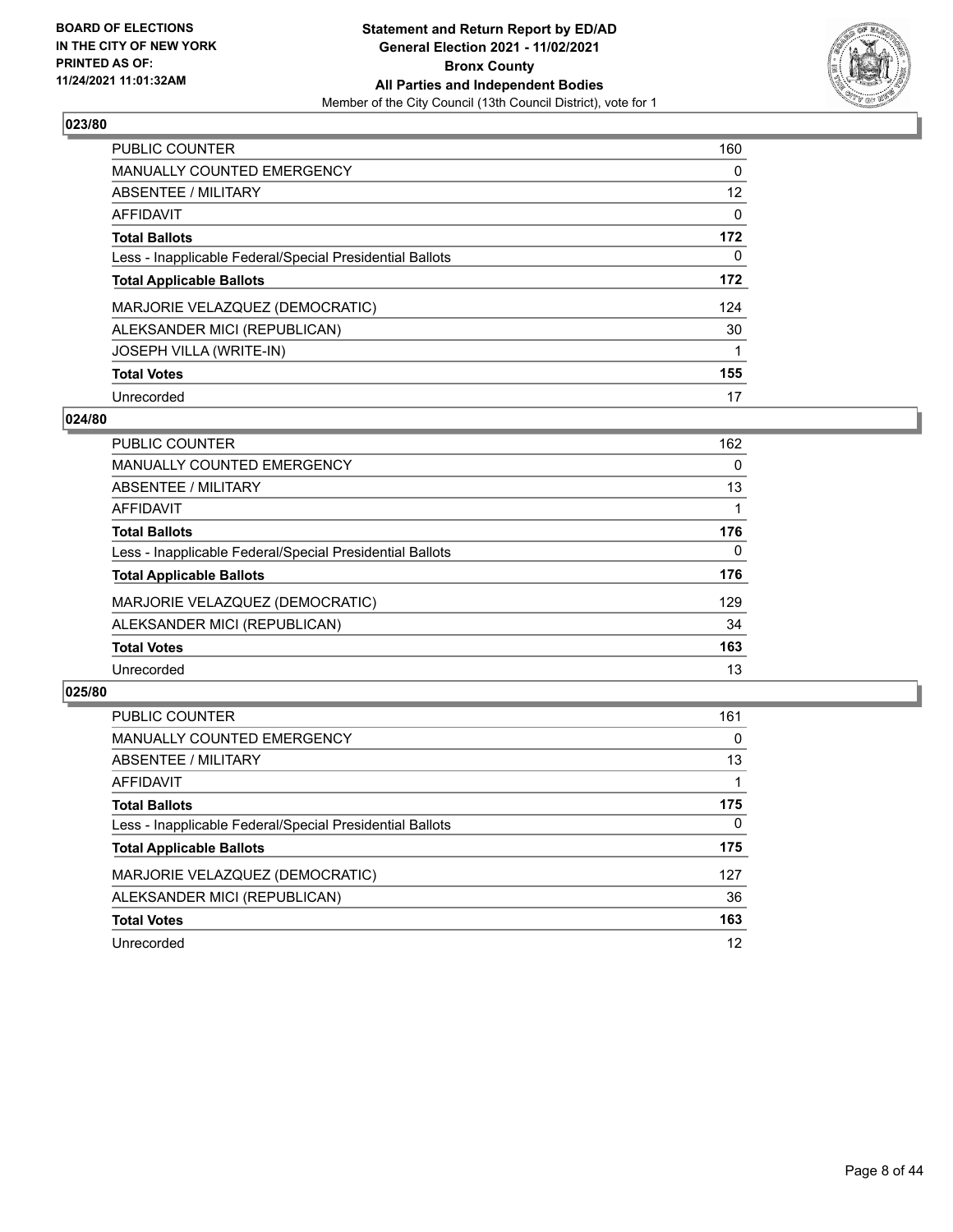

| <b>PUBLIC COUNTER</b>                                    | 133 |
|----------------------------------------------------------|-----|
| <b>MANUALLY COUNTED EMERGENCY</b>                        | 0   |
| ABSENTEE / MILITARY                                      | 3   |
| <b>AFFIDAVIT</b>                                         |     |
| <b>Total Ballots</b>                                     | 137 |
| Less - Inapplicable Federal/Special Presidential Ballots | 0   |
| <b>Total Applicable Ballots</b>                          | 137 |
| MARJORIE VELAZQUEZ (DEMOCRATIC)                          | 95  |
| ALEKSANDER MICI (REPUBLICAN)                             | 28  |
| CHRISTIAN AMATO (WRITE-IN)                               | 3   |
| UNATTRIBUTABLE WRITE-IN (WRITE-IN)                       |     |
| <b>Total Votes</b>                                       | 127 |
| Unrecorded                                               | 10  |

# **027/80**

| <b>PUBLIC COUNTER</b>                                    | 91  |
|----------------------------------------------------------|-----|
| <b>MANUALLY COUNTED EMERGENCY</b>                        | 0   |
| ABSENTEE / MILITARY                                      | 29  |
| AFFIDAVIT                                                |     |
| <b>Total Ballots</b>                                     | 121 |
| Less - Inapplicable Federal/Special Presidential Ballots | 0   |
| <b>Total Applicable Ballots</b>                          | 121 |
| MARJORIE VELAZQUEZ (DEMOCRATIC)                          | 70  |
| ALEKSANDER MICI (REPUBLICAN)                             | 36  |
| UNATTRIBUTABLE WRITE-IN (WRITE-IN)                       |     |
| <b>Total Votes</b>                                       | 107 |
| Unrecorded                                               | 14  |

| PUBLIC COUNTER                                           | 137      |
|----------------------------------------------------------|----------|
| <b>MANUALLY COUNTED EMERGENCY</b>                        | $\Omega$ |
| ABSENTEE / MILITARY                                      | 6        |
| AFFIDAVIT                                                | 0        |
| <b>Total Ballots</b>                                     | 143      |
| Less - Inapplicable Federal/Special Presidential Ballots | 0        |
| <b>Total Applicable Ballots</b>                          | 143      |
| MARJORIE VELAZQUEZ (DEMOCRATIC)                          | 77       |
| ALEKSANDER MICI (REPUBLICAN)                             | 59       |
| <b>Total Votes</b>                                       | 136      |
| Unrecorded                                               |          |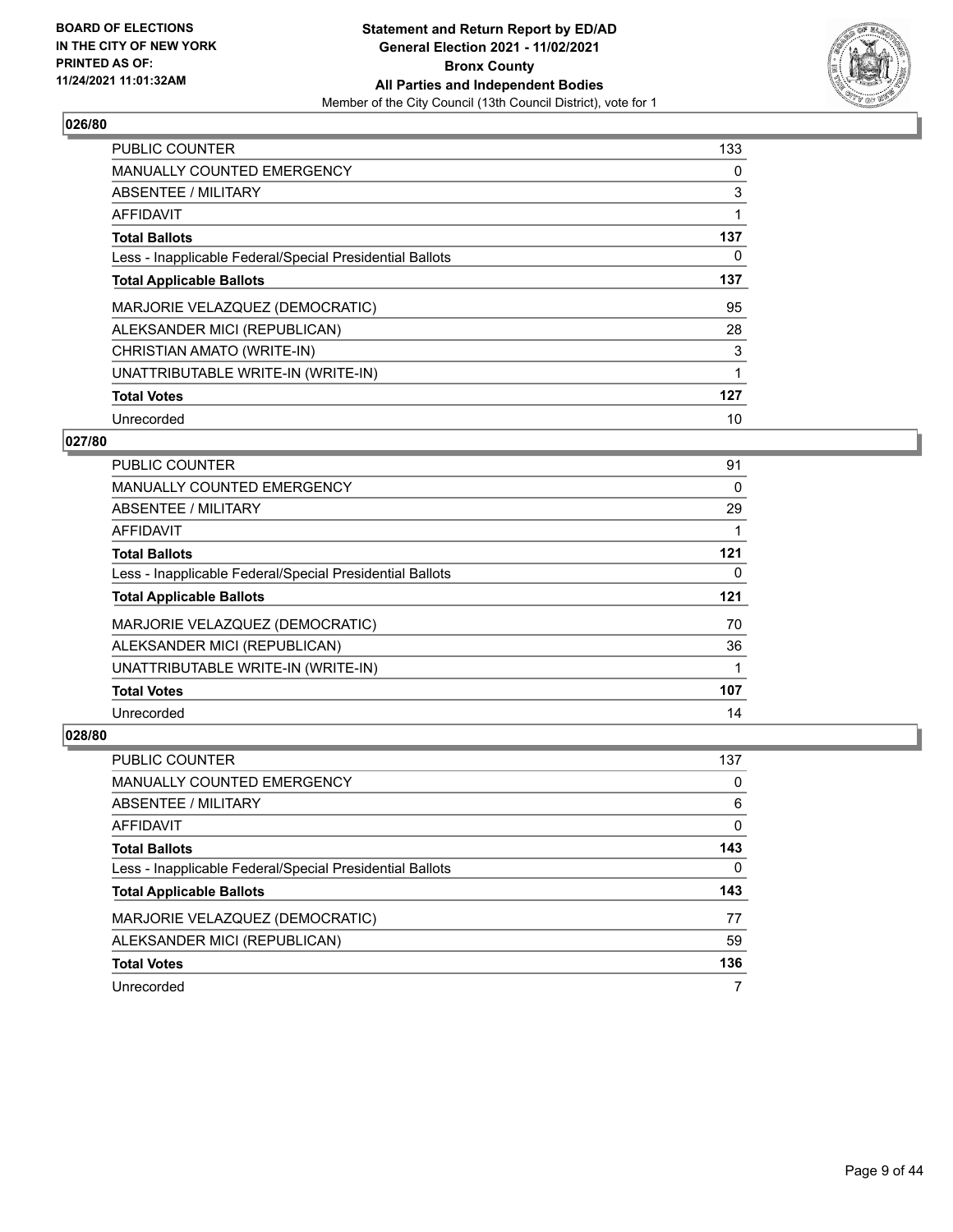

| PUBLIC COUNTER                                           | 60       |
|----------------------------------------------------------|----------|
| <b>MANUALLY COUNTED EMERGENCY</b>                        | $\Omega$ |
| ABSENTEE / MILITARY                                      | 8        |
| AFFIDAVIT                                                | $\Omega$ |
| <b>Total Ballots</b>                                     | 68       |
| Less - Inapplicable Federal/Special Presidential Ballots | 0        |
| <b>Total Applicable Ballots</b>                          | 68       |
| MARJORIE VELAZQUEZ (DEMOCRATIC)                          | 22       |
| ALEKSANDER MICI (REPUBLICAN)                             | 39       |
| <b>Total Votes</b>                                       | 61       |
| Unrecorded                                               | 7        |

### **030/80**

| PUBLIC COUNTER                                           | 226      |
|----------------------------------------------------------|----------|
| <b>MANUALLY COUNTED EMERGENCY</b>                        | 0        |
| ABSENTEE / MILITARY                                      |          |
| AFFIDAVIT                                                | $\Omega$ |
| <b>Total Ballots</b>                                     | 233      |
| Less - Inapplicable Federal/Special Presidential Ballots | 0        |
| <b>Total Applicable Ballots</b>                          | 233      |
| MARJORIE VELAZQUEZ (DEMOCRATIC)                          | 81       |
| ALEKSANDER MICI (REPUBLICAN)                             | 136      |
| <b>Total Votes</b>                                       | 217      |
| Unrecorded                                               | 16       |

| <b>PUBLIC COUNTER</b>                                    | 293      |
|----------------------------------------------------------|----------|
| <b>MANUALLY COUNTED EMERGENCY</b>                        | $\Omega$ |
| <b>ABSENTEE / MILITARY</b>                               | 14       |
| AFFIDAVIT                                                | $\Omega$ |
| <b>Total Ballots</b>                                     | 307      |
| Less - Inapplicable Federal/Special Presidential Ballots | 0        |
| <b>Total Applicable Ballots</b>                          | 307      |
| MARJORIE VELAZQUEZ (DEMOCRATIC)                          | 156      |
| ALEKSANDER MICI (REPUBLICAN)                             | 125      |
| <b>Total Votes</b>                                       | 281      |
| Unrecorded                                               | 26       |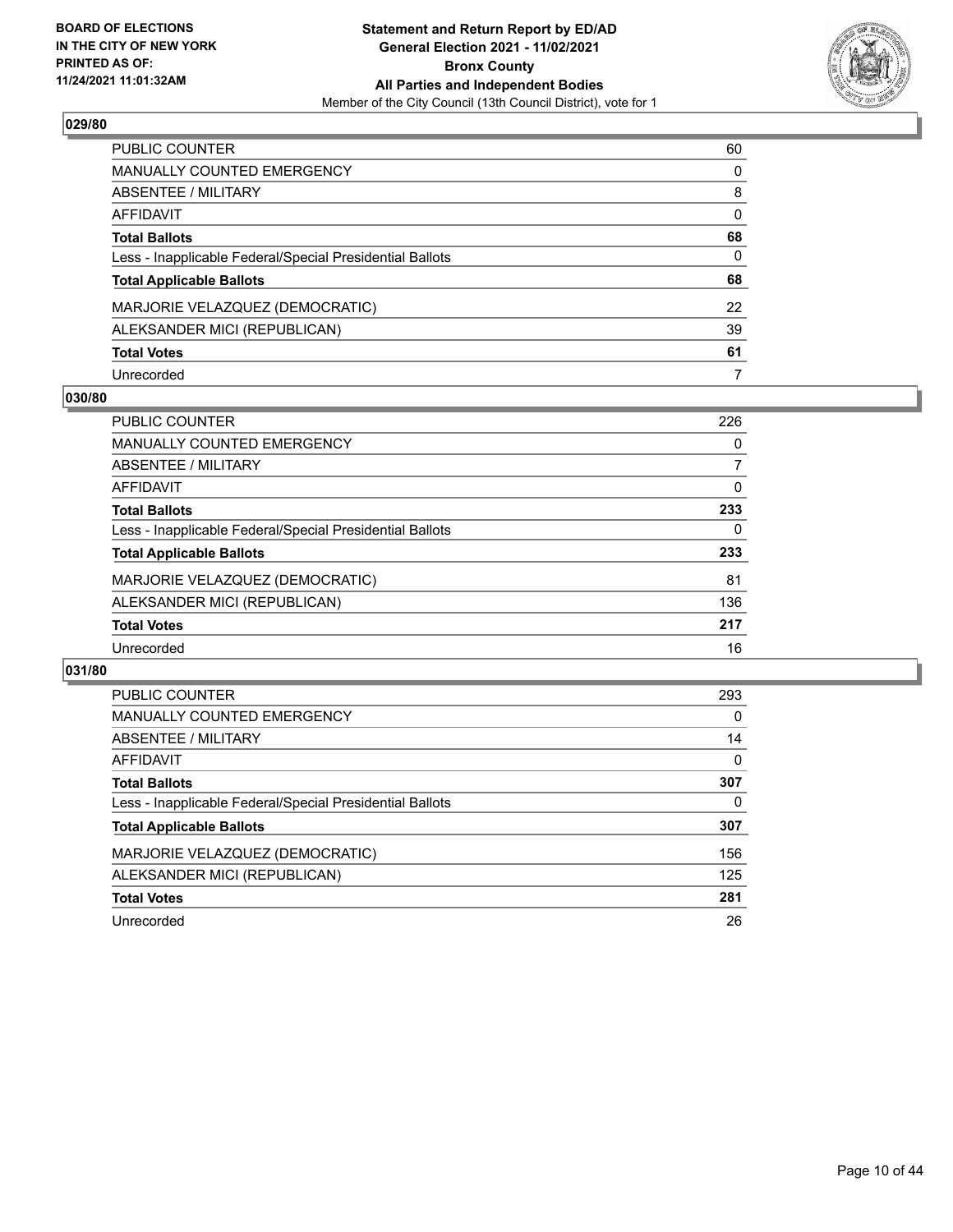

| PUBLIC COUNTER                                           | 133          |
|----------------------------------------------------------|--------------|
| MANUALLY COUNTED EMERGENCY                               | $\mathbf{0}$ |
| <b>ABSENTEE / MILITARY</b>                               | 4            |
| AFFIDAVIT                                                | $\Omega$     |
| <b>Total Ballots</b>                                     | 137          |
| Less - Inapplicable Federal/Special Presidential Ballots | 0            |
| <b>Total Applicable Ballots</b>                          | 137          |
| MARJORIE VELAZQUEZ (DEMOCRATIC)                          | 60           |
| ALEKSANDER MICI (REPUBLICAN)                             | 66           |
| <b>Total Votes</b>                                       | 126          |
| Unrecorded                                               | 11           |

### **033/80**

| PUBLIC COUNTER                                           | 99       |
|----------------------------------------------------------|----------|
| MANUALLY COUNTED EMERGENCY                               | $\Omega$ |
| ABSENTEE / MILITARY                                      | 5        |
| AFFIDAVIT                                                | 0        |
| <b>Total Ballots</b>                                     | 104      |
| Less - Inapplicable Federal/Special Presidential Ballots | $\Omega$ |
| <b>Total Applicable Ballots</b>                          | 104      |
| MARJORIE VELAZQUEZ (DEMOCRATIC)                          | 43       |
| ALEKSANDER MICI (REPUBLICAN)                             | 51       |
| <b>Total Votes</b>                                       | 94       |
| Unrecorded                                               | 10       |

| <b>PUBLIC COUNTER</b>                                    | 132      |
|----------------------------------------------------------|----------|
| <b>MANUALLY COUNTED EMERGENCY</b>                        | 0        |
| ABSENTEE / MILITARY                                      | 13       |
| <b>AFFIDAVIT</b>                                         | $\Omega$ |
| <b>Total Ballots</b>                                     | 145      |
| Less - Inapplicable Federal/Special Presidential Ballots | 0        |
| <b>Total Applicable Ballots</b>                          | 145      |
| MARJORIE VELAZQUEZ (DEMOCRATIC)                          | 77       |
| ALEKSANDER MICI (REPUBLICAN)                             | 55       |
| <b>Total Votes</b>                                       | 132      |
| Unrecorded                                               | 13       |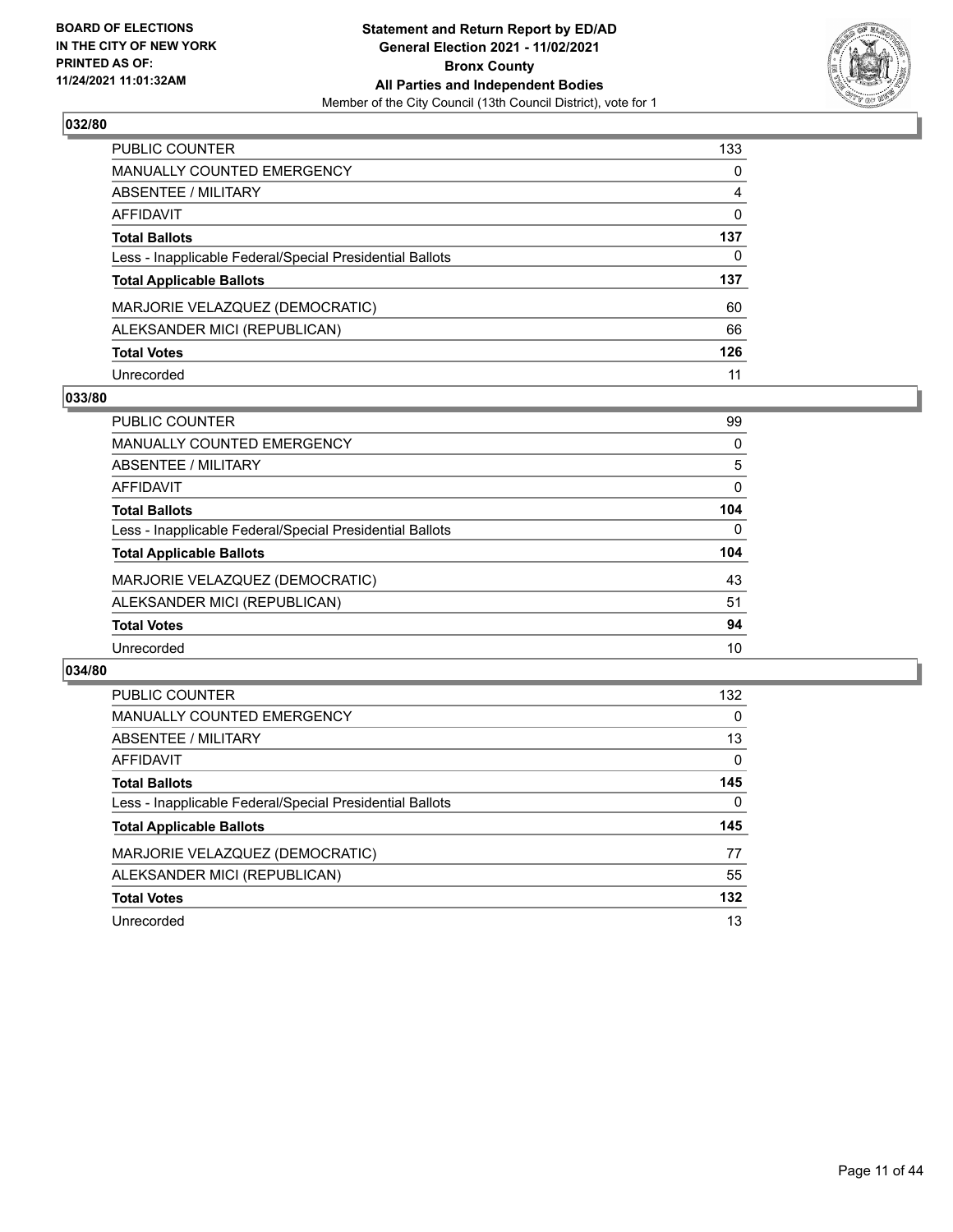

| PUBLIC COUNTER                                           | 99       |
|----------------------------------------------------------|----------|
| MANUALLY COUNTED EMERGENCY                               | $\Omega$ |
| ABSENTEE / MILITARY                                      | 10       |
| <b>AFFIDAVIT</b>                                         |          |
| <b>Total Ballots</b>                                     | 110      |
| Less - Inapplicable Federal/Special Presidential Ballots | 0        |
| <b>Total Applicable Ballots</b>                          | 110      |
| MARJORIE VELAZQUEZ (DEMOCRATIC)                          | 45       |
| ALEKSANDER MICI (REPUBLICAN)                             | 60       |
| <b>Total Votes</b>                                       | 105      |
| Unrecorded                                               | 5        |

### **036/80**

| PUBLIC COUNTER                                           | 132      |
|----------------------------------------------------------|----------|
| <b>MANUALLY COUNTED EMERGENCY</b>                        | 0        |
| ABSENTEE / MILITARY                                      | 9        |
| AFFIDAVIT                                                | $\Omega$ |
| <b>Total Ballots</b>                                     | 141      |
| Less - Inapplicable Federal/Special Presidential Ballots | 0        |
| <b>Total Applicable Ballots</b>                          | 141      |
| MARJORIE VELAZQUEZ (DEMOCRATIC)                          | 89       |
| ALEKSANDER MICI (REPUBLICAN)                             | 43       |
|                                                          |          |
| DALIA VIERA GONZALEZ (WRITE-IN)                          | 2        |
| <b>Total Votes</b>                                       | 134      |

| PUBLIC COUNTER                                           | 99       |
|----------------------------------------------------------|----------|
| MANUALLY COUNTED EMERGENCY                               | 0        |
| ABSENTEE / MILITARY                                      | 7        |
| AFFIDAVIT                                                | $\Omega$ |
| <b>Total Ballots</b>                                     | 106      |
| Less - Inapplicable Federal/Special Presidential Ballots | $\Omega$ |
| <b>Total Applicable Ballots</b>                          | 106      |
| MARJORIE VELAZQUEZ (DEMOCRATIC)                          | 48       |
| ALEKSANDER MICI (REPUBLICAN)                             | 47       |
| <b>Total Votes</b>                                       | 95       |
| Unrecorded                                               | 11       |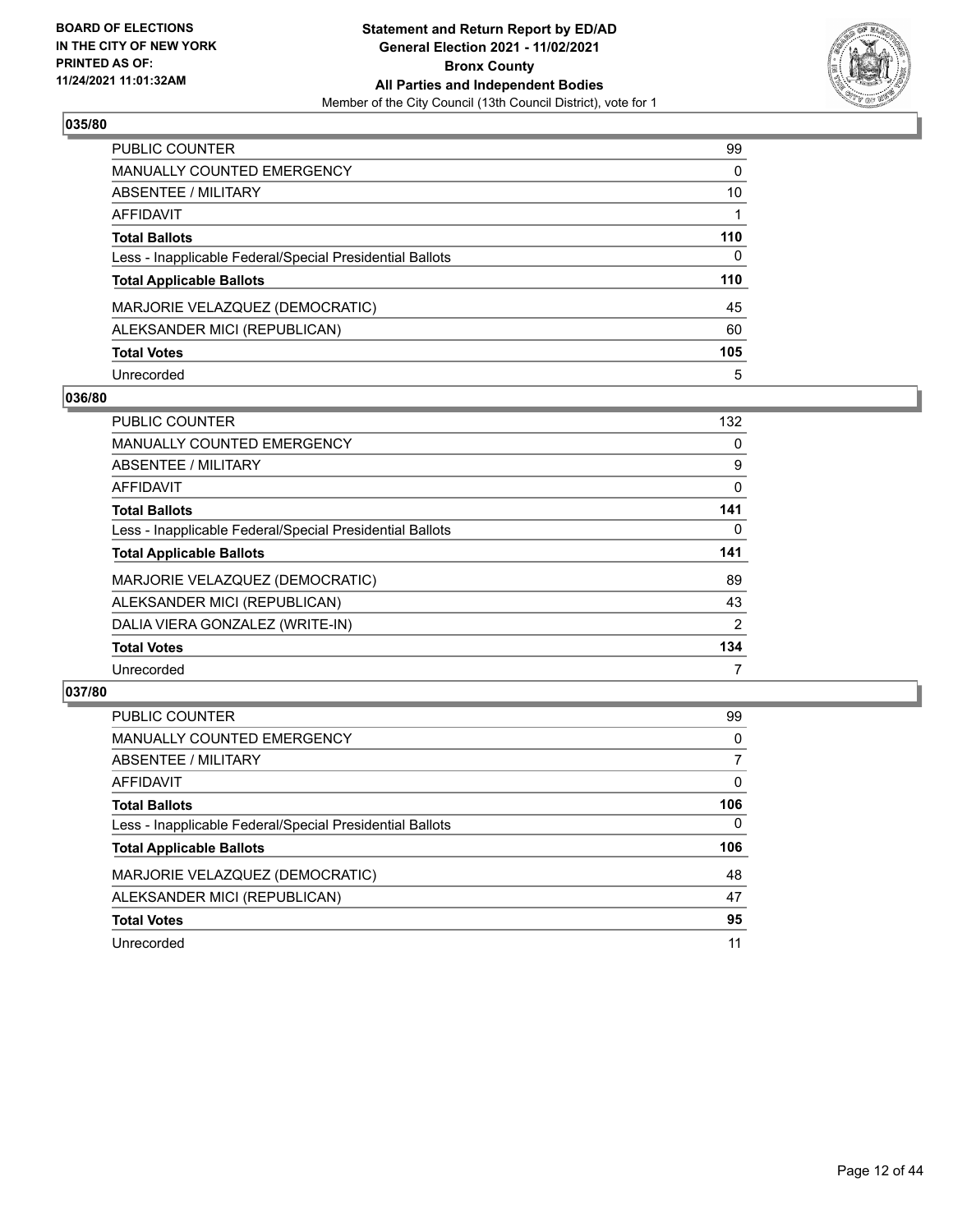

| PUBLIC COUNTER                                           | 141          |
|----------------------------------------------------------|--------------|
| MANUALLY COUNTED EMERGENCY                               | 0            |
| <b>ABSENTEE / MILITARY</b>                               | 3            |
| AFFIDAVIT                                                |              |
| <b>Total Ballots</b>                                     | 145          |
| Less - Inapplicable Federal/Special Presidential Ballots | $\mathbf{0}$ |
| <b>Total Applicable Ballots</b>                          | 145          |
| MARJORIE VELAZQUEZ (DEMOCRATIC)                          | 92           |
| ALEKSANDER MICI (REPUBLICAN)                             | 38           |
| <b>Total Votes</b>                                       | 130          |
| Unrecorded                                               | 15           |

### **039/80**

| PUBLIC COUNTER                                           | 145      |
|----------------------------------------------------------|----------|
| <b>MANUALLY COUNTED EMERGENCY</b>                        | $\Omega$ |
| ABSENTEE / MILITARY                                      | 52       |
| AFFIDAVIT                                                |          |
| <b>Total Ballots</b>                                     | 198      |
| Less - Inapplicable Federal/Special Presidential Ballots | 0        |
| <b>Total Applicable Ballots</b>                          | 198      |
| MARJORIE VELAZQUEZ (DEMOCRATIC)                          | 126      |
| ALEKSANDER MICI (REPUBLICAN)                             | 57       |
| <b>Total Votes</b>                                       | 183      |
| Unrecorded                                               | 15       |

| <b>PUBLIC COUNTER</b>                                    | 96       |
|----------------------------------------------------------|----------|
| <b>MANUALLY COUNTED EMERGENCY</b>                        | 0        |
| ABSENTEE / MILITARY                                      | 6        |
| <b>AFFIDAVIT</b>                                         | $\Omega$ |
| <b>Total Ballots</b>                                     | 102      |
| Less - Inapplicable Federal/Special Presidential Ballots | 0        |
| <b>Total Applicable Ballots</b>                          | 102      |
| MARJORIE VELAZQUEZ (DEMOCRATIC)                          | 74       |
| ALEKSANDER MICI (REPUBLICAN)                             | 7        |
| <b>Total Votes</b>                                       | 81       |
| Unrecorded                                               | 21       |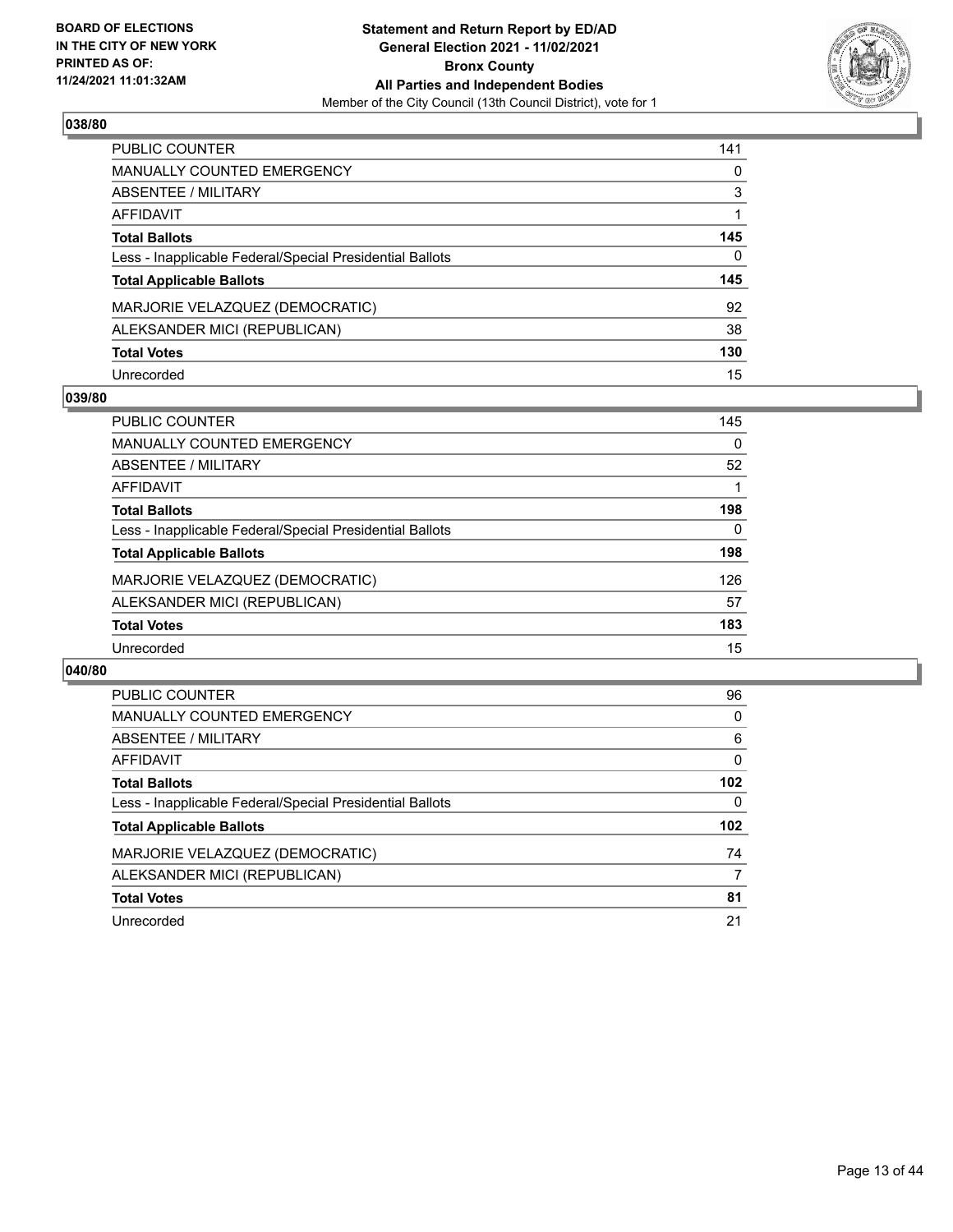

| <b>PUBLIC COUNTER</b>                                    | 173      |
|----------------------------------------------------------|----------|
| <b>MANUALLY COUNTED EMERGENCY</b>                        | $\Omega$ |
| <b>ABSENTEE / MILITARY</b>                               | 10       |
| <b>AFFIDAVIT</b>                                         | $\Omega$ |
| <b>Total Ballots</b>                                     | 183      |
| Less - Inapplicable Federal/Special Presidential Ballots | 0        |
| <b>Total Applicable Ballots</b>                          | 183      |
| MARJORIE VELAZQUEZ (DEMOCRATIC)                          | 144      |
| ALEKSANDER MICI (REPUBLICAN)                             | 17       |
| MICHELE TORIONI (WRITE-IN)                               |          |
| <b>Total Votes</b>                                       | 162      |
| Unrecorded                                               | 21       |

### **042/80**

| <b>PUBLIC COUNTER</b>                                    | 118      |
|----------------------------------------------------------|----------|
| <b>MANUALLY COUNTED EMERGENCY</b>                        | $\Omega$ |
| ABSENTEE / MILITARY                                      | 13       |
| <b>AFFIDAVIT</b>                                         | 0        |
| <b>Total Ballots</b>                                     | 131      |
| Less - Inapplicable Federal/Special Presidential Ballots | $\Omega$ |
| <b>Total Applicable Ballots</b>                          | 131      |
| MARJORIE VELAZQUEZ (DEMOCRATIC)                          | 104      |
| ALEKSANDER MICI (REPUBLICAN)                             | 11       |
| <b>Total Votes</b>                                       | 115      |
| Unrecorded                                               | 16       |

| PUBLIC COUNTER                                           | 106      |
|----------------------------------------------------------|----------|
| <b>MANUALLY COUNTED EMERGENCY</b>                        | 0        |
| ABSENTEE / MILITARY                                      | 7        |
| AFFIDAVIT                                                | 3        |
| <b>Total Ballots</b>                                     | 116      |
| Less - Inapplicable Federal/Special Presidential Ballots | $\Omega$ |
| <b>Total Applicable Ballots</b>                          | 116      |
| MARJORIE VELAZQUEZ (DEMOCRATIC)                          | 71       |
| ALEKSANDER MICI (REPUBLICAN)                             | 32       |
| <b>Total Votes</b>                                       | 103      |
| Unrecorded                                               | 13       |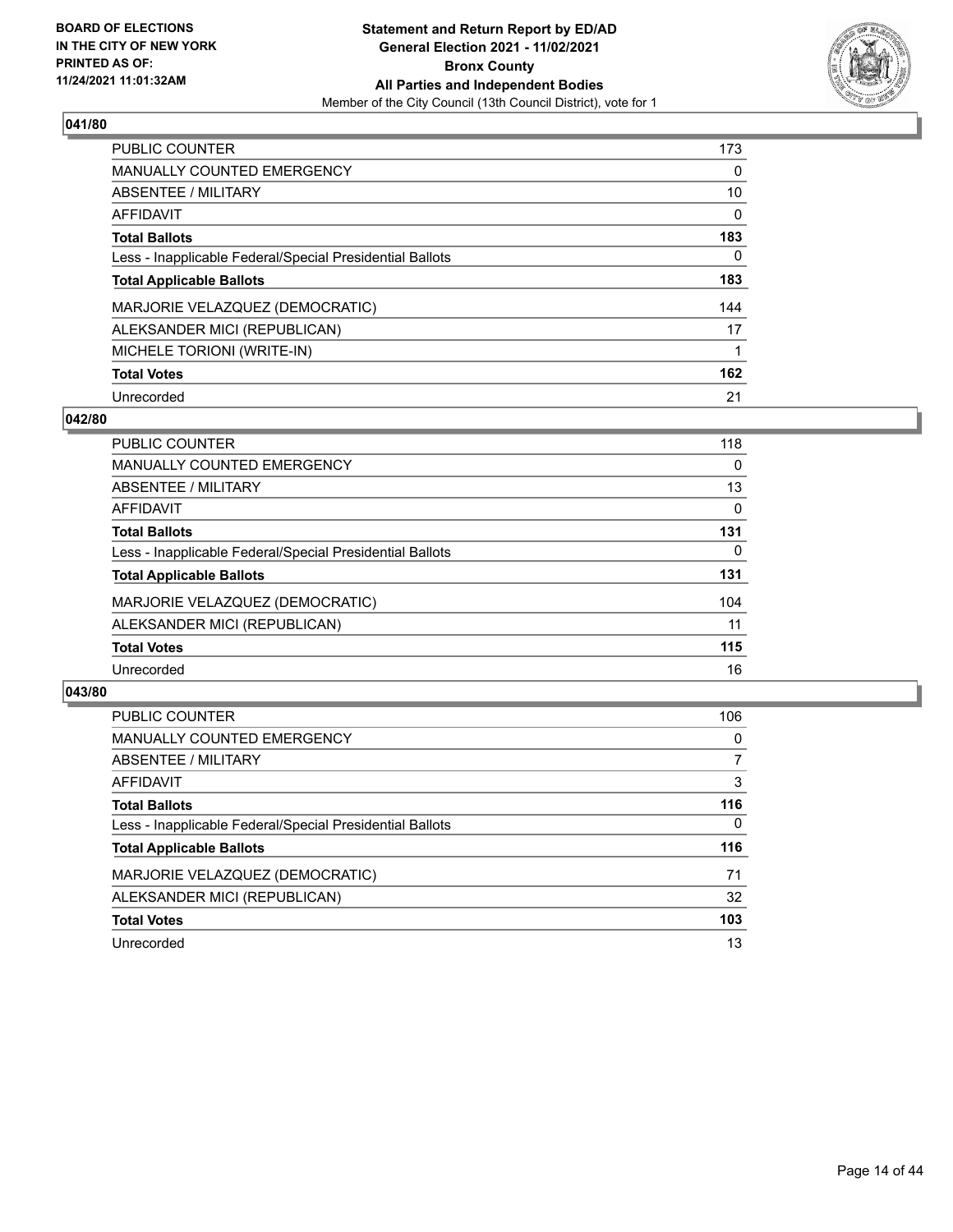

| PUBLIC COUNTER                                           | 89       |
|----------------------------------------------------------|----------|
| <b>MANUALLY COUNTED EMERGENCY</b>                        | $\Omega$ |
| <b>ABSENTEE / MILITARY</b>                               | 6        |
| <b>AFFIDAVIT</b>                                         |          |
| <b>Total Ballots</b>                                     | 96       |
| Less - Inapplicable Federal/Special Presidential Ballots | 0        |
| <b>Total Applicable Ballots</b>                          | 96       |
| MARJORIE VELAZQUEZ (DEMOCRATIC)                          | 52       |
| ALEKSANDER MICI (REPUBLICAN)                             | 26       |
| <b>Total Votes</b>                                       | 78       |
| Unrecorded                                               | 18       |

### **045/80**

| PUBLIC COUNTER                                           | 166      |
|----------------------------------------------------------|----------|
| <b>MANUALLY COUNTED EMERGENCY</b>                        | 0        |
| ABSENTEE / MILITARY                                      | 7        |
| AFFIDAVIT                                                | 2        |
| <b>Total Ballots</b>                                     | 175      |
| Less - Inapplicable Federal/Special Presidential Ballots | $\Omega$ |
| <b>Total Applicable Ballots</b>                          | 175      |
| MARJORIE VELAZQUEZ (DEMOCRATIC)                          | 106      |
| ALEKSANDER MICI (REPUBLICAN)                             | 44       |
| <b>Total Votes</b>                                       | 150      |
| Unrecorded                                               | 25       |

| <b>PUBLIC COUNTER</b>                                    | 97  |
|----------------------------------------------------------|-----|
| <b>MANUALLY COUNTED EMERGENCY</b>                        | 0   |
| <b>ABSENTEE / MILITARY</b>                               | 3   |
| AFFIDAVIT                                                |     |
| <b>Total Ballots</b>                                     | 101 |
| Less - Inapplicable Federal/Special Presidential Ballots | 0   |
| <b>Total Applicable Ballots</b>                          | 101 |
|                                                          | 66  |
| MARJORIE VELAZQUEZ (DEMOCRATIC)                          |     |
| ALEKSANDER MICI (REPUBLICAN)                             | 21  |
| <b>Total Votes</b>                                       | 87  |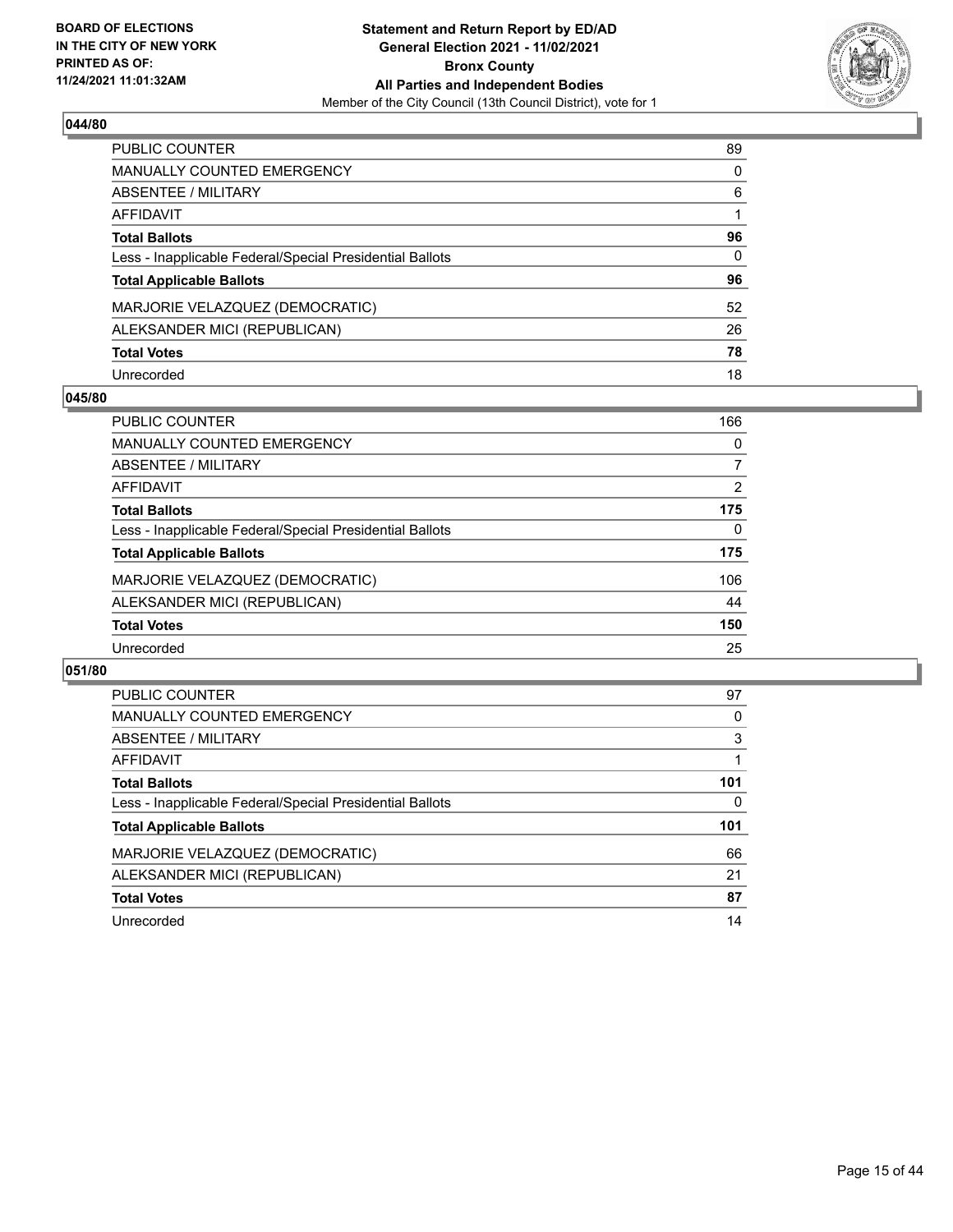

| PUBLIC COUNTER                                           | 145          |
|----------------------------------------------------------|--------------|
| <b>MANUALLY COUNTED EMERGENCY</b>                        | 0            |
| <b>ABSENTEE / MILITARY</b>                               | 10           |
| <b>AFFIDAVIT</b>                                         | $\mathbf{0}$ |
| <b>Total Ballots</b>                                     | 155          |
| Less - Inapplicable Federal/Special Presidential Ballots | $\mathbf{0}$ |
| <b>Total Applicable Ballots</b>                          | 155          |
| MARJORIE VELAZQUEZ (DEMOCRATIC)                          | 114          |
| ALEKSANDER MICI (REPUBLICAN)                             | 27           |
| <b>Total Votes</b>                                       | 141          |
| Unrecorded                                               | 14           |

### **058/80**

| <b>PUBLIC COUNTER</b>                                    | 175      |
|----------------------------------------------------------|----------|
| <b>MANUALLY COUNTED EMERGENCY</b>                        | $\Omega$ |
| ABSENTEE / MILITARY                                      | 14       |
| <b>AFFIDAVIT</b>                                         |          |
| <b>Total Ballots</b>                                     | 190      |
| Less - Inapplicable Federal/Special Presidential Ballots | $\Omega$ |
| <b>Total Applicable Ballots</b>                          | 190      |
| MARJORIE VELAZQUEZ (DEMOCRATIC)                          | 133      |
| ALEKSANDER MICI (REPUBLICAN)                             | 28       |
| MICHELE TORIONI (WRITE-IN)                               |          |
| <b>Total Votes</b>                                       | 162      |
| Unrecorded                                               | 28       |

| PUBLIC COUNTER                                           | 64       |
|----------------------------------------------------------|----------|
| <b>MANUALLY COUNTED EMERGENCY</b>                        | $\Omega$ |
| ABSENTEE / MILITARY                                      | 28       |
| AFFIDAVIT                                                | 2        |
| <b>Total Ballots</b>                                     | 94       |
| Less - Inapplicable Federal/Special Presidential Ballots | $\Omega$ |
| <b>Total Applicable Ballots</b>                          | 94       |
| MARJORIE VELAZQUEZ (DEMOCRATIC)                          | 50       |
| ALEKSANDER MICI (REPUBLICAN)                             | 36       |
| <b>Total Votes</b>                                       | 86       |
| Unrecorded                                               | 8        |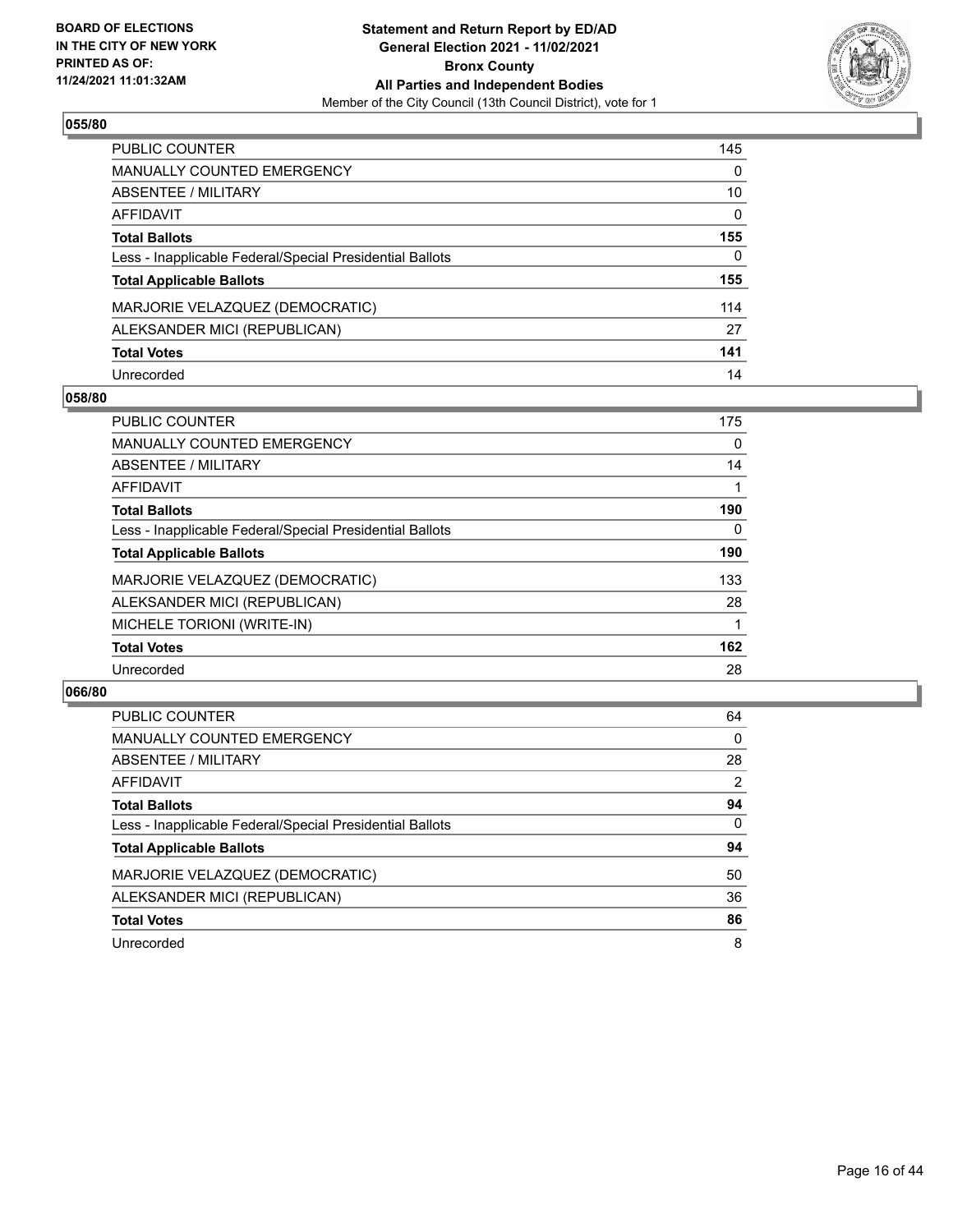

| PUBLIC COUNTER                                           | 170      |
|----------------------------------------------------------|----------|
| <b>MANUALLY COUNTED EMERGENCY</b>                        | 0        |
| ABSENTEE / MILITARY                                      | 5        |
| AFFIDAVIT                                                | $\Omega$ |
| <b>Total Ballots</b>                                     | 175      |
| Less - Inapplicable Federal/Special Presidential Ballots | 0        |
| <b>Total Applicable Ballots</b>                          | 175      |
| MARJORIE VELAZQUEZ (DEMOCRATIC)                          | 113      |
| ALEKSANDER MICI (REPUBLICAN)                             | 46       |
| <b>Total Votes</b>                                       | 159      |
| Unrecorded                                               | 16       |

### **068/80**

| <b>PUBLIC COUNTER</b>                                    | 140 |
|----------------------------------------------------------|-----|
| <b>MANUALLY COUNTED EMERGENCY</b>                        | 0   |
| ABSENTEE / MILITARY                                      | 5   |
| AFFIDAVIT                                                | 2   |
| <b>Total Ballots</b>                                     | 147 |
| Less - Inapplicable Federal/Special Presidential Ballots | 0   |
| <b>Total Applicable Ballots</b>                          | 147 |
| MARJORIE VELAZQUEZ (DEMOCRATIC)                          | 85  |
| ALEKSANDER MICI (REPUBLICAN)                             | 53  |
| <b>Total Votes</b>                                       | 138 |
| Unrecorded                                               | 9   |

| <b>PUBLIC COUNTER</b>                                    | 54       |
|----------------------------------------------------------|----------|
| <b>MANUALLY COUNTED EMERGENCY</b>                        | $\Omega$ |
| ABSENTEE / MILITARY                                      | 3        |
| AFFIDAVIT                                                |          |
| <b>Total Ballots</b>                                     | 58       |
| Less - Inapplicable Federal/Special Presidential Ballots | 0        |
| <b>Total Applicable Ballots</b>                          | 58       |
| MARJORIE VELAZQUEZ (DEMOCRATIC)                          | 44       |
| ALEKSANDER MICI (REPUBLICAN)                             | 9        |
| <b>Total Votes</b>                                       | 53       |
| Unrecorded                                               | 5        |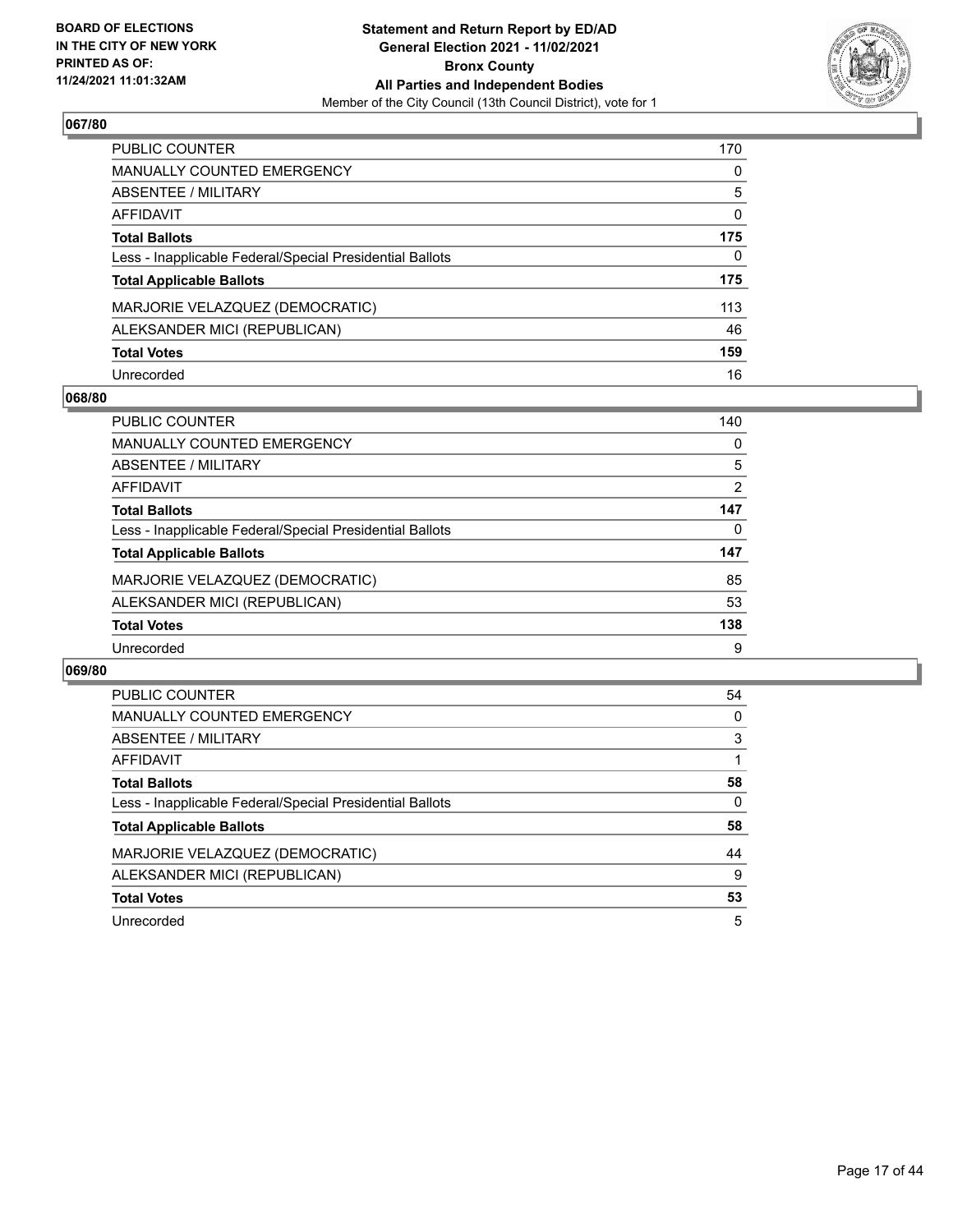

| <b>PUBLIC COUNTER</b>                                    | 166 |
|----------------------------------------------------------|-----|
| <b>MANUALLY COUNTED EMERGENCY</b>                        | 0   |
| ABSENTEE / MILITARY                                      | 6   |
| AFFIDAVIT                                                | 0   |
| <b>Total Ballots</b>                                     | 172 |
| Less - Inapplicable Federal/Special Presidential Ballots | 0   |
| <b>Total Applicable Ballots</b>                          | 172 |
| MARJORIE VELAZQUEZ (DEMOCRATIC)                          | 132 |
| ALEKSANDER MICI (REPUBLICAN)                             | 32  |
| UNATTRIBUTABLE WRITE-IN (WRITE-IN)                       |     |
| <b>Total Votes</b>                                       | 165 |
| Unrecorded                                               |     |

### **071/80**

| <b>PUBLIC COUNTER</b>                                    | 148          |
|----------------------------------------------------------|--------------|
| MANUALLY COUNTED EMERGENCY                               | 0            |
| ABSENTEE / MILITARY                                      |              |
| AFFIDAVIT                                                | 0            |
| <b>Total Ballots</b>                                     | 155          |
| Less - Inapplicable Federal/Special Presidential Ballots | $\mathbf{0}$ |
| <b>Total Applicable Ballots</b>                          | 155          |
| MARJORIE VELAZQUEZ (DEMOCRATIC)                          | 119          |
| ALEKSANDER MICI (REPUBLICAN)                             | 28           |
| <b>Total Votes</b>                                       | 147          |
| Unrecorded                                               | 8            |

| <b>PUBLIC COUNTER</b>                                    | 29 |
|----------------------------------------------------------|----|
| <b>MANUALLY COUNTED EMERGENCY</b>                        | 0  |
| ABSENTEE / MILITARY                                      | 0  |
| AFFIDAVIT                                                | 0  |
| <b>Total Ballots</b>                                     | 29 |
| Less - Inapplicable Federal/Special Presidential Ballots | 0  |
| <b>Total Applicable Ballots</b>                          | 29 |
| MARJORIE VELAZQUEZ (DEMOCRATIC)                          | 23 |
| ALEKSANDER MICI (REPUBLICAN)                             | 3  |
| <b>Total Votes</b>                                       | 26 |
| Unrecorded                                               | 3  |
| 090/80 COMBINED into: 072/80                             |    |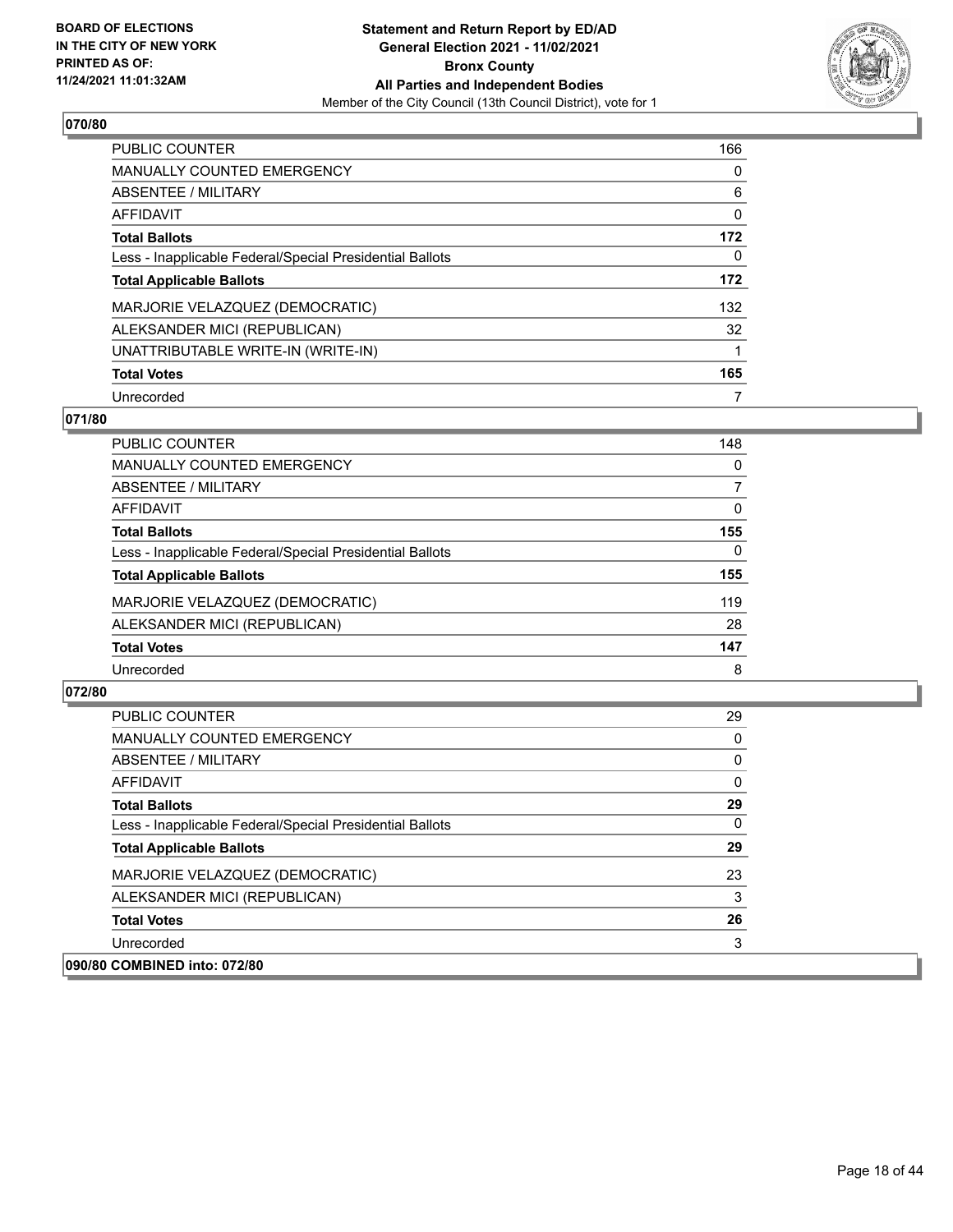

| <b>PUBLIC COUNTER</b>                                    | 110 |
|----------------------------------------------------------|-----|
| <b>MANUALLY COUNTED EMERGENCY</b>                        | 0   |
| ABSENTEE / MILITARY                                      | 8   |
| AFFIDAVIT                                                | 0   |
| <b>Total Ballots</b>                                     | 118 |
| Less - Inapplicable Federal/Special Presidential Ballots | 0   |
| <b>Total Applicable Ballots</b>                          | 118 |
| MARJORIE VELAZQUEZ (DEMOCRATIC)                          | 95  |
| ALEKSANDER MICI (REPUBLICAN)                             | 18  |
| <b>Total Votes</b>                                       | 113 |
| Unrecorded                                               | 5   |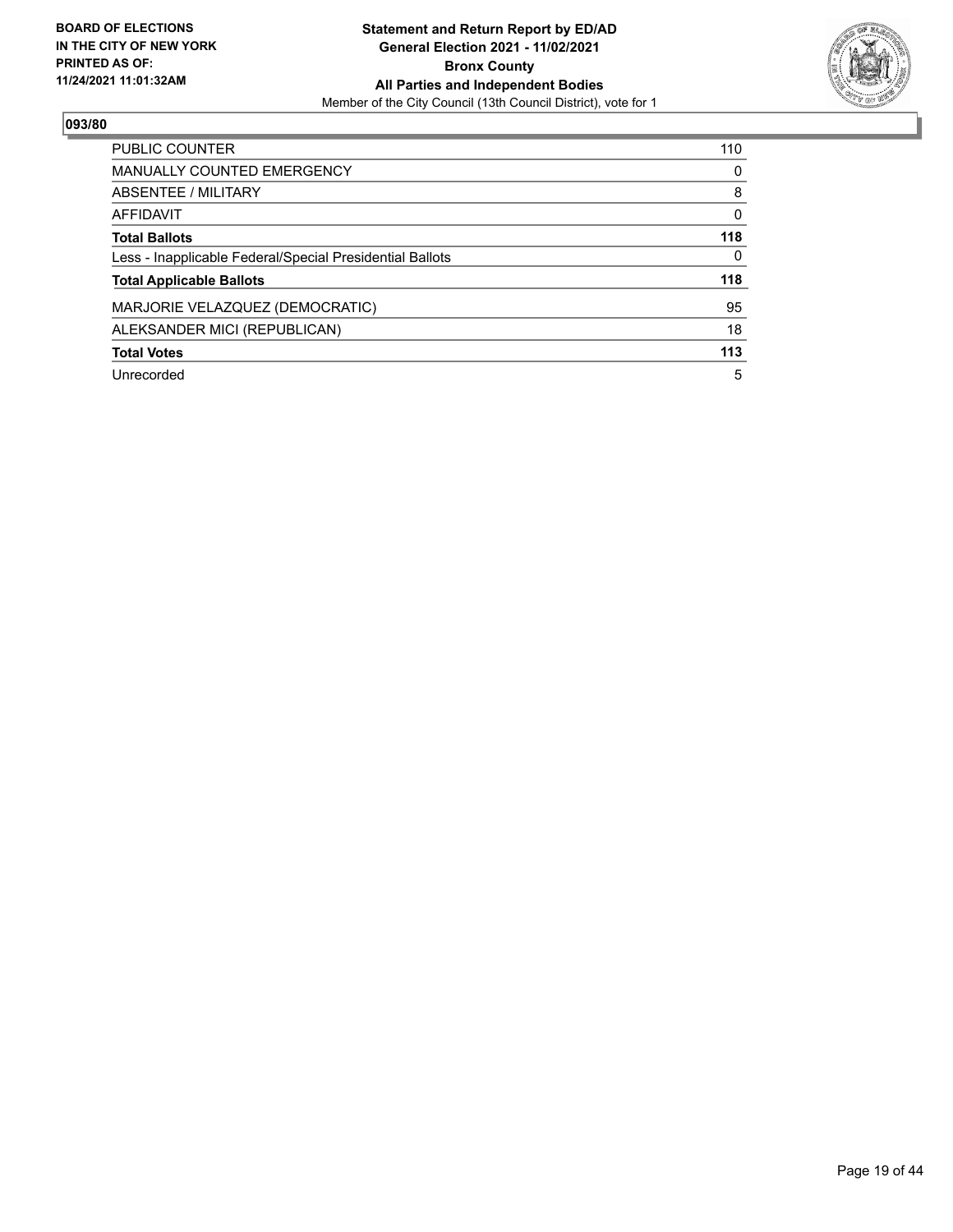

| PUBLIC COUNTER                                           | 433      |
|----------------------------------------------------------|----------|
| <b>MANUALLY COUNTED EMERGENCY</b>                        | $\Omega$ |
| <b>ABSENTEE / MILITARY</b>                               | 11       |
| <b>AFFIDAVIT</b>                                         |          |
| <b>Total Ballots</b>                                     | 445      |
| Less - Inapplicable Federal/Special Presidential Ballots | $\Omega$ |
| <b>Total Applicable Ballots</b>                          | 445      |
| MARJORIE VELAZQUEZ (DEMOCRATIC)                          | 121      |
| ALEKSANDER MICI (REPUBLICAN)                             | 287      |
| <b>Total Votes</b>                                       | 408      |
| Unrecorded                                               | 37       |

### **002/82**

| <b>PUBLIC COUNTER</b>                                    | 266 |
|----------------------------------------------------------|-----|
| MANUALLY COUNTED EMERGENCY                               | 0   |
| ABSENTEE / MILITARY                                      | 11  |
| AFFIDAVIT                                                | 4   |
| <b>Total Ballots</b>                                     | 281 |
| Less - Inapplicable Federal/Special Presidential Ballots | 0   |
| <b>Total Applicable Ballots</b>                          | 281 |
| MARJORIE VELAZQUEZ (DEMOCRATIC)                          | 101 |
| ALEKSANDER MICI (REPUBLICAN)                             | 163 |
| <b>Total Votes</b>                                       | 264 |
| Unrecorded                                               | 17  |

| <b>PUBLIC COUNTER</b>                                    | 200 |
|----------------------------------------------------------|-----|
| <b>MANUALLY COUNTED EMERGENCY</b>                        | 0   |
| ABSENTEE / MILITARY                                      | 6   |
| <b>AFFIDAVIT</b>                                         | 2   |
| <b>Total Ballots</b>                                     | 208 |
| Less - Inapplicable Federal/Special Presidential Ballots | 0   |
| <b>Total Applicable Ballots</b>                          | 208 |
| MARJORIE VELAZQUEZ (DEMOCRATIC)                          | 52  |
| ALEKSANDER MICI (REPUBLICAN)                             | 143 |
| <b>Total Votes</b>                                       | 195 |
| Unrecorded                                               | 13  |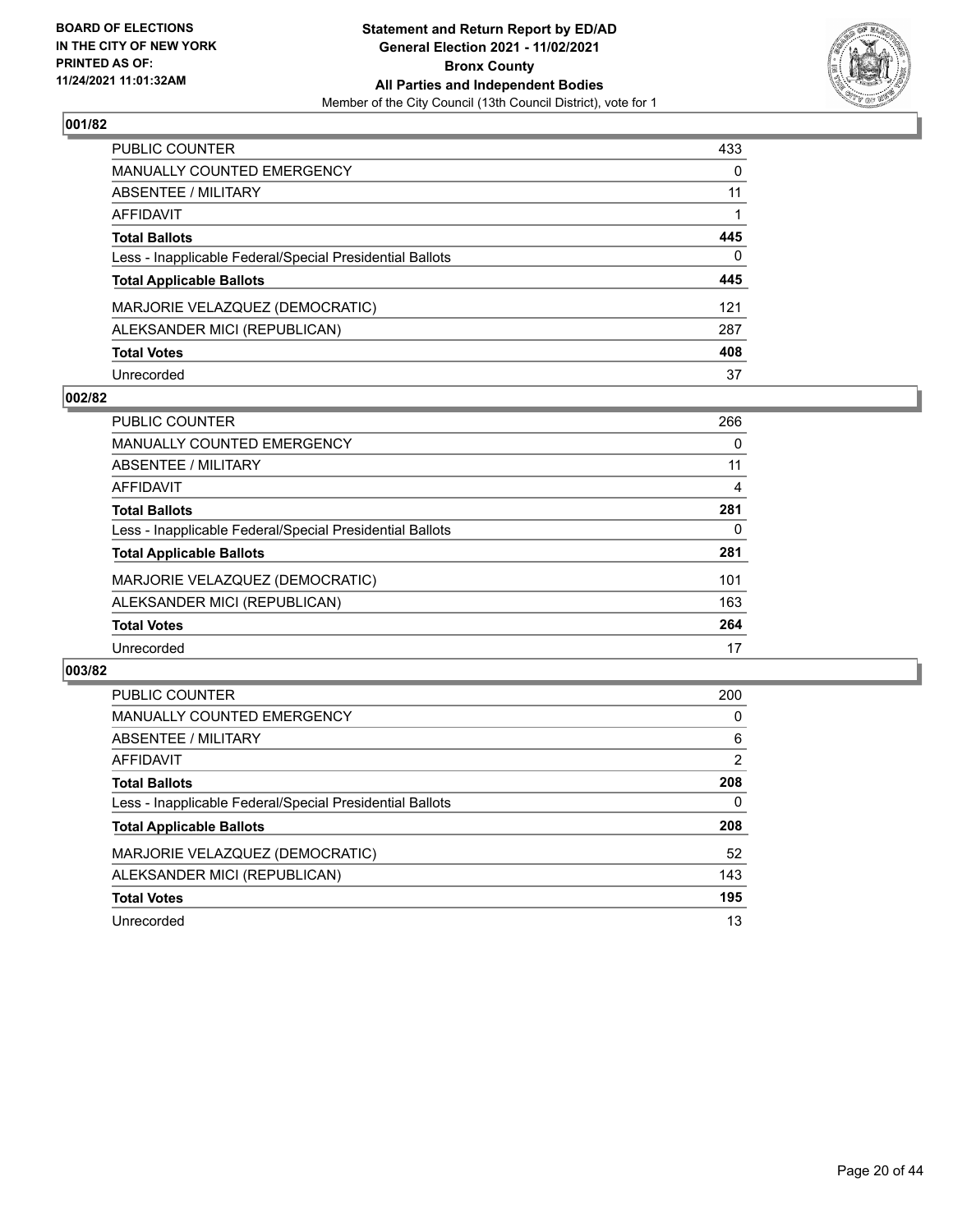

| PUBLIC COUNTER                                           | 330          |
|----------------------------------------------------------|--------------|
| <b>MANUALLY COUNTED EMERGENCY</b>                        | $\Omega$     |
| <b>ABSENTEE / MILITARY</b>                               | 6            |
| <b>AFFIDAVIT</b>                                         | $\mathbf{0}$ |
| <b>Total Ballots</b>                                     | 336          |
| Less - Inapplicable Federal/Special Presidential Ballots | 0            |
| <b>Total Applicable Ballots</b>                          | 336          |
| MARJORIE VELAZQUEZ (DEMOCRATIC)                          | 109          |
| ALEKSANDER MICI (REPUBLICAN)                             | 205          |
| <b>Total Votes</b>                                       | 314          |
| Unrecorded                                               | 22           |

### **005/82**

| <b>PUBLIC COUNTER</b>                                    | 335 |
|----------------------------------------------------------|-----|
| <b>MANUALLY COUNTED EMERGENCY</b>                        | 0   |
| ABSENTEE / MILITARY                                      | 8   |
| AFFIDAVIT                                                | 8   |
| <b>Total Ballots</b>                                     | 351 |
| Less - Inapplicable Federal/Special Presidential Ballots | 0   |
| <b>Total Applicable Ballots</b>                          | 351 |
| MARJORIE VELAZQUEZ (DEMOCRATIC)                          | 138 |
| ALEKSANDER MICI (REPUBLICAN)                             | 184 |
| <b>Total Votes</b>                                       | 322 |
| Unrecorded                                               | 29  |

| <b>PUBLIC COUNTER</b>                                    | 224 |
|----------------------------------------------------------|-----|
| <b>MANUALLY COUNTED EMERGENCY</b>                        | 0   |
| ABSENTEE / MILITARY                                      | 8   |
| <b>AFFIDAVIT</b>                                         | 6   |
| <b>Total Ballots</b>                                     | 238 |
| Less - Inapplicable Federal/Special Presidential Ballots | 0   |
| <b>Total Applicable Ballots</b>                          | 238 |
| MARJORIE VELAZQUEZ (DEMOCRATIC)                          | 110 |
| ALEKSANDER MICI (REPUBLICAN)                             | 111 |
| <b>Total Votes</b>                                       | 221 |
| Unrecorded                                               | 17  |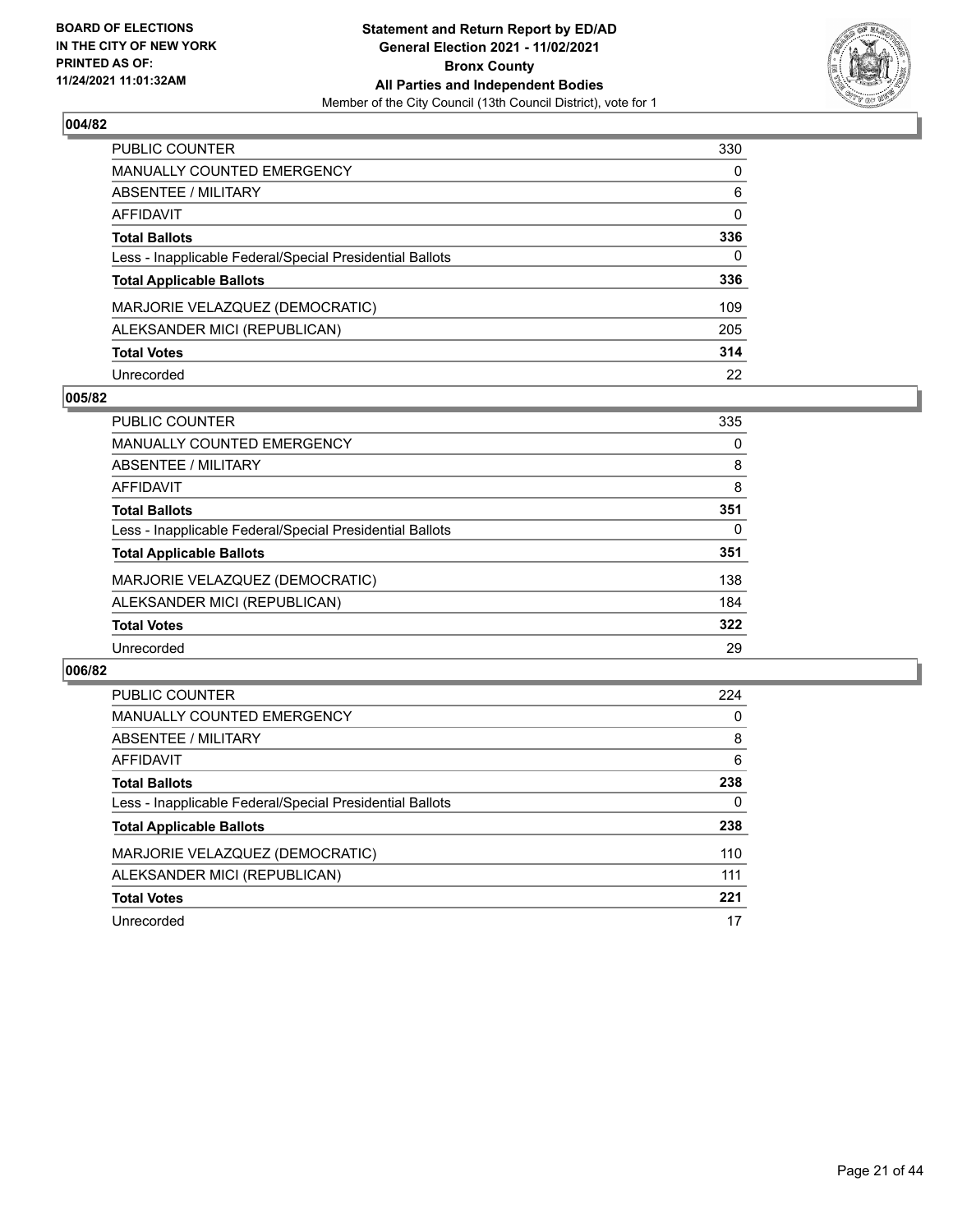

| PUBLIC COUNTER                                           | 255      |
|----------------------------------------------------------|----------|
| <b>MANUALLY COUNTED EMERGENCY</b>                        | $\Omega$ |
| <b>ABSENTEE / MILITARY</b>                               | 5        |
| AFFIDAVIT                                                |          |
| <b>Total Ballots</b>                                     | 261      |
| Less - Inapplicable Federal/Special Presidential Ballots | 0        |
| <b>Total Applicable Ballots</b>                          | 261      |
| MARJORIE VELAZQUEZ (DEMOCRATIC)                          | 141      |
| ALEKSANDER MICI (REPUBLICAN)                             | 107      |
| <b>Total Votes</b>                                       | 248      |
| Unrecorded                                               | 13       |

### **008/82**

| <b>PUBLIC COUNTER</b>                                    | 211      |
|----------------------------------------------------------|----------|
| <b>MANUALLY COUNTED EMERGENCY</b>                        | 0        |
| ABSENTEE / MILITARY                                      | 9        |
| AFFIDAVIT                                                | $\Omega$ |
| <b>Total Ballots</b>                                     | 220      |
| Less - Inapplicable Federal/Special Presidential Ballots | 0        |
| <b>Total Applicable Ballots</b>                          | 220      |
| MARJORIE VELAZQUEZ (DEMOCRATIC)                          | 145      |
| ALEKSANDER MICI (REPUBLICAN)                             | 65       |
| <b>Total Votes</b>                                       | 210      |
| Unrecorded                                               | 10       |

| <b>PUBLIC COUNTER</b>                                    | 248 |
|----------------------------------------------------------|-----|
| <b>MANUALLY COUNTED EMERGENCY</b>                        | 0   |
| ABSENTEE / MILITARY                                      | 12  |
| AFFIDAVIT                                                | 4   |
| <b>Total Ballots</b>                                     | 264 |
| Less - Inapplicable Federal/Special Presidential Ballots | 0   |
| <b>Total Applicable Ballots</b>                          | 264 |
| MARJORIE VELAZQUEZ (DEMOCRATIC)                          | 151 |
| ALEKSANDER MICI (REPUBLICAN)                             | 102 |
| UNATTRIBUTABLE WRITE-IN (WRITE-IN)                       |     |
| <b>Total Votes</b>                                       | 254 |
|                                                          |     |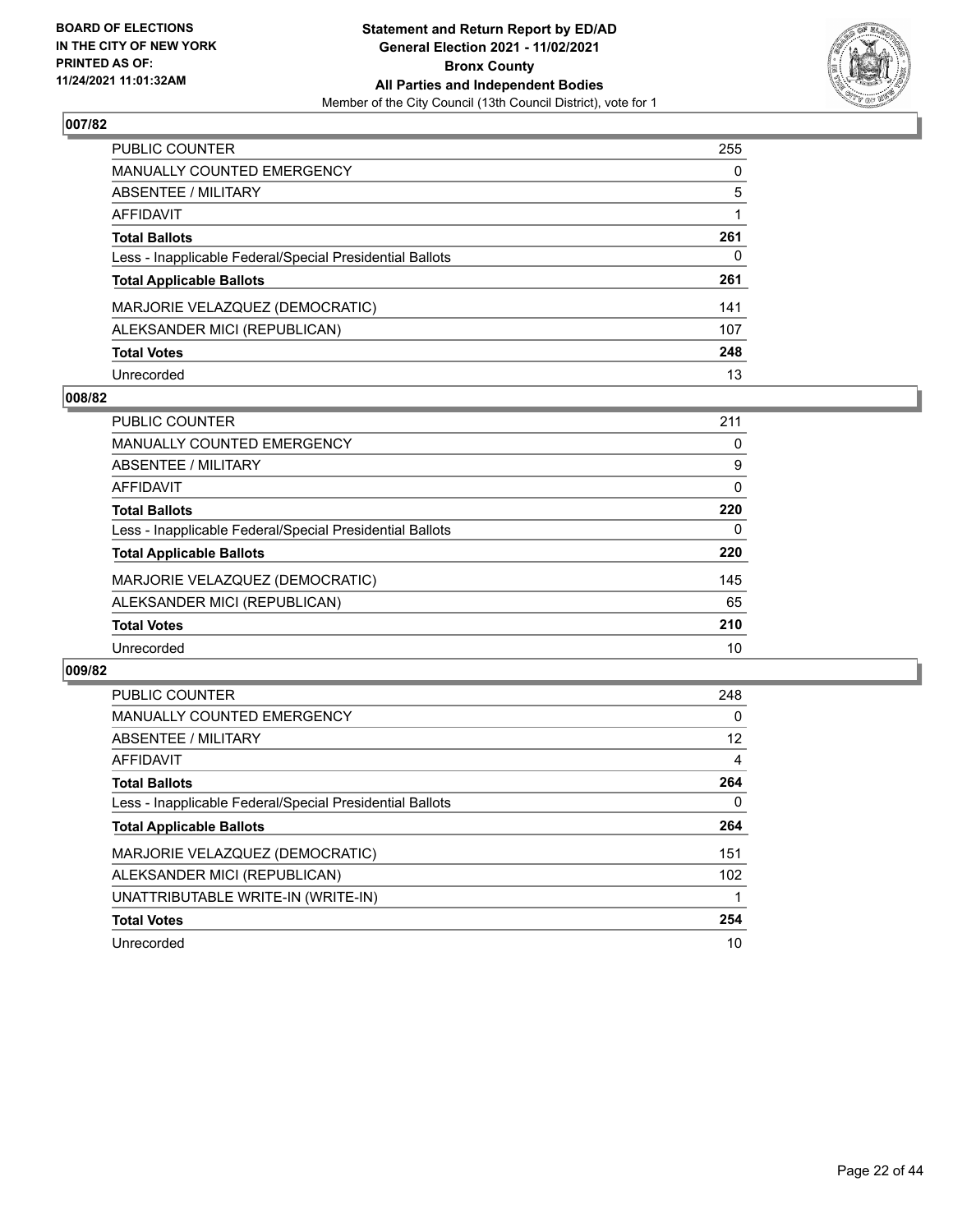

| PUBLIC COUNTER                                           | 237           |
|----------------------------------------------------------|---------------|
| <b>MANUALLY COUNTED EMERGENCY</b>                        | 0             |
| ABSENTEE / MILITARY                                      | 9             |
| <b>AFFIDAVIT</b>                                         | $\mathcal{P}$ |
| <b>Total Ballots</b>                                     | 248           |
| Less - Inapplicable Federal/Special Presidential Ballots | 0             |
| <b>Total Applicable Ballots</b>                          | 248           |
| MARJORIE VELAZQUEZ (DEMOCRATIC)                          | 142           |
| ALEKSANDER MICI (REPUBLICAN)                             | 82            |
| <b>Total Votes</b>                                       | 224           |
| Unrecorded                                               | 24            |

### **011/82**

| <b>PUBLIC COUNTER</b>                                    | 174      |
|----------------------------------------------------------|----------|
| <b>MANUALLY COUNTED EMERGENCY</b>                        | 0        |
| ABSENTEE / MILITARY                                      | 10       |
| AFFIDAVIT                                                | $\Omega$ |
| <b>Total Ballots</b>                                     | 184      |
| Less - Inapplicable Federal/Special Presidential Ballots | $\Omega$ |
| <b>Total Applicable Ballots</b>                          | 184      |
| MARJORIE VELAZQUEZ (DEMOCRATIC)                          | 94       |
| ALEKSANDER MICI (REPUBLICAN)                             | 72       |
| <b>Total Votes</b>                                       | 166      |
| Unrecorded                                               | 18       |

| <b>PUBLIC COUNTER</b>                                    | 77       |
|----------------------------------------------------------|----------|
| <b>MANUALLY COUNTED EMERGENCY</b>                        | 0        |
| ABSENTEE / MILITARY                                      | 6        |
| AFFIDAVIT                                                | $\Omega$ |
| <b>Total Ballots</b>                                     | 83       |
| Less - Inapplicable Federal/Special Presidential Ballots | $\Omega$ |
| <b>Total Applicable Ballots</b>                          | 83       |
| MARJORIE VELAZQUEZ (DEMOCRATIC)                          | 61       |
| ALEKSANDER MICI (REPUBLICAN)                             | 8        |
| <b>Total Votes</b>                                       | 69       |
| Unrecorded                                               | 14       |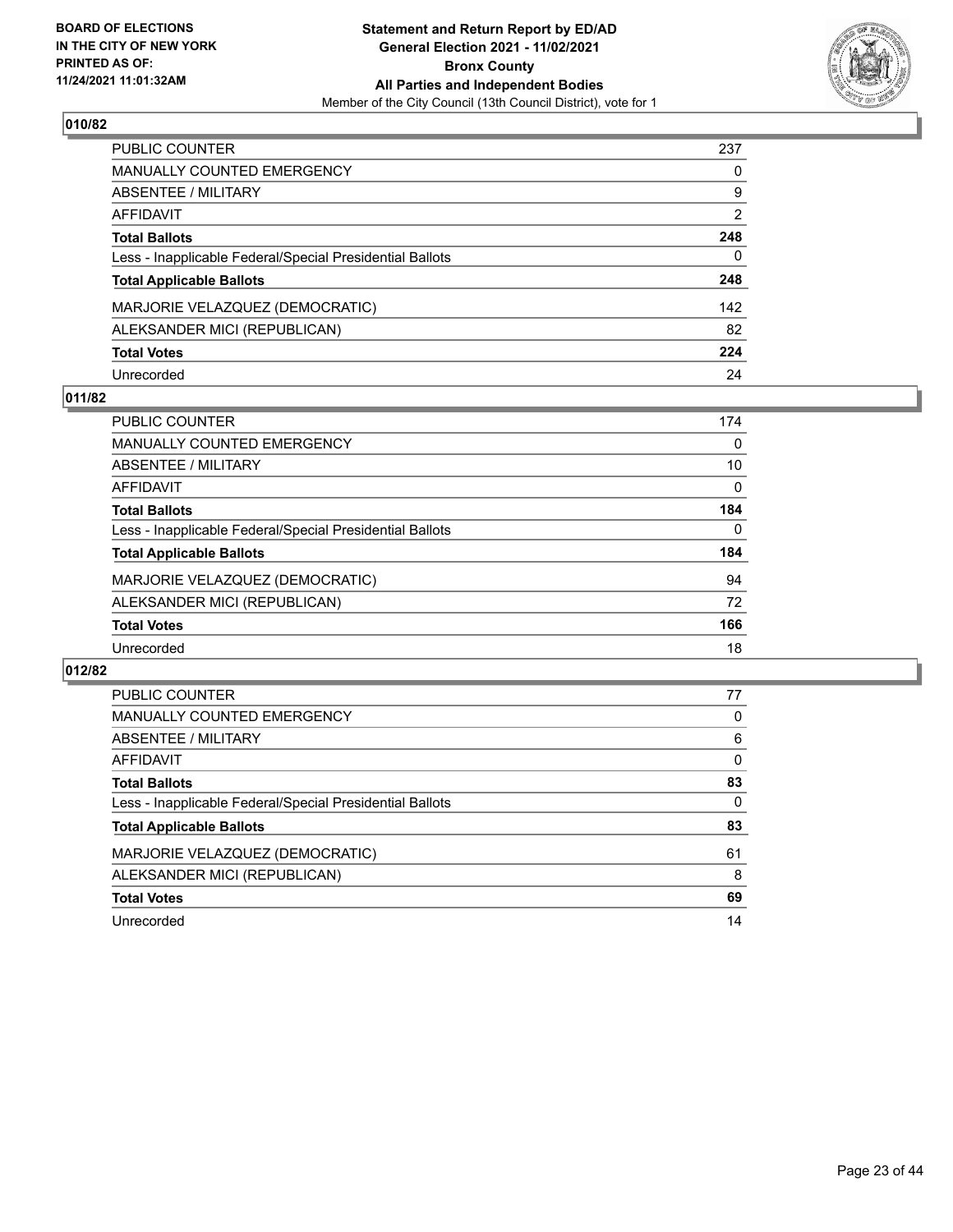

| PUBLIC COUNTER                                           | 104          |
|----------------------------------------------------------|--------------|
| MANUALLY COUNTED EMERGENCY                               | $\mathbf{0}$ |
| ABSENTEE / MILITARY                                      |              |
| AFFIDAVIT                                                | 0            |
| Total Ballots                                            | 105          |
| Less - Inapplicable Federal/Special Presidential Ballots | $\Omega$     |
| <b>Total Applicable Ballots</b>                          | 105          |
| MARJORIE VELAZQUEZ (DEMOCRATIC)                          | 78           |
| ALEKSANDER MICI (REPUBLICAN)                             | 15           |
| <b>Total Votes</b>                                       | 93           |
| Unrecorded                                               | 12           |

### **014/82**

| <b>PUBLIC COUNTER</b>                                    | 48             |
|----------------------------------------------------------|----------------|
| <b>MANUALLY COUNTED EMERGENCY</b>                        | 0              |
| ABSENTEE / MILITARY                                      | 4              |
| AFFIDAVIT                                                | $\Omega$       |
| <b>Total Ballots</b>                                     | 52             |
| Less - Inapplicable Federal/Special Presidential Ballots | 0              |
| <b>Total Applicable Ballots</b>                          | 52             |
| MARJORIE VELAZQUEZ (DEMOCRATIC)                          | 42             |
| ALEKSANDER MICI (REPUBLICAN)                             | $\overline{4}$ |
| <b>Total Votes</b>                                       | 46             |
| Unrecorded                                               | 6              |

| <b>PUBLIC COUNTER</b>                                    | 186      |
|----------------------------------------------------------|----------|
| <b>MANUALLY COUNTED EMERGENCY</b>                        | 0        |
| ABSENTEE / MILITARY                                      | 3        |
| <b>AFFIDAVIT</b>                                         | $\Omega$ |
| <b>Total Ballots</b>                                     | 189      |
| Less - Inapplicable Federal/Special Presidential Ballots | 0        |
| <b>Total Applicable Ballots</b>                          | 189      |
| MARJORIE VELAZQUEZ (DEMOCRATIC)                          | 155      |
| ALEKSANDER MICI (REPUBLICAN)                             | 12       |
| UNATTRIBUTABLE WRITE-IN (WRITE-IN)                       |          |
| <b>Total Votes</b>                                       | 168      |
| Unrecorded                                               | 21       |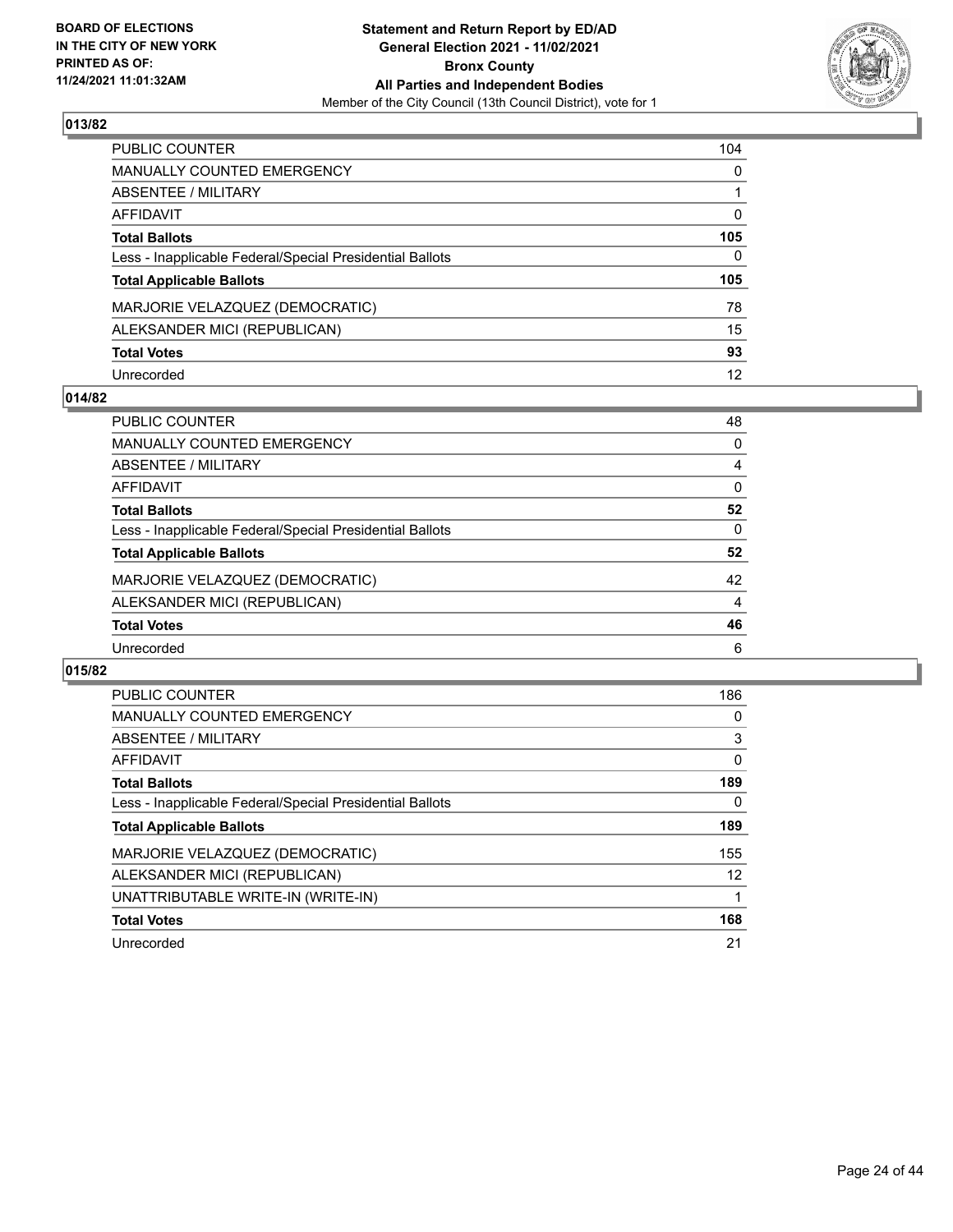

| PUBLIC COUNTER                                           | 212 |
|----------------------------------------------------------|-----|
| <b>MANUALLY COUNTED EMERGENCY</b>                        | 0   |
| ABSENTEE / MILITARY                                      | 8   |
| AFFIDAVIT                                                | 2   |
| <b>Total Ballots</b>                                     | 222 |
| Less - Inapplicable Federal/Special Presidential Ballots | 0   |
| <b>Total Applicable Ballots</b>                          | 222 |
| MARJORIE VELAZQUEZ (DEMOCRATIC)                          | 125 |
| ALEKSANDER MICI (REPUBLICAN)                             | 81  |
| <b>Total Votes</b>                                       | 206 |
| Unrecorded                                               | 16  |

# **017/82**

| PUBLIC COUNTER                                           | 206 |
|----------------------------------------------------------|-----|
| <b>MANUALLY COUNTED EMERGENCY</b>                        | 0   |
| ABSENTEE / MILITARY                                      | 19  |
| AFFIDAVIT                                                | 2   |
| <b>Total Ballots</b>                                     | 227 |
| Less - Inapplicable Federal/Special Presidential Ballots | 0   |
| <b>Total Applicable Ballots</b>                          | 227 |
| MARJORIE VELAZQUEZ (DEMOCRATIC)                          | 97  |
| ALEKSANDER MICI (REPUBLICAN)                             | 106 |
| <b>Total Votes</b>                                       | 203 |
| Unrecorded                                               | 24  |

| <b>PUBLIC COUNTER</b>                                    | 105 |
|----------------------------------------------------------|-----|
| <b>MANUALLY COUNTED EMERGENCY</b>                        | 0   |
| ABSENTEE / MILITARY                                      | 3   |
| AFFIDAVIT                                                |     |
| <b>Total Ballots</b>                                     | 109 |
| Less - Inapplicable Federal/Special Presidential Ballots | 0   |
| <b>Total Applicable Ballots</b>                          | 109 |
| MARJORIE VELAZQUEZ (DEMOCRATIC)                          | 64  |
| ALEKSANDER MICI (REPUBLICAN)                             | 38  |
| <b>Total Votes</b>                                       | 102 |
| Unrecorded                                               |     |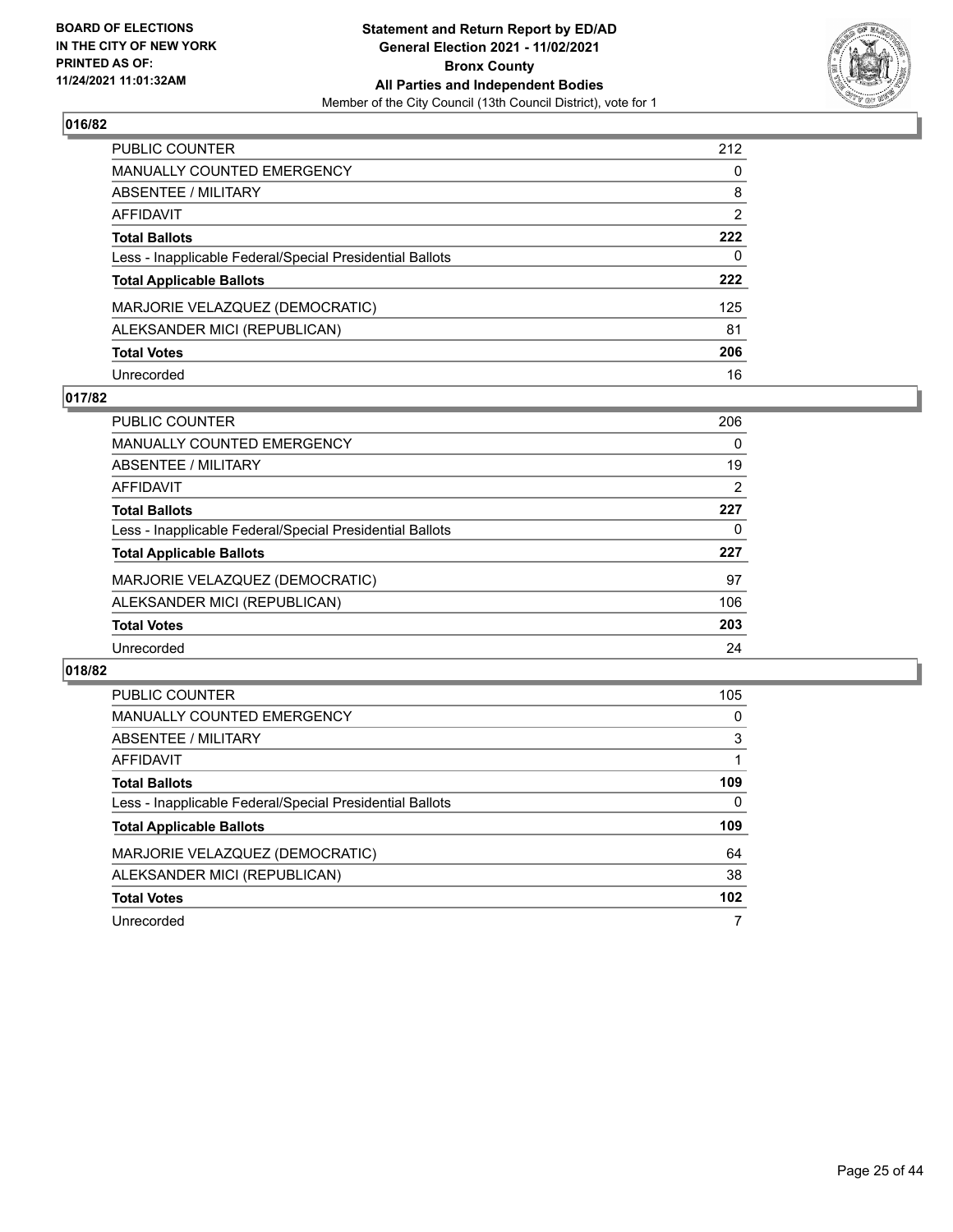

| PUBLIC COUNTER                                           | 139           |
|----------------------------------------------------------|---------------|
| <b>MANUALLY COUNTED EMERGENCY</b>                        | 0             |
| <b>ABSENTEE / MILITARY</b>                               | 6             |
| AFFIDAVIT                                                | $\mathcal{P}$ |
| <b>Total Ballots</b>                                     | 147           |
| Less - Inapplicable Federal/Special Presidential Ballots | 0             |
| <b>Total Applicable Ballots</b>                          | 147           |
| MARJORIE VELAZQUEZ (DEMOCRATIC)                          | 57            |
| ALEKSANDER MICI (REPUBLICAN)                             | 77            |
| <b>Total Votes</b>                                       | 134           |
| Unrecorded                                               | 13            |

### **020/82**

| <b>PUBLIC COUNTER</b>                                    | 194 |
|----------------------------------------------------------|-----|
| MANUALLY COUNTED EMERGENCY                               | 0   |
| ABSENTEE / MILITARY                                      |     |
| AFFIDAVIT                                                | 0   |
| <b>Total Ballots</b>                                     | 195 |
| Less - Inapplicable Federal/Special Presidential Ballots | 0   |
| <b>Total Applicable Ballots</b>                          | 195 |
| MARJORIE VELAZQUEZ (DEMOCRATIC)                          | 51  |
| ALEKSANDER MICI (REPUBLICAN)                             | 126 |
| JOSEPH DELIHRIS (WRITE-IN)                               |     |
| <b>Total Votes</b>                                       | 178 |
| Unrecorded                                               | 17  |

| <b>PUBLIC COUNTER</b>                                    | 131      |
|----------------------------------------------------------|----------|
| MANUALLY COUNTED EMERGENCY                               | 0        |
| ABSENTEE / MILITARY                                      | 6        |
| AFFIDAVIT                                                | $\Omega$ |
| <b>Total Ballots</b>                                     | 137      |
| Less - Inapplicable Federal/Special Presidential Ballots | 0        |
| <b>Total Applicable Ballots</b>                          | 137      |
| MARJORIE VELAZQUEZ (DEMOCRATIC)                          | 81       |
| ALEKSANDER MICI (REPUBLICAN)                             | 47       |
| <b>Total Votes</b>                                       | 128      |
| Unrecorded                                               | 9        |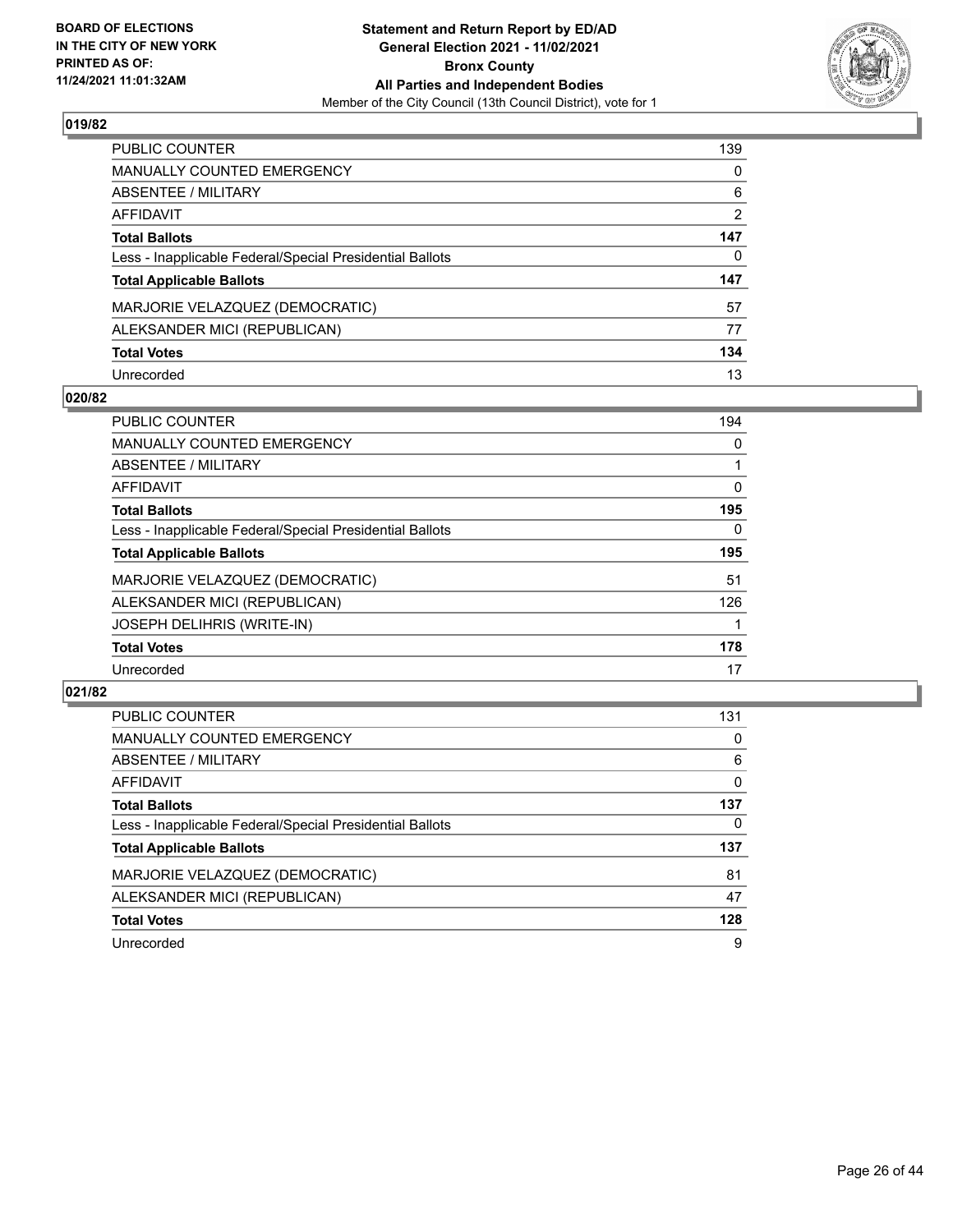

| PUBLIC COUNTER                                           | 209          |
|----------------------------------------------------------|--------------|
| <b>MANUALLY COUNTED EMERGENCY</b>                        | $\Omega$     |
| <b>ABSENTEE / MILITARY</b>                               | 6            |
| AFFIDAVIT                                                | 4            |
| <b>Total Ballots</b>                                     | 219          |
| Less - Inapplicable Federal/Special Presidential Ballots | $\mathbf{0}$ |
| <b>Total Applicable Ballots</b>                          | 219          |
| MARJORIE VELAZQUEZ (DEMOCRATIC)                          | 114          |
| ALEKSANDER MICI (REPUBLICAN)                             | 89           |
| <b>Total Votes</b>                                       | 203          |
| Unrecorded                                               | 16           |

### **024/82**

| <b>PUBLIC COUNTER</b>                                    | 180      |
|----------------------------------------------------------|----------|
| <b>MANUALLY COUNTED EMERGENCY</b>                        | $\Omega$ |
| <b>ABSENTEE / MILITARY</b>                               | 8        |
| AFFIDAVIT                                                | 3        |
| <b>Total Ballots</b>                                     | 191      |
| Less - Inapplicable Federal/Special Presidential Ballots | 0        |
| <b>Total Applicable Ballots</b>                          | 191      |
| MARJORIE VELAZQUEZ (DEMOCRATIC)                          | 105      |
| ALEKSANDER MICI (REPUBLICAN)                             | 72       |
| <b>Total Votes</b>                                       | 177      |
| Unrecorded                                               | 14       |

| <b>PUBLIC COUNTER</b>                                    | 213      |
|----------------------------------------------------------|----------|
| <b>MANUALLY COUNTED EMERGENCY</b>                        | $\Omega$ |
| ABSENTEE / MILITARY                                      | 15       |
| AFFIDAVIT                                                |          |
| <b>Total Ballots</b>                                     | 229      |
| Less - Inapplicable Federal/Special Presidential Ballots | 0        |
| <b>Total Applicable Ballots</b>                          | 229      |
| MARJORIE VELAZQUEZ (DEMOCRATIC)                          | 104      |
| ALEKSANDER MICI (REPUBLICAN)                             | 111      |
| <b>Total Votes</b>                                       | 215      |
| Unrecorded                                               | 14       |
| 026/82 COMBINED into: 107/82                             |          |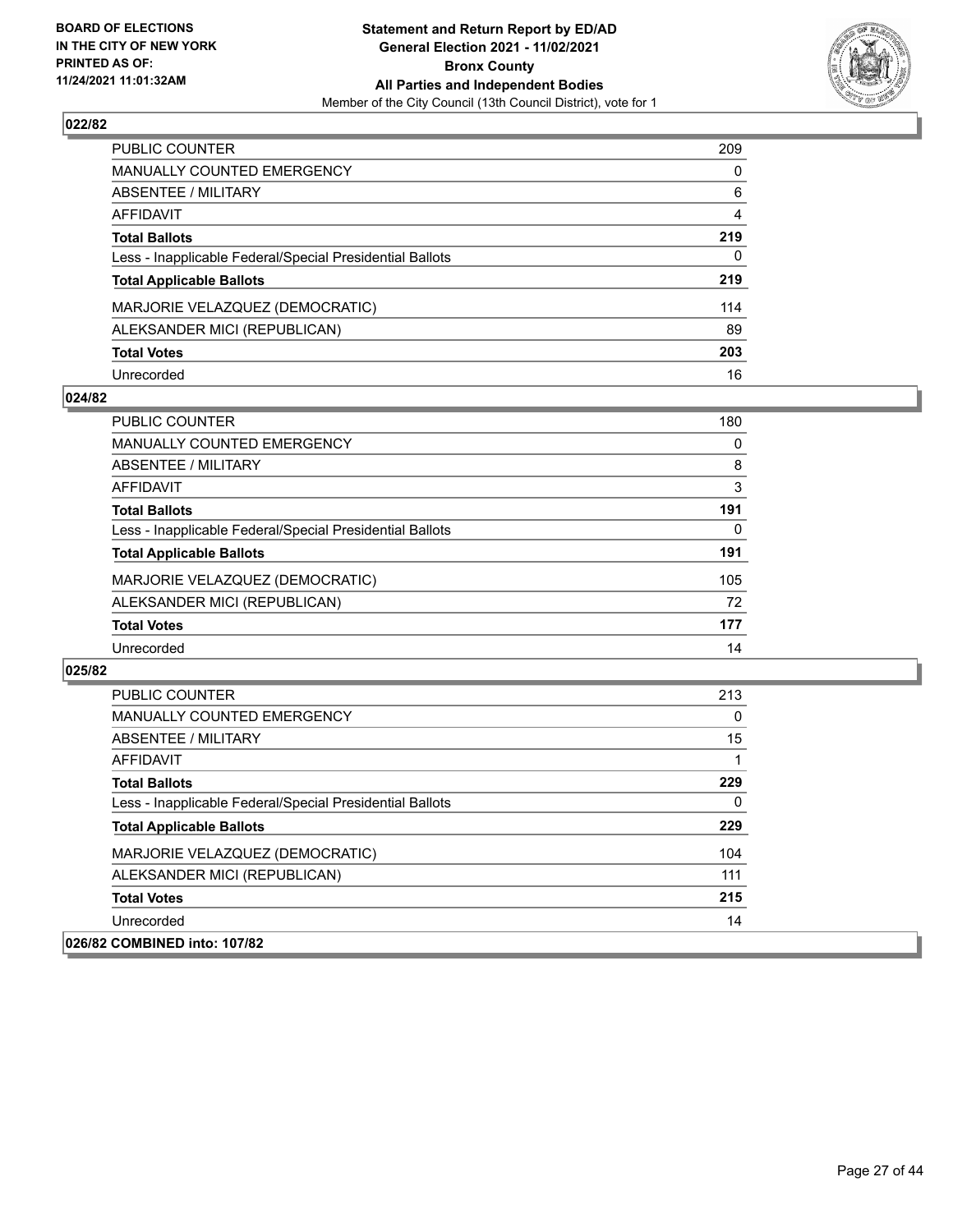

| PUBLIC COUNTER                                           | 168           |
|----------------------------------------------------------|---------------|
| <b>MANUALLY COUNTED EMERGENCY</b>                        | 0             |
| <b>ABSENTEE / MILITARY</b>                               | 6             |
| AFFIDAVIT                                                | $\mathcal{P}$ |
| <b>Total Ballots</b>                                     | 176           |
| Less - Inapplicable Federal/Special Presidential Ballots | 0             |
| <b>Total Applicable Ballots</b>                          | 176           |
| MARJORIE VELAZQUEZ (DEMOCRATIC)                          | 120           |
| ALEKSANDER MICI (REPUBLICAN)                             | 41            |
| <b>Total Votes</b>                                       | 161           |
| Unrecorded                                               | 15            |

### **031/82**

| PUBLIC COUNTER                                           | 181 |
|----------------------------------------------------------|-----|
| <b>MANUALLY COUNTED EMERGENCY</b>                        | 0   |
| ABSENTEE / MILITARY                                      | 6   |
| AFFIDAVIT                                                |     |
| <b>Total Ballots</b>                                     | 188 |
| Less - Inapplicable Federal/Special Presidential Ballots | 0   |
| <b>Total Applicable Ballots</b>                          | 188 |
| MARJORIE VELAZQUEZ (DEMOCRATIC)                          | 145 |
| ALEKSANDER MICI (REPUBLICAN)                             | 29  |
| <b>Total Votes</b>                                       | 174 |
| Unrecorded                                               | 14  |

| <b>PUBLIC COUNTER</b>                                    | 186      |
|----------------------------------------------------------|----------|
| <b>MANUALLY COUNTED EMERGENCY</b>                        | $\Omega$ |
| ABSENTEE / MILITARY                                      | 21       |
| AFFIDAVIT                                                | 0        |
| <b>Total Ballots</b>                                     | 207      |
| Less - Inapplicable Federal/Special Presidential Ballots | 0        |
| <b>Total Applicable Ballots</b>                          | 207      |
| MARJORIE VELAZQUEZ (DEMOCRATIC)                          | 108      |
| ALEKSANDER MICI (REPUBLICAN)                             | 85       |
| <b>Total Votes</b>                                       | 193      |
| Unrecorded                                               | 14       |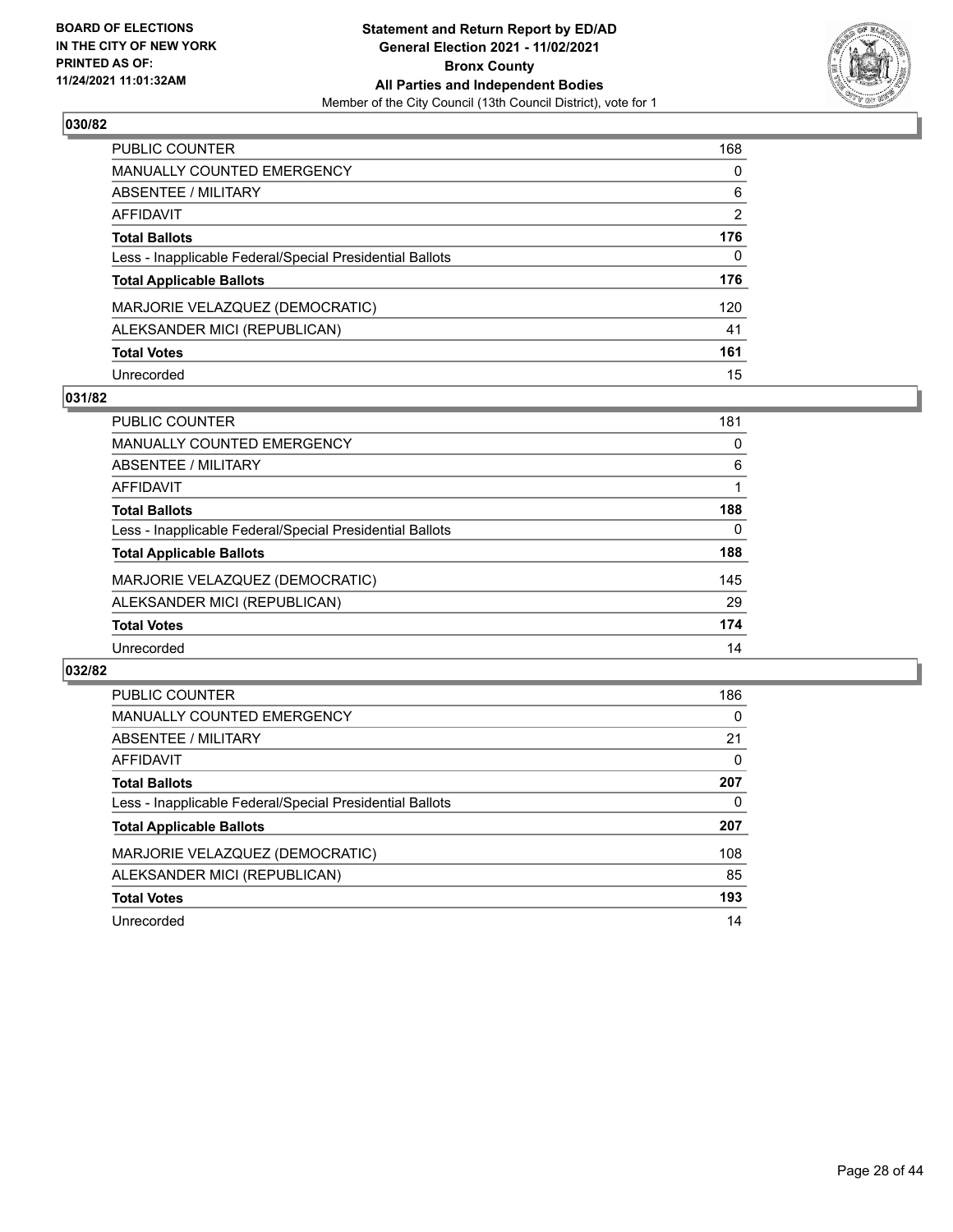

| PUBLIC COUNTER                                           | 216               |
|----------------------------------------------------------|-------------------|
| <b>MANUALLY COUNTED EMERGENCY</b>                        | 0                 |
| <b>ABSENTEE / MILITARY</b>                               | $12 \overline{ }$ |
| AFFIDAVIT                                                | $\mathcal{P}$     |
| <b>Total Ballots</b>                                     | 230               |
| Less - Inapplicable Federal/Special Presidential Ballots | 0                 |
| <b>Total Applicable Ballots</b>                          | 230               |
| MARJORIE VELAZQUEZ (DEMOCRATIC)                          | 94                |
| ALEKSANDER MICI (REPUBLICAN)                             | 119               |
| <b>Total Votes</b>                                       | 213               |
| Unrecorded                                               | 17                |

### **034/82**

| <b>PUBLIC COUNTER</b>                                    | 163      |
|----------------------------------------------------------|----------|
| <b>MANUALLY COUNTED EMERGENCY</b>                        | $\Omega$ |
| ABSENTEE / MILITARY                                      | 8        |
| AFFIDAVIT                                                |          |
| <b>Total Ballots</b>                                     | 172      |
| Less - Inapplicable Federal/Special Presidential Ballots | $\Omega$ |
| <b>Total Applicable Ballots</b>                          | 172      |
| MARJORIE VELAZQUEZ (DEMOCRATIC)                          | 79       |
| ALEKSANDER MICI (REPUBLICAN)                             | 77       |
| <b>Total Votes</b>                                       | 156      |
| Unrecorded                                               | 16       |

| <b>PUBLIC COUNTER</b>                                    | 258      |
|----------------------------------------------------------|----------|
| <b>MANUALLY COUNTED EMERGENCY</b>                        | 0        |
| ABSENTEE / MILITARY                                      | 18       |
| <b>AFFIDAVIT</b>                                         | $\Omega$ |
| <b>Total Ballots</b>                                     | 276      |
| Less - Inapplicable Federal/Special Presidential Ballots | 0        |
| <b>Total Applicable Ballots</b>                          | 276      |
| MARJORIE VELAZQUEZ (DEMOCRATIC)                          | 137      |
| ALEKSANDER MICI (REPUBLICAN)                             | 124      |
| <b>Total Votes</b>                                       | 261      |
| Unrecorded                                               | 15       |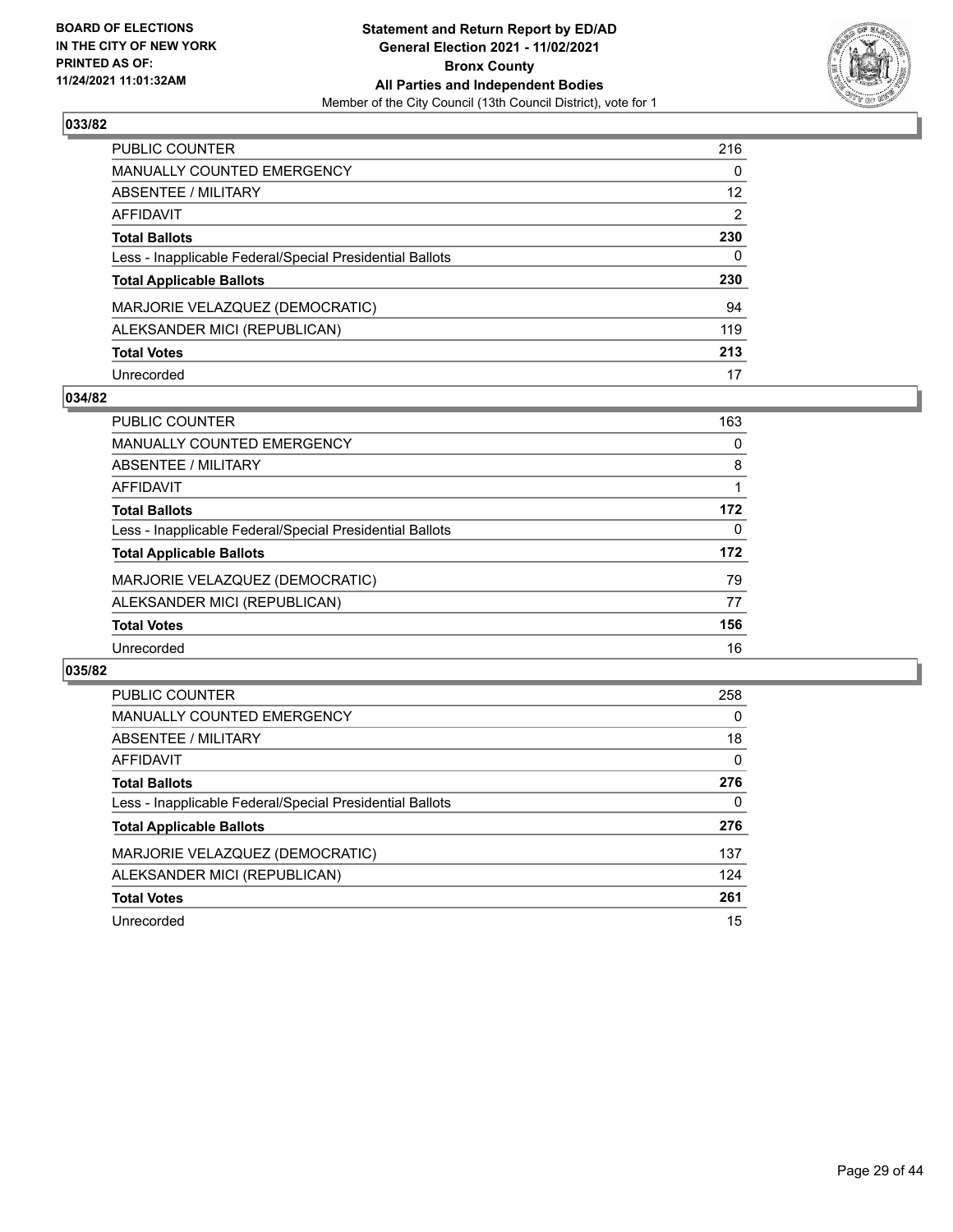

| <b>PUBLIC COUNTER</b>                                    | 223            |
|----------------------------------------------------------|----------------|
| <b>MANUALLY COUNTED EMERGENCY</b>                        | 0              |
| ABSENTEE / MILITARY                                      | 17             |
| AFFIDAVIT                                                | 2              |
| <b>Total Ballots</b>                                     | 242            |
| Less - Inapplicable Federal/Special Presidential Ballots | 0              |
| <b>Total Applicable Ballots</b>                          | 242            |
| MARJORIE VELAZQUEZ (DEMOCRATIC)                          | 116            |
| ALEKSANDER MICI (REPUBLICAN)                             | 98             |
| CHRISTINA PEREZ (WRITE-IN)                               | $\overline{2}$ |
| <b>Total Votes</b>                                       | 216            |
| Unrecorded                                               | 26             |

### **037/82**

| <b>PUBLIC COUNTER</b>                                    | 196 |
|----------------------------------------------------------|-----|
| <b>MANUALLY COUNTED EMERGENCY</b>                        | 0   |
| ABSENTEE / MILITARY                                      | 7   |
| <b>AFFIDAVIT</b>                                         |     |
| <b>Total Ballots</b>                                     | 204 |
| Less - Inapplicable Federal/Special Presidential Ballots | 0   |
| <b>Total Applicable Ballots</b>                          | 204 |
| MARJORIE VELAZQUEZ (DEMOCRATIC)                          | 133 |
| ALEKSANDER MICI (REPUBLICAN)                             | 47  |
| <b>Total Votes</b>                                       | 180 |
| Unrecorded                                               | 24  |

| <b>PUBLIC COUNTER</b>                                    | 227 |
|----------------------------------------------------------|-----|
| <b>MANUALLY COUNTED EMERGENCY</b>                        | 0   |
| ABSENTEE / MILITARY                                      | 19  |
| <b>AFFIDAVIT</b>                                         |     |
| <b>Total Ballots</b>                                     | 247 |
| Less - Inapplicable Federal/Special Presidential Ballots | 0   |
| <b>Total Applicable Ballots</b>                          | 247 |
| MARJORIE VELAZQUEZ (DEMOCRATIC)                          | 162 |
| ALEKSANDER MICI (REPUBLICAN)                             | 65  |
| <b>BRANDON SINGH (WRITE-IN)</b>                          |     |
| UNATTRIBUTABLE WRITE-IN (WRITE-IN)                       |     |
| <b>Total Votes</b>                                       | 229 |
| Unrecorded                                               | 18  |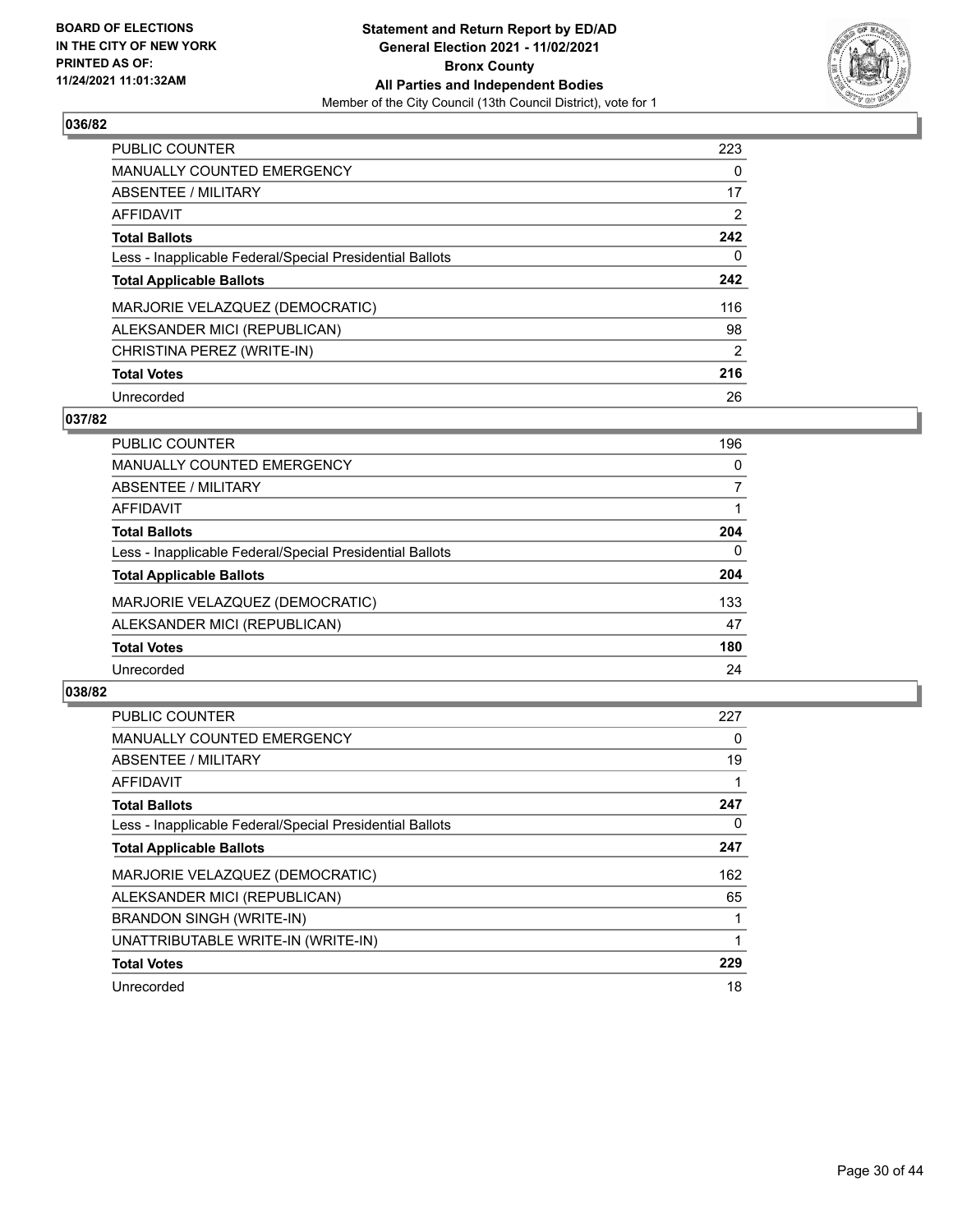

| <b>PUBLIC COUNTER</b>                                    | 170      |
|----------------------------------------------------------|----------|
| MANUALLY COUNTED EMERGENCY                               | $\Omega$ |
| ABSENTEE / MILITARY                                      | 6        |
| AFFIDAVIT                                                | 0        |
| <b>Total Ballots</b>                                     | 176      |
| Less - Inapplicable Federal/Special Presidential Ballots | 0        |
| <b>Total Applicable Ballots</b>                          | 176      |
| MARJORIE VELAZQUEZ (DEMOCRATIC)                          | 89       |
| ALEKSANDER MICI (REPUBLICAN)                             | 65       |
|                                                          |          |
| UNATTRIBUTABLE WRITE-IN (WRITE-IN)                       |          |
| <b>Total Votes</b>                                       | 155      |

### **040/82**

| <b>PUBLIC COUNTER</b>                                    | 179 |
|----------------------------------------------------------|-----|
| <b>MANUALLY COUNTED EMERGENCY</b>                        | 0   |
| ABSENTEE / MILITARY                                      | 13  |
| AFFIDAVIT                                                | 2   |
| <b>Total Ballots</b>                                     | 194 |
| Less - Inapplicable Federal/Special Presidential Ballots | 0   |
| <b>Total Applicable Ballots</b>                          | 194 |
| MARJORIE VELAZQUEZ (DEMOCRATIC)                          | 64  |
| ALEKSANDER MICI (REPUBLICAN)                             | 120 |
| <b>Total Votes</b>                                       | 184 |
| Unrecorded                                               | 10  |

| <b>PUBLIC COUNTER</b>                                    | 180      |
|----------------------------------------------------------|----------|
| <b>MANUALLY COUNTED EMERGENCY</b>                        | $\Omega$ |
| ABSENTEE / MILITARY                                      | 15       |
| <b>AFFIDAVIT</b>                                         | 3        |
| <b>Total Ballots</b>                                     | 198      |
| Less - Inapplicable Federal/Special Presidential Ballots | $\Omega$ |
| <b>Total Applicable Ballots</b>                          | 198      |
| MARJORIE VELAZQUEZ (DEMOCRATIC)                          | 72       |
| ALEKSANDER MICI (REPUBLICAN)                             | 116      |
| UNATTRIBUTABLE WRITE-IN (WRITE-IN)                       | 4        |
| <b>Total Votes</b>                                       | 192      |
| Unrecorded                                               | 6        |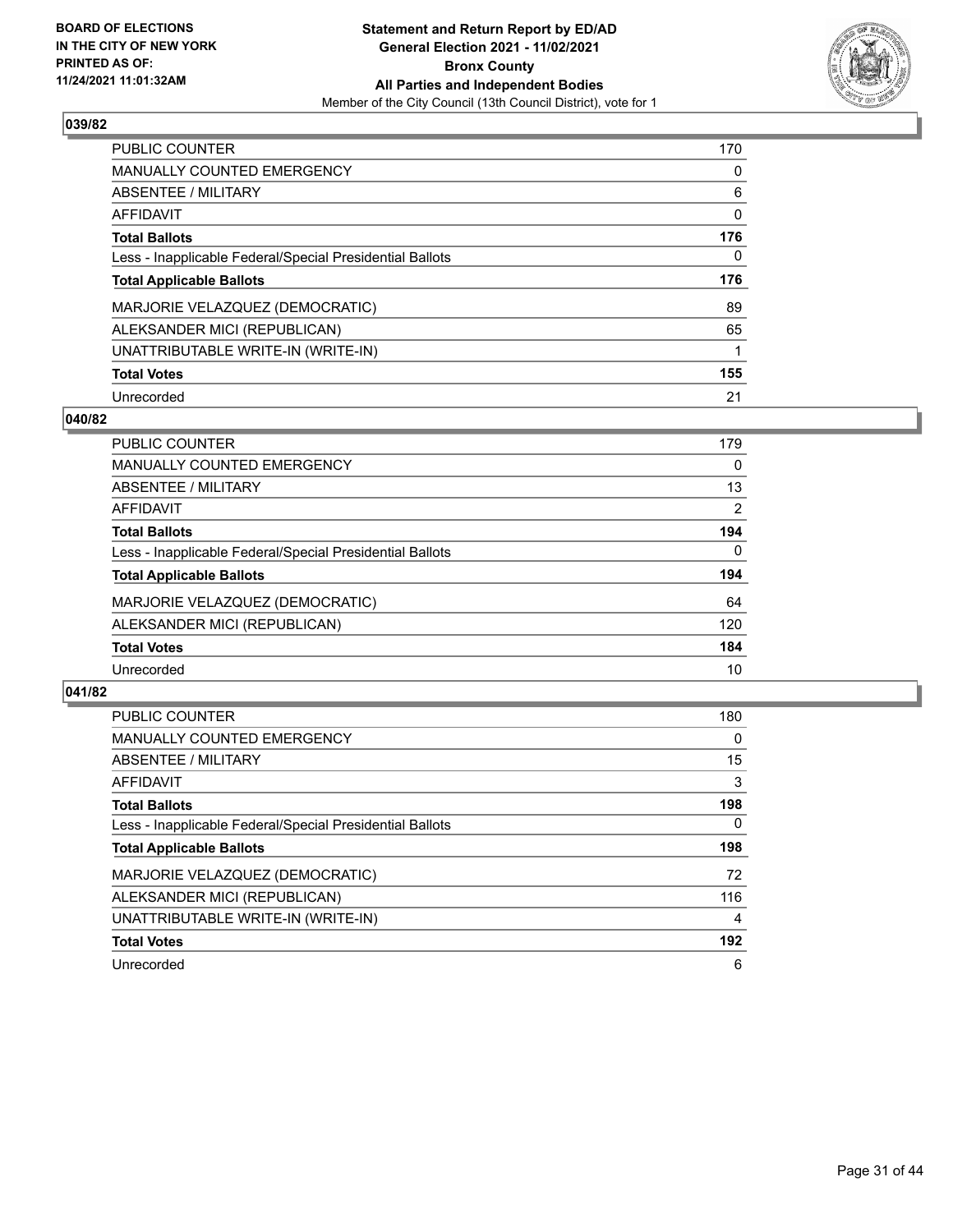

| PUBLIC COUNTER                                           | 98       |
|----------------------------------------------------------|----------|
| <b>MANUALLY COUNTED EMERGENCY</b>                        | 0        |
| ABSENTEE / MILITARY                                      | 5        |
| AFFIDAVIT                                                |          |
| <b>Total Ballots</b>                                     | 104      |
| Less - Inapplicable Federal/Special Presidential Ballots | $\Omega$ |
| <b>Total Applicable Ballots</b>                          | 104      |
| MARJORIE VELAZQUEZ (DEMOCRATIC)                          | 41       |
| ALEKSANDER MICI (REPUBLICAN)                             | 57       |
| <b>Total Votes</b>                                       | 98       |
| Unrecorded                                               | 6        |

### **043/82**

| <b>PUBLIC COUNTER</b>                                    | 224 |
|----------------------------------------------------------|-----|
| <b>MANUALLY COUNTED EMERGENCY</b>                        | 0   |
| ABSENTEE / MILITARY                                      | 8   |
| AFFIDAVIT                                                |     |
| <b>Total Ballots</b>                                     | 233 |
| Less - Inapplicable Federal/Special Presidential Ballots | 0   |
| <b>Total Applicable Ballots</b>                          | 233 |
| MARJORIE VELAZQUEZ (DEMOCRATIC)                          | 70  |
| ALEKSANDER MICI (REPUBLICAN)                             | 147 |
| <b>Total Votes</b>                                       | 217 |
| Unrecorded                                               | 16  |

| PUBLIC COUNTER                                           | 202 |
|----------------------------------------------------------|-----|
| MANUALLY COUNTED EMERGENCY                               | 0   |
| ABSENTEE / MILITARY                                      | 12  |
| AFFIDAVIT                                                | 0   |
| <b>Total Ballots</b>                                     | 214 |
| Less - Inapplicable Federal/Special Presidential Ballots | 0   |
| <b>Total Applicable Ballots</b>                          | 214 |
| MARJORIE VELAZQUEZ (DEMOCRATIC)                          | 51  |
| ALEKSANDER MICI (REPUBLICAN)                             | 150 |
| UNATTRIBUTABLE WRITE-IN (WRITE-IN)                       |     |
|                                                          |     |
| <b>Total Votes</b>                                       | 202 |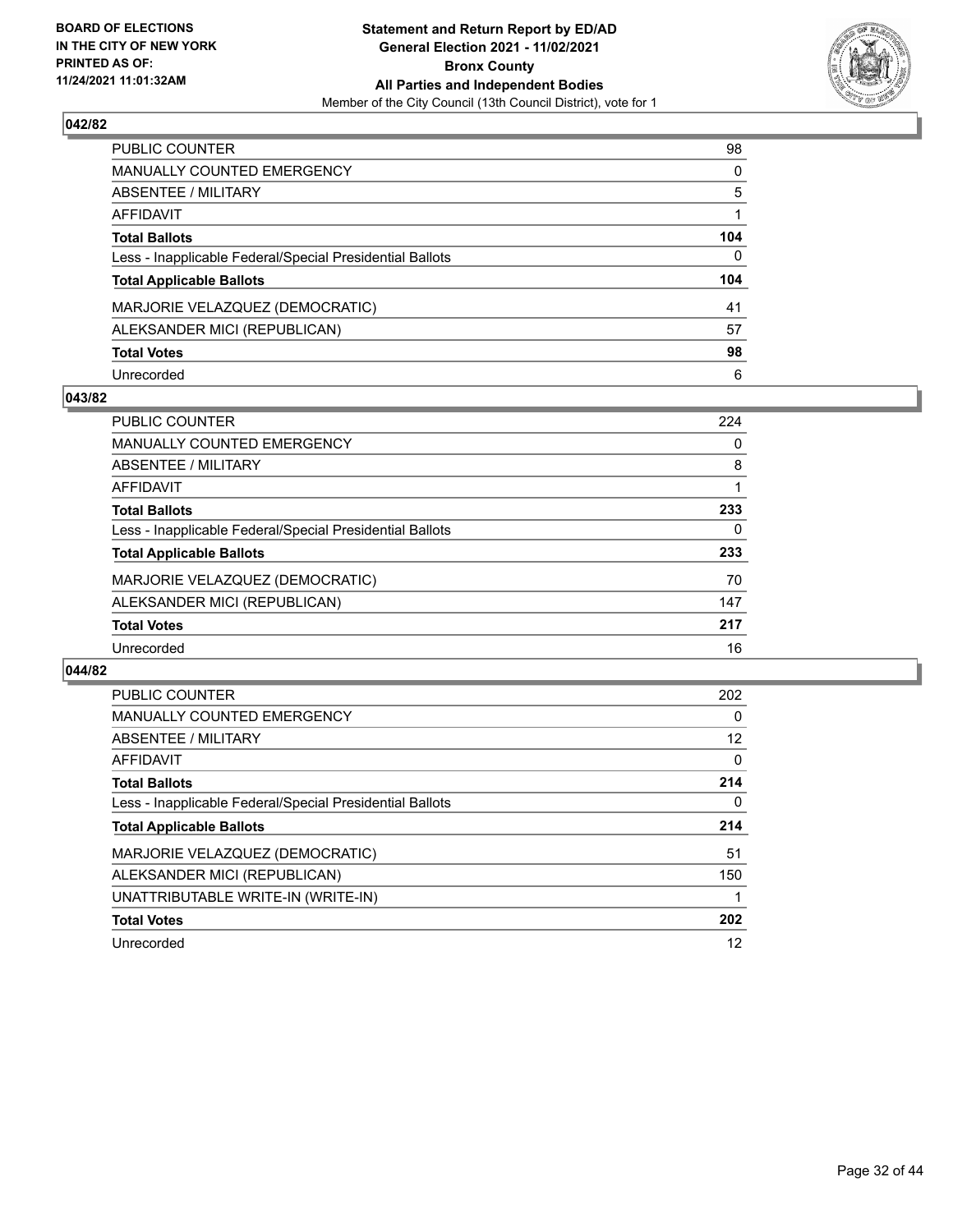

| PUBLIC COUNTER                                           | 187          |
|----------------------------------------------------------|--------------|
| <b>MANUALLY COUNTED EMERGENCY</b>                        | $\mathbf{0}$ |
| <b>ABSENTEE / MILITARY</b>                               | 10           |
| AFFIDAVIT                                                | $\Omega$     |
| <b>Total Ballots</b>                                     | 197          |
| Less - Inapplicable Federal/Special Presidential Ballots | 0            |
| <b>Total Applicable Ballots</b>                          | 197          |
| MARJORIE VELAZQUEZ (DEMOCRATIC)                          | 48           |
| ALEKSANDER MICI (REPUBLICAN)                             | 133          |
| <b>Total Votes</b>                                       | 181          |
| Unrecorded                                               | 16           |

### **046/82**

| <b>PUBLIC COUNTER</b>                                    | 190      |
|----------------------------------------------------------|----------|
| <b>MANUALLY COUNTED EMERGENCY</b>                        | $\Omega$ |
| ABSENTEE / MILITARY                                      | 18       |
| AFFIDAVIT                                                | $\Omega$ |
| <b>Total Ballots</b>                                     | 208      |
| Less - Inapplicable Federal/Special Presidential Ballots | 0        |
| <b>Total Applicable Ballots</b>                          | 208      |
| MARJORIE VELAZQUEZ (DEMOCRATIC)                          | 50       |
| ALEKSANDER MICI (REPUBLICAN)                             | 147      |
| <b>Total Votes</b>                                       | 197      |
| Unrecorded                                               | 11       |

| <b>PUBLIC COUNTER</b>                                    | 212      |
|----------------------------------------------------------|----------|
| <b>MANUALLY COUNTED EMERGENCY</b>                        | 0        |
| ABSENTEE / MILITARY                                      | 6        |
| <b>AFFIDAVIT</b>                                         | $\Omega$ |
| <b>Total Ballots</b>                                     | 218      |
| Less - Inapplicable Federal/Special Presidential Ballots | 0        |
| <b>Total Applicable Ballots</b>                          | 218      |
| MARJORIE VELAZQUEZ (DEMOCRATIC)                          | 58       |
| ALEKSANDER MICI (REPUBLICAN)                             | 148      |
| <b>Total Votes</b>                                       | 206      |
| Unrecorded                                               | 12       |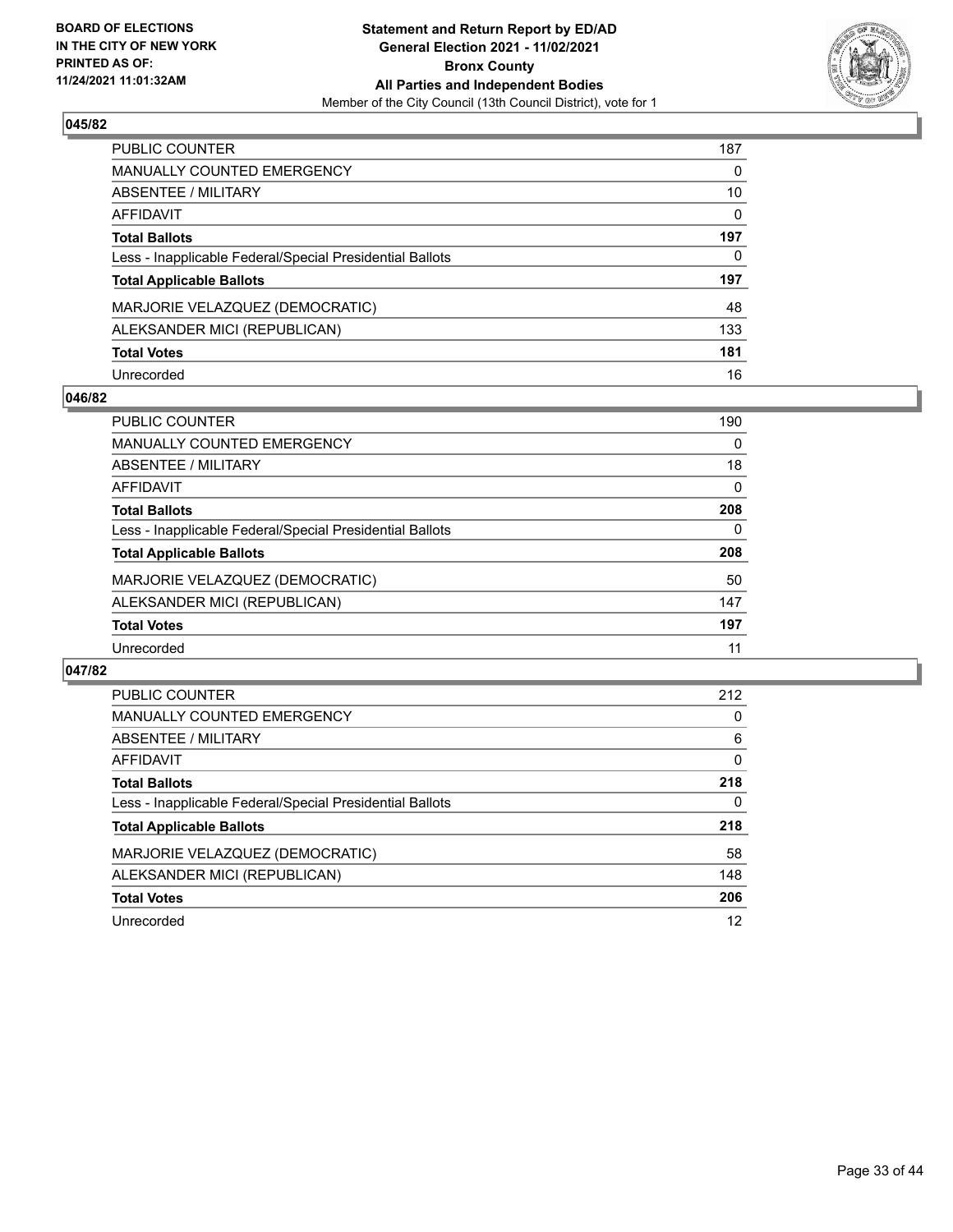

| PUBLIC COUNTER                                           | 218 |
|----------------------------------------------------------|-----|
| <b>MANUALLY COUNTED EMERGENCY</b>                        | 0   |
| <b>ABSENTEE / MILITARY</b>                               | 3   |
| AFFIDAVIT                                                |     |
| <b>Total Ballots</b>                                     | 222 |
| Less - Inapplicable Federal/Special Presidential Ballots | 0   |
| <b>Total Applicable Ballots</b>                          | 222 |
| MARJORIE VELAZQUEZ (DEMOCRATIC)                          | 67  |
| ALEKSANDER MICI (REPUBLICAN)                             | 142 |
| <b>Total Votes</b>                                       | 209 |
| Unrecorded                                               | 13  |

### **049/82**

| <b>PUBLIC COUNTER</b>                                    | 303 |
|----------------------------------------------------------|-----|
| <b>MANUALLY COUNTED EMERGENCY</b>                        | 0   |
| ABSENTEE / MILITARY                                      | 14  |
| AFFIDAVIT                                                | 2   |
| <b>Total Ballots</b>                                     | 319 |
| Less - Inapplicable Federal/Special Presidential Ballots | 0   |
| <b>Total Applicable Ballots</b>                          | 319 |
| MARJORIE VELAZQUEZ (DEMOCRATIC)                          | 88  |
| ALEKSANDER MICI (REPUBLICAN)                             | 197 |
| <b>Total Votes</b>                                       | 285 |
| Unrecorded                                               | 34  |

| <b>PUBLIC COUNTER</b>                                    | 169 |
|----------------------------------------------------------|-----|
| <b>MANUALLY COUNTED EMERGENCY</b>                        | 0   |
| ABSENTEE / MILITARY                                      | 10  |
| <b>AFFIDAVIT</b>                                         | 0   |
| <b>Total Ballots</b>                                     | 179 |
| Less - Inapplicable Federal/Special Presidential Ballots | 0   |
| <b>Total Applicable Ballots</b>                          | 179 |
| MARJORIE VELAZQUEZ (DEMOCRATIC)                          | 94  |
| ALEKSANDER MICI (REPUBLICAN)                             | 74  |
| JOHN PEREZ (WRITE-IN)                                    |     |
| <b>Total Votes</b>                                       | 169 |
| Unrecorded                                               | 10  |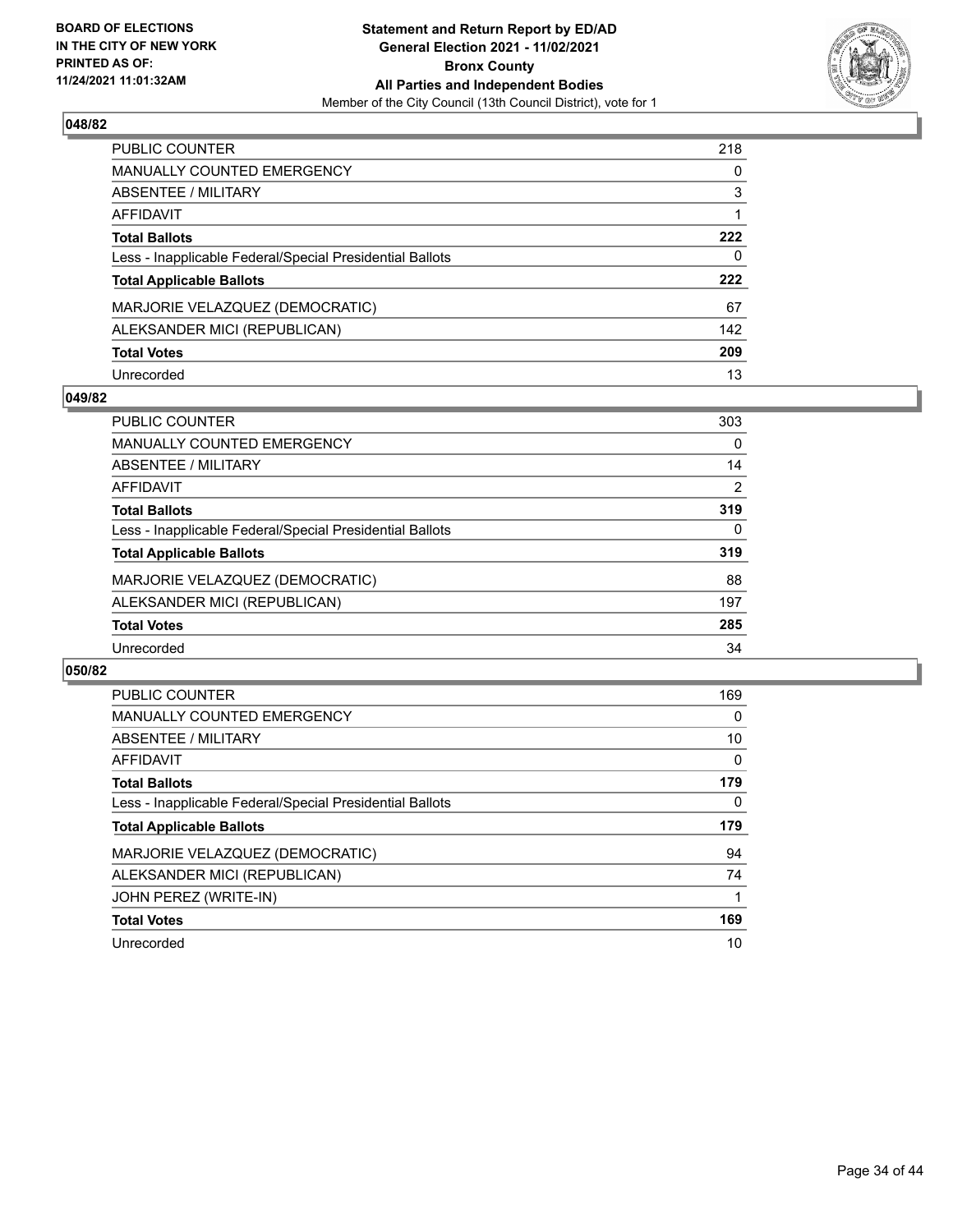

| PUBLIC COUNTER                                           | 107 |
|----------------------------------------------------------|-----|
| <b>MANUALLY COUNTED EMERGENCY</b>                        | 0   |
| ABSENTEE / MILITARY                                      | 9   |
| AFFIDAVIT                                                | 0   |
| <b>Total Ballots</b>                                     | 116 |
| Less - Inapplicable Federal/Special Presidential Ballots | 0   |
| <b>Total Applicable Ballots</b>                          | 116 |
| MARJORIE VELAZQUEZ (DEMOCRATIC)                          | 66  |
| ALEKSANDER MICI (REPUBLICAN)                             | 41  |
| <b>Total Votes</b>                                       | 107 |
| Unrecorded                                               | 9   |

### **052/82**

| <b>PUBLIC COUNTER</b>                                    | 231 |
|----------------------------------------------------------|-----|
| <b>MANUALLY COUNTED EMERGENCY</b>                        | 0   |
| ABSENTEE / MILITARY                                      | 16  |
| AFFIDAVIT                                                |     |
| <b>Total Ballots</b>                                     | 248 |
| Less - Inapplicable Federal/Special Presidential Ballots | 0   |
| <b>Total Applicable Ballots</b>                          | 248 |
| MARJORIE VELAZQUEZ (DEMOCRATIC)                          | 134 |
| ALEKSANDER MICI (REPUBLICAN)                             | 94  |
| <b>Total Votes</b>                                       | 228 |
| Unrecorded                                               | 20  |

| <b>PUBLIC COUNTER</b>                                    | 79 |
|----------------------------------------------------------|----|
| <b>MANUALLY COUNTED EMERGENCY</b>                        | 0  |
| ABSENTEE / MILITARY                                      | 15 |
| AFFIDAVIT                                                | 3  |
| <b>Total Ballots</b>                                     | 97 |
| Less - Inapplicable Federal/Special Presidential Ballots | 0  |
|                                                          |    |
| <b>Total Applicable Ballots</b>                          | 97 |
| MARJORIE VELAZQUEZ (DEMOCRATIC)                          | 60 |
| ALEKSANDER MICI (REPUBLICAN)                             | 31 |
| EGIDIO SEMENTILLI (WRITE-IN)                             |    |
| <b>Total Votes</b>                                       | 92 |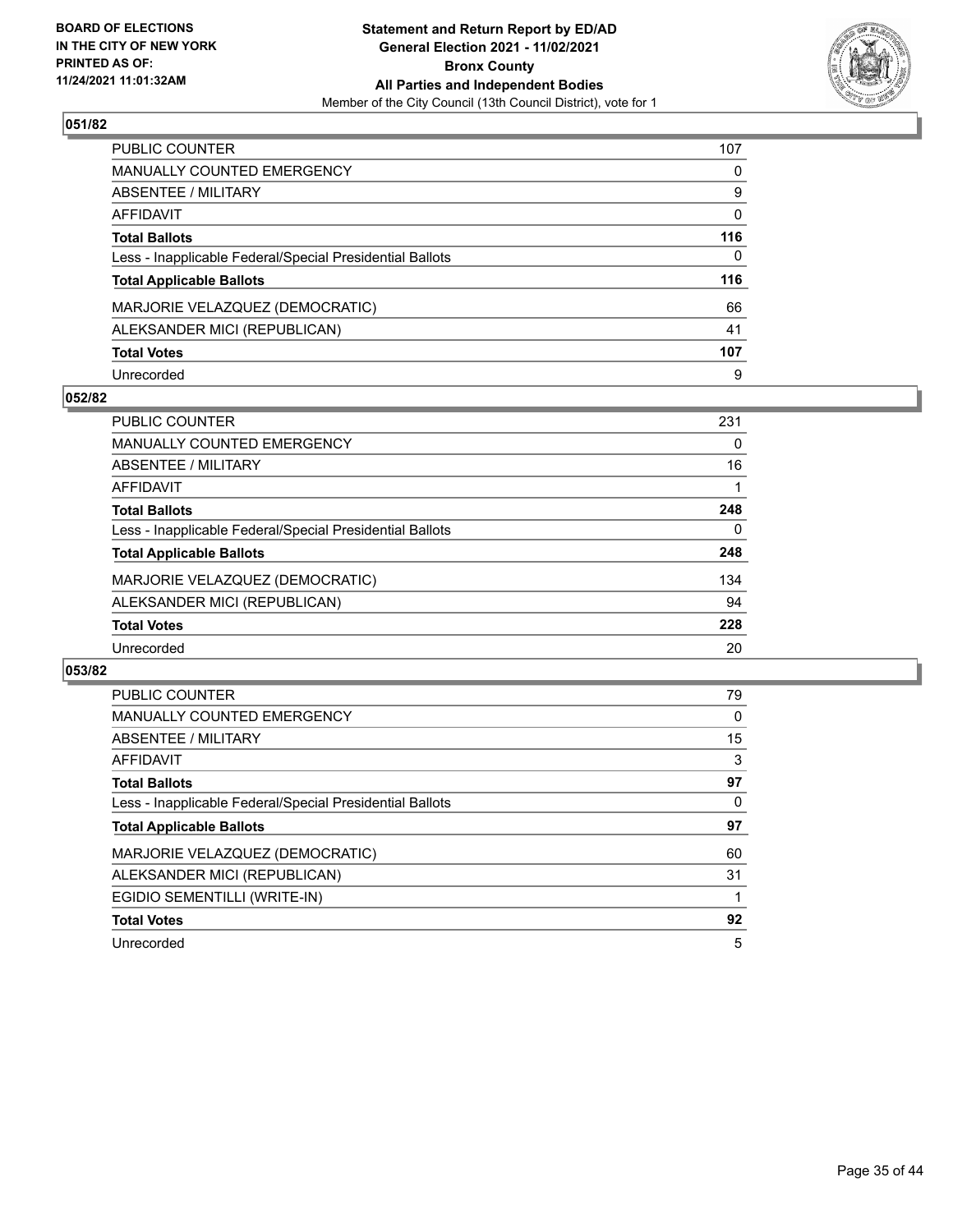

| PUBLIC COUNTER                                           | 163           |
|----------------------------------------------------------|---------------|
| <b>MANUALLY COUNTED EMERGENCY</b>                        | 0             |
| <b>ABSENTEE / MILITARY</b>                               | 4             |
| AFFIDAVIT                                                | $\mathcal{P}$ |
| <b>Total Ballots</b>                                     | 169           |
| Less - Inapplicable Federal/Special Presidential Ballots | 0             |
| <b>Total Applicable Ballots</b>                          | 169           |
| MARJORIE VELAZQUEZ (DEMOCRATIC)                          | 73            |
| ALEKSANDER MICI (REPUBLICAN)                             | 77            |
| <b>Total Votes</b>                                       | 150           |
| Unrecorded                                               | 19            |

### **056/82**

| <b>PUBLIC COUNTER</b>                                    | 159      |
|----------------------------------------------------------|----------|
| <b>MANUALLY COUNTED EMERGENCY</b>                        | $\Omega$ |
| ABSENTEE / MILITARY                                      | 22       |
| AFFIDAVIT                                                | $\Omega$ |
| <b>Total Ballots</b>                                     | 181      |
| Less - Inapplicable Federal/Special Presidential Ballots | $\Omega$ |
| <b>Total Applicable Ballots</b>                          | 181      |
| MARJORIE VELAZQUEZ (DEMOCRATIC)                          | 89       |
| ALEKSANDER MICI (REPUBLICAN)                             | 79       |
| <b>Total Votes</b>                                       | 168      |
| Unrecorded                                               | 13       |

| <b>PUBLIC COUNTER</b>                                    | 174 |
|----------------------------------------------------------|-----|
| <b>MANUALLY COUNTED EMERGENCY</b>                        | 0   |
| ABSENTEE / MILITARY                                      | 12  |
| <b>AFFIDAVIT</b>                                         | 0   |
| <b>Total Ballots</b>                                     | 186 |
| Less - Inapplicable Federal/Special Presidential Ballots | 0   |
|                                                          |     |
| <b>Total Applicable Ballots</b>                          | 186 |
| MARJORIE VELAZQUEZ (DEMOCRATIC)                          | 77  |
| ALEKSANDER MICI (REPUBLICAN)                             | 99  |
| <b>IRENE ESTRADA (WRITE-IN)</b>                          |     |
| <b>Total Votes</b>                                       | 177 |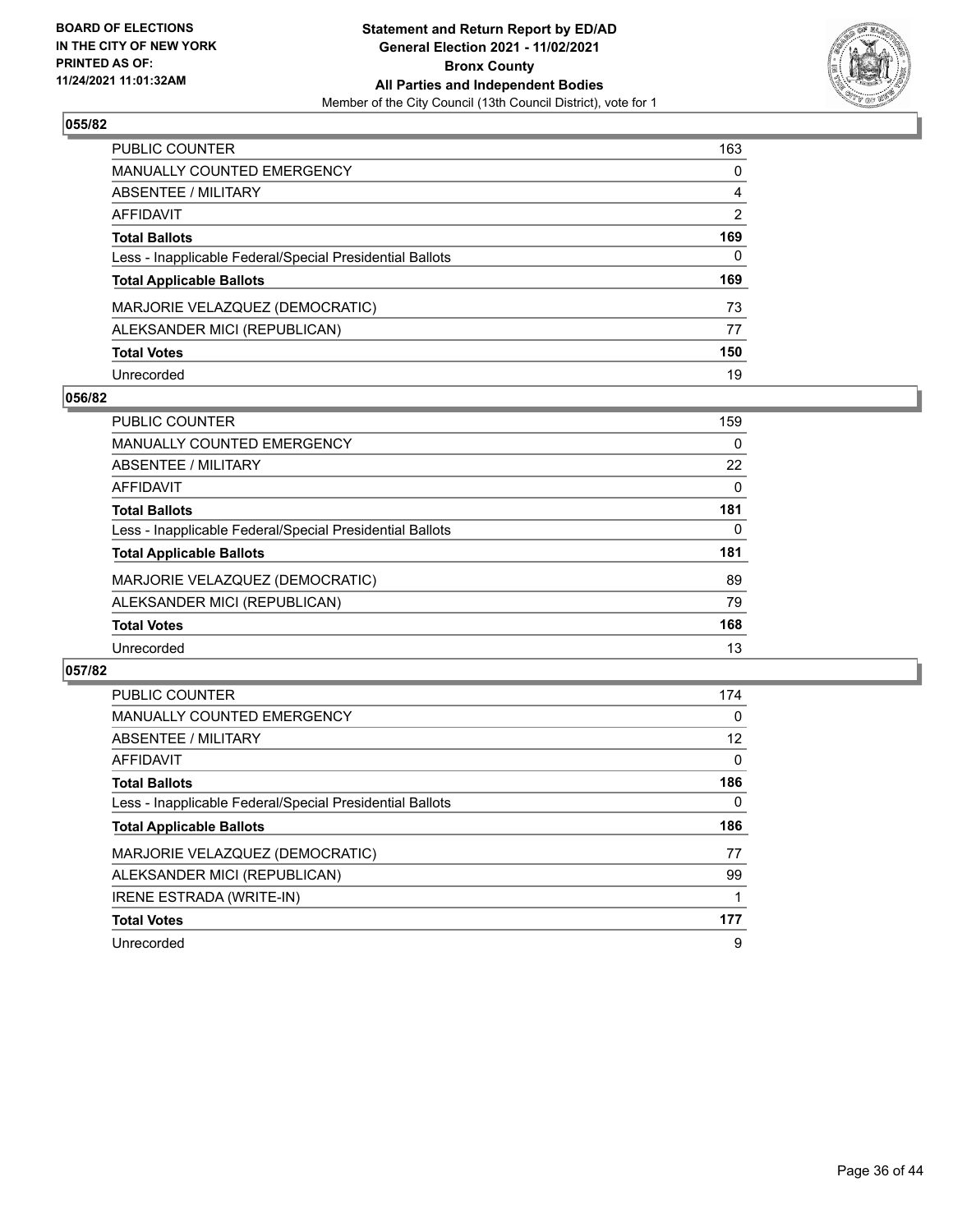

| PUBLIC COUNTER                                           | 171             |
|----------------------------------------------------------|-----------------|
| <b>MANUALLY COUNTED EMERGENCY</b>                        | $\Omega$        |
| <b>ABSENTEE / MILITARY</b>                               | 12 <sup>2</sup> |
| <b>AFFIDAVIT</b>                                         |                 |
| <b>Total Ballots</b>                                     | 184             |
| Less - Inapplicable Federal/Special Presidential Ballots | 0               |
| <b>Total Applicable Ballots</b>                          | 184             |
| MARJORIE VELAZQUEZ (DEMOCRATIC)                          | 71              |
| ALEKSANDER MICI (REPUBLICAN)                             | 101             |
| <b>Total Votes</b>                                       | 172             |
| Unrecorded                                               | 12              |

### **059/82**

| <b>PUBLIC COUNTER</b>                                    | 22             |
|----------------------------------------------------------|----------------|
| <b>MANUALLY COUNTED EMERGENCY</b>                        | 0              |
| ABSENTEE / MILITARY                                      | $\overline{2}$ |
| AFFIDAVIT                                                |                |
| <b>Total Ballots</b>                                     | 25             |
| Less - Inapplicable Federal/Special Presidential Ballots | 0              |
| <b>Total Applicable Ballots</b>                          | 25             |
| MARJORIE VELAZQUEZ (DEMOCRATIC)                          | 20             |
| ALEKSANDER MICI (REPUBLICAN)                             | 4              |
| <b>Total Votes</b>                                       | 24             |
| Unrecorded                                               |                |

| <b>PUBLIC COUNTER</b>                                    | 249      |
|----------------------------------------------------------|----------|
| <b>MANUALLY COUNTED EMERGENCY</b>                        | 0        |
| ABSENTEE / MILITARY                                      | 29       |
| AFFIDAVIT                                                | 6        |
| <b>Total Ballots</b>                                     | 284      |
| Less - Inapplicable Federal/Special Presidential Ballots | $\Omega$ |
| <b>Total Applicable Ballots</b>                          | 284      |
| MARJORIE VELAZQUEZ (DEMOCRATIC)                          | 136      |
| ALEKSANDER MICI (REPUBLICAN)                             | 136      |
| <b>Total Votes</b>                                       | 272      |
| Unrecorded                                               | 12       |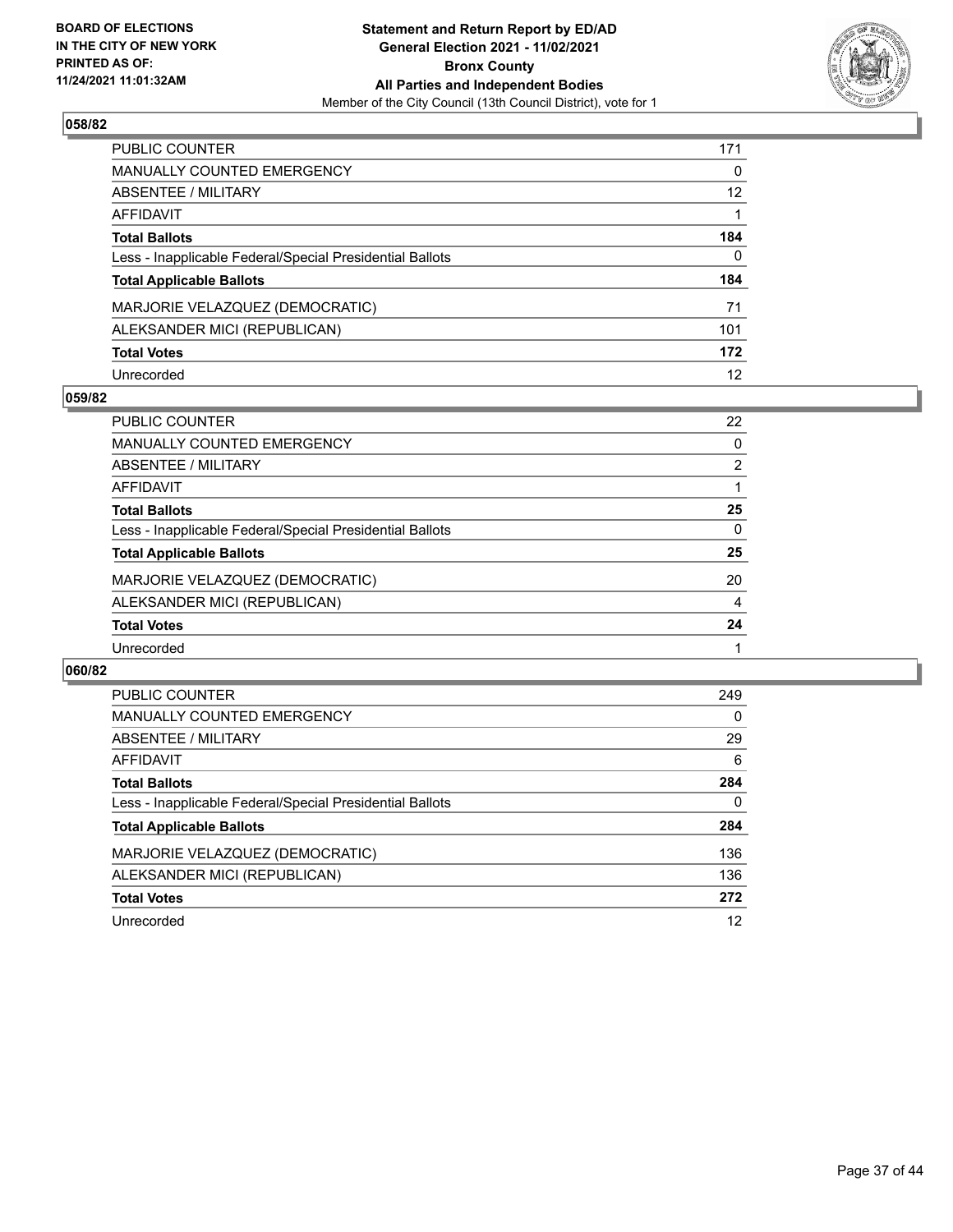

| PUBLIC COUNTER                                           | 324          |
|----------------------------------------------------------|--------------|
| <b>MANUALLY COUNTED EMERGENCY</b>                        | 0            |
| <b>ABSENTEE / MILITARY</b>                               | 26           |
| AFFIDAVIT                                                | $\mathbf{0}$ |
| <b>Total Ballots</b>                                     | 350          |
| Less - Inapplicable Federal/Special Presidential Ballots | $\mathbf{0}$ |
| <b>Total Applicable Ballots</b>                          | 350          |
| MARJORIE VELAZQUEZ (DEMOCRATIC)                          | 177          |
| ALEKSANDER MICI (REPUBLICAN)                             | 145          |
| <b>Total Votes</b>                                       | 322          |
| Unrecorded                                               | 28           |

### **062/82**

| PUBLIC COUNTER                                           | 303 |
|----------------------------------------------------------|-----|
| MANUALLY COUNTED EMERGENCY                               | 0   |
| <b>ABSENTEE / MILITARY</b>                               | 16  |
| AFFIDAVIT                                                |     |
| <b>Total Ballots</b>                                     | 320 |
| Less - Inapplicable Federal/Special Presidential Ballots | 0   |
| <b>Total Applicable Ballots</b>                          | 320 |
| MARJORIE VELAZQUEZ (DEMOCRATIC)                          | 167 |
| ALEKSANDER MICI (REPUBLICAN)                             | 136 |
| CINDY LOMANARO (WRITE-IN)                                |     |
| JEFF LYNCH (WRITE-IN)                                    |     |
| JOHN DOYLE (WRITE-IN)                                    |     |
| UNATTRIBUTABLE WRITE-IN (WRITE-IN)                       | 1   |
| <b>Total Votes</b>                                       | 307 |
| Unrecorded                                               | 13  |

| <b>PUBLIC COUNTER</b>                                    | 235 |
|----------------------------------------------------------|-----|
| <b>MANUALLY COUNTED EMERGENCY</b>                        | 0   |
| ABSENTEE / MILITARY                                      | 10  |
| AFFIDAVIT                                                |     |
| <b>Total Ballots</b>                                     | 246 |
| Less - Inapplicable Federal/Special Presidential Ballots | 0   |
| <b>Total Applicable Ballots</b>                          | 246 |
| MARJORIE VELAZQUEZ (DEMOCRATIC)                          | 116 |
| ALEKSANDER MICI (REPUBLICAN)                             | 114 |
| THOMAS DIMURO (WRITE-IN)                                 |     |
| <b>Total Votes</b>                                       | 231 |
| Unrecorded                                               | 15  |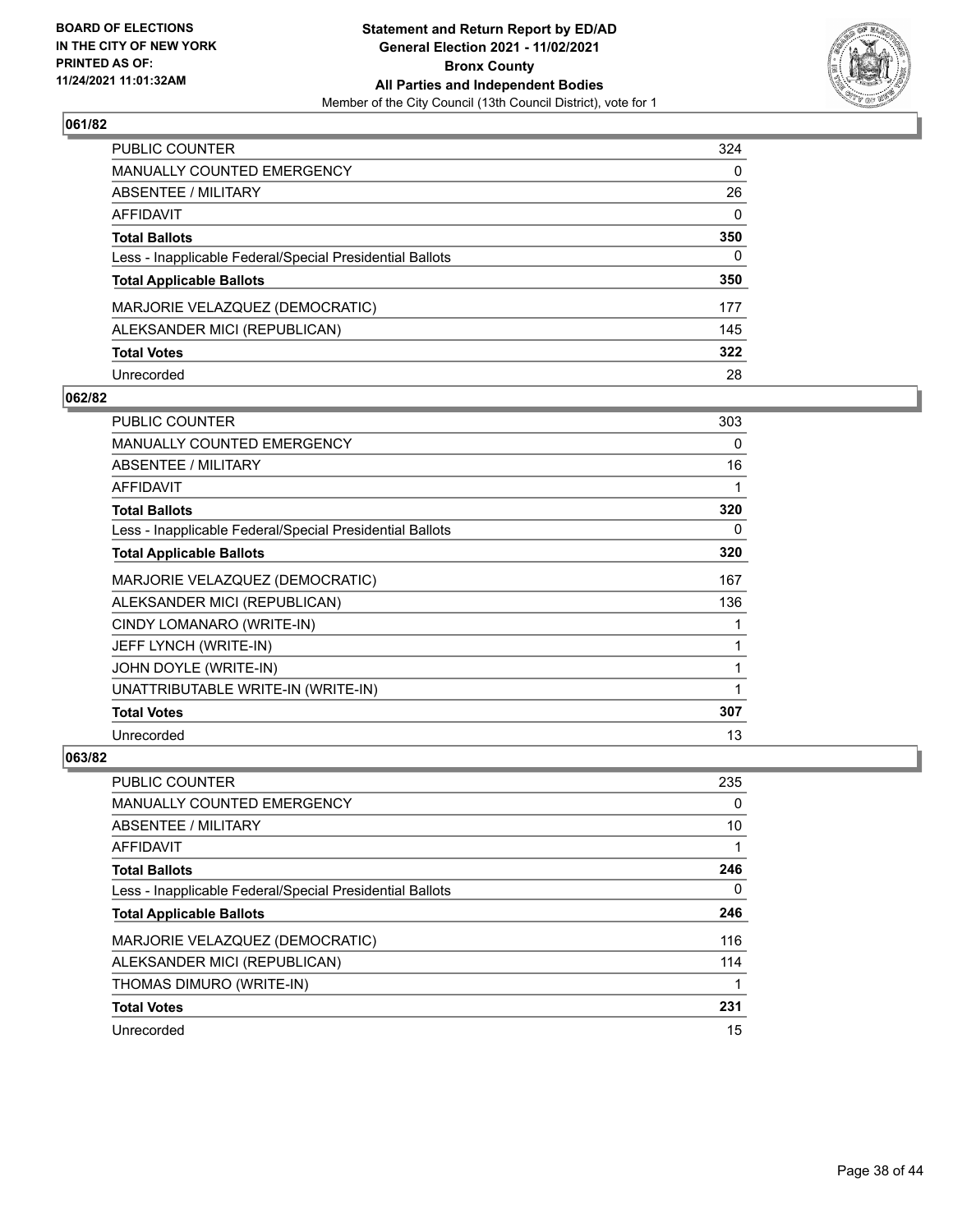

| <b>PUBLIC COUNTER</b>                                    | 178 |
|----------------------------------------------------------|-----|
| <b>MANUALLY COUNTED EMERGENCY</b>                        | 0   |
| ABSENTEE / MILITARY                                      | 4   |
| <b>AFFIDAVIT</b>                                         | 0   |
| <b>Total Ballots</b>                                     | 182 |
| Less - Inapplicable Federal/Special Presidential Ballots | 0   |
| <b>Total Applicable Ballots</b>                          | 182 |
| MARJORIE VELAZQUEZ (DEMOCRATIC)                          | 137 |
| ALEKSANDER MICI (REPUBLICAN)                             | 34  |
| ERIC DINOWITZ (WRITE-IN)                                 | 2   |
| <b>Total Votes</b>                                       | 173 |
| Unrecorded                                               | 9   |

### **107/82**

| <b>PUBLIC COUNTER</b>                                    | 69       |
|----------------------------------------------------------|----------|
| <b>MANUALLY COUNTED EMERGENCY</b>                        | 0        |
| ABSENTEE / MILITARY                                      | 3        |
| AFFIDAVIT                                                | $\Omega$ |
| <b>Total Ballots</b>                                     | 72       |
| Less - Inapplicable Federal/Special Presidential Ballots | $\Omega$ |
| <b>Total Applicable Ballots</b>                          | 72       |
| MARJORIE VELAZQUEZ (DEMOCRATIC)                          | 34       |
| ALEKSANDER MICI (REPUBLICAN)                             | 31       |
| <b>Total Votes</b>                                       | 65       |
| Unrecorded                                               | 7        |

# **108/82**

| <b>PUBLIC COUNTER</b>                                    | $\Omega$ |
|----------------------------------------------------------|----------|
| <b>MANUALLY COUNTED EMERGENCY</b>                        | 0        |
| ABSENTEE / MILITARY                                      | 0        |
| AFFIDAVIT                                                | $\Omega$ |
| <b>Total Ballots</b>                                     | 0        |
| Less - Inapplicable Federal/Special Presidential Ballots | $\Omega$ |
| <b>Total Applicable Ballots</b>                          | 0        |
| MARJORIE VELAZQUEZ (DEMOCRATIC)                          | $\Omega$ |
| ALEKSANDER MICI (REPUBLICAN)                             | $\Omega$ |
| <b>Total Votes</b>                                       | 0        |
| 110/82 COMBINED into: 069/80                             |          |

**112/82 COMBINED into: 107/82**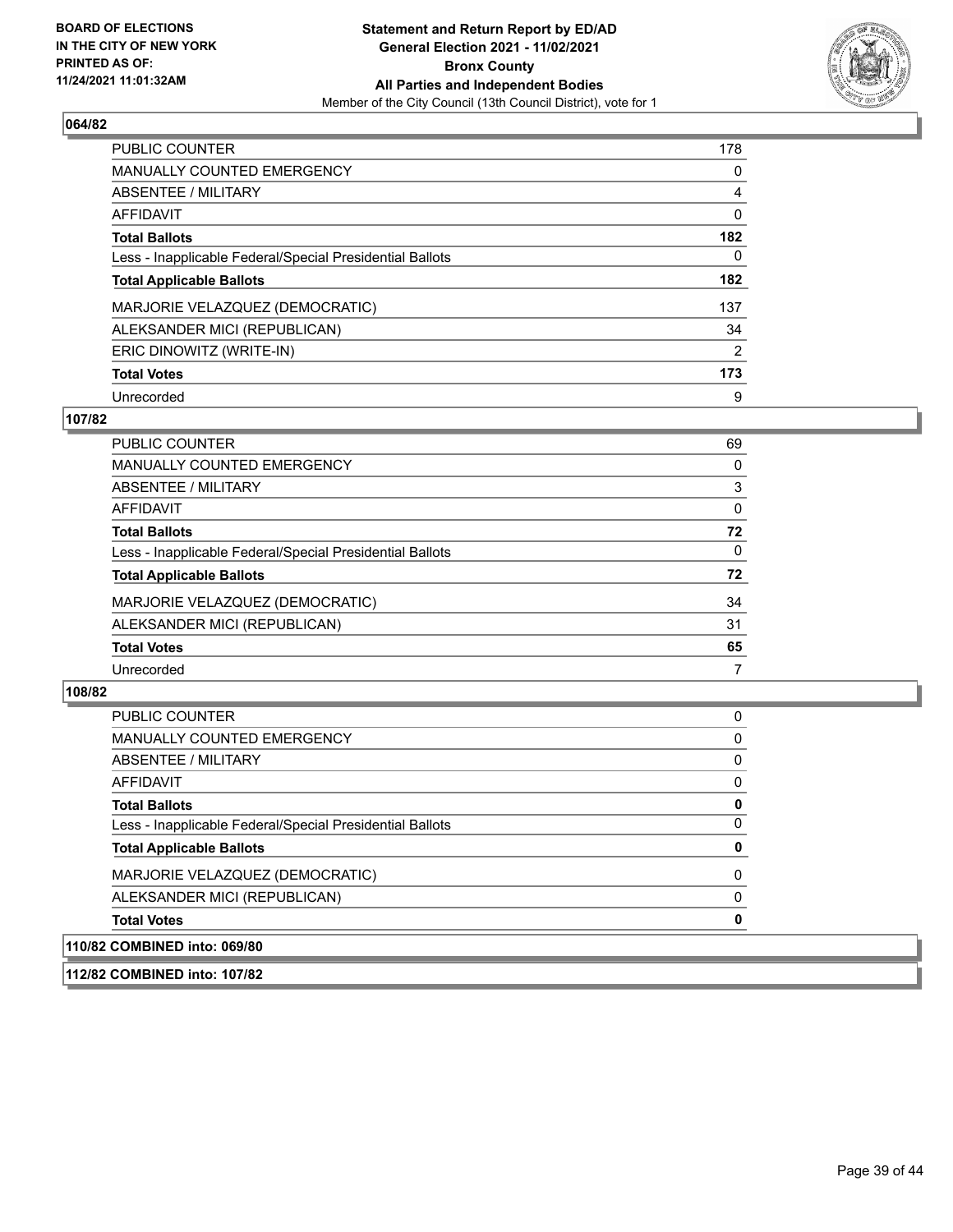

| <b>Total Votes</b>                                       | 0        |
|----------------------------------------------------------|----------|
| ALEKSANDER MICI (REPUBLICAN)                             | $\Omega$ |
| MARJORIE VELAZQUEZ (DEMOCRATIC)                          | 0        |
| <b>Total Applicable Ballots</b>                          | 0        |
| Less - Inapplicable Federal/Special Presidential Ballots | $\Omega$ |
| <b>Total Ballots</b>                                     | 0        |
| AFFIDAVIT                                                | $\Omega$ |
| ABSENTEE / MILITARY                                      | 0        |
| MANUALLY COUNTED EMERGENCY                               | 0        |
| PUBLIC COUNTER                                           | 0        |

# **114/82 COMBINED into: 107/82**

#### **116/82**

| <b>Total Votes</b>                                       |          |
|----------------------------------------------------------|----------|
| ALEKSANDER MICI (REPUBLICAN)                             | 0        |
| MARJORIE VELAZQUEZ (DEMOCRATIC)                          | 0        |
| <b>Total Applicable Ballots</b>                          |          |
| Less - Inapplicable Federal/Special Presidential Ballots | 0        |
| <b>Total Ballots</b>                                     | 0        |
| AFFIDAVIT                                                | $\Omega$ |
| <b>ABSENTEE / MILITARY</b>                               | 0        |
| <b>MANUALLY COUNTED EMERGENCY</b>                        | 0        |
| PUBLIC COUNTER                                           | 0        |

### **117/82 COMBINED into: 107/82**

### **118/82 COMBINED into: 107/82**

| <b>PUBLIC COUNTER</b>                                    | 143 |
|----------------------------------------------------------|-----|
| <b>MANUALLY COUNTED EMERGENCY</b>                        | 0   |
| ABSENTEE / MILITARY                                      | 9   |
| AFFIDAVIT                                                | 0   |
| <b>Total Ballots</b>                                     | 152 |
| Less - Inapplicable Federal/Special Presidential Ballots | 0   |
| <b>Total Applicable Ballots</b>                          | 152 |
| MARJORIE VELAZQUEZ (DEMOCRATIC)                          | 60  |
| ALEKSANDER MICI (REPUBLICAN)                             | 80  |
| <b>Total Votes</b>                                       | 140 |
| Unrecorded                                               | 12  |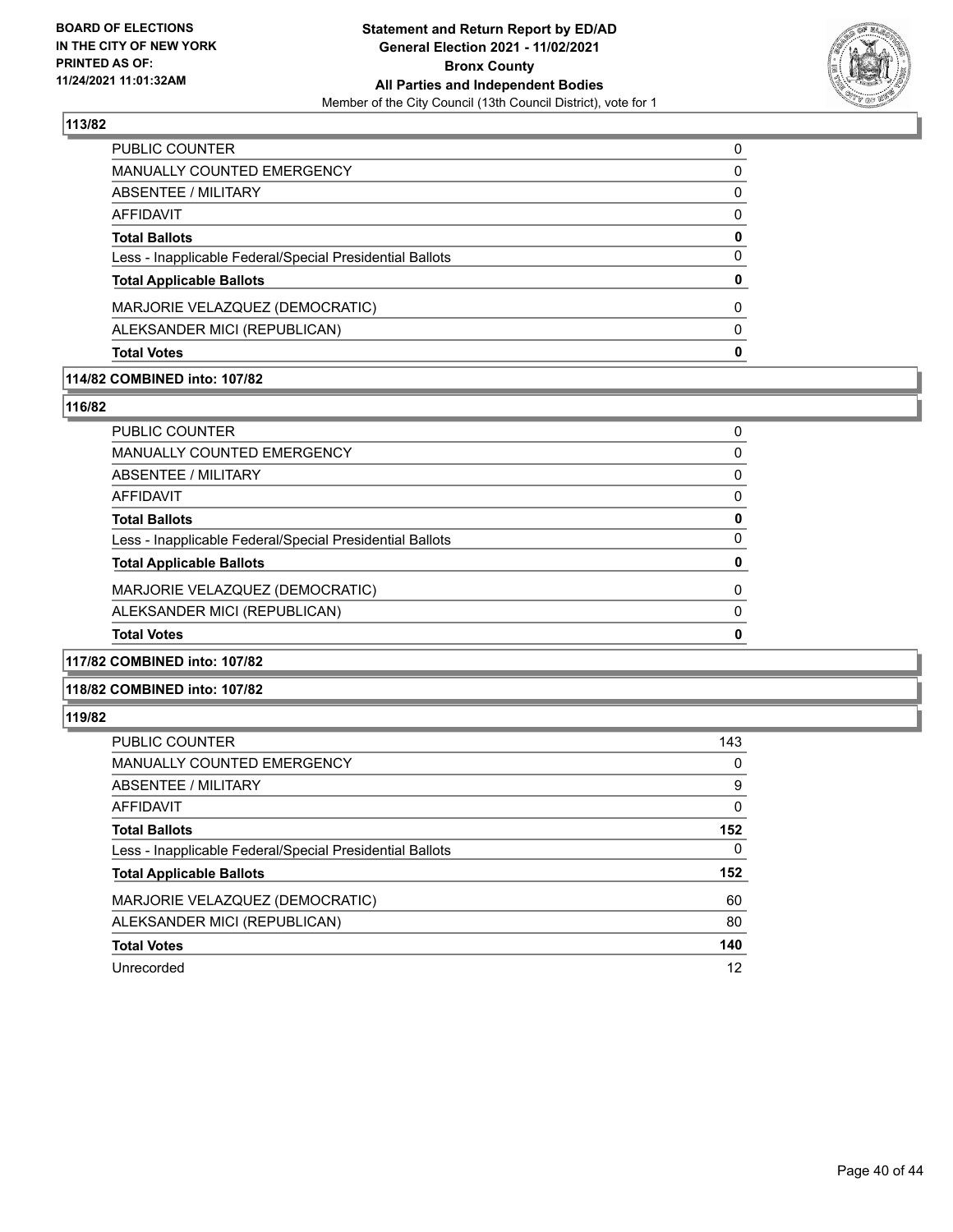

| PUBLIC COUNTER                                           | 0        |
|----------------------------------------------------------|----------|
| <b>MANUALLY COUNTED EMERGENCY</b>                        | 0        |
| <b>ABSENTEE / MILITARY</b>                               | $\Omega$ |
| <b>AFFIDAVIT</b>                                         | $\Omega$ |
| <b>Total Ballots</b>                                     | 0        |
| Less - Inapplicable Federal/Special Presidential Ballots | $\Omega$ |
| <b>Total Applicable Ballots</b>                          | 0        |
| MARJORIE VELAZQUEZ (DEMOCRATIC)                          | $\Omega$ |
| ALEKSANDER MICI (REPUBLICAN)                             | $\Omega$ |
| <b>Total Votes</b>                                       | 0        |

| <b>Total Votes</b>                                       | 0        |
|----------------------------------------------------------|----------|
| ALEKSANDER MICI (REPUBLICAN)                             | 0        |
| MARJORIE VELAZQUEZ (DEMOCRATIC)                          | $\Omega$ |
| <b>Total Applicable Ballots</b>                          | 0        |
| Less - Inapplicable Federal/Special Presidential Ballots | 0        |
| <b>Total Ballots</b>                                     | 0        |
| AFFIDAVIT                                                | 0        |
| ABSENTEE / MILITARY                                      | 0        |
| <b>MANUALLY COUNTED EMERGENCY</b>                        | 0        |
| PUBLIC COUNTER                                           | 0        |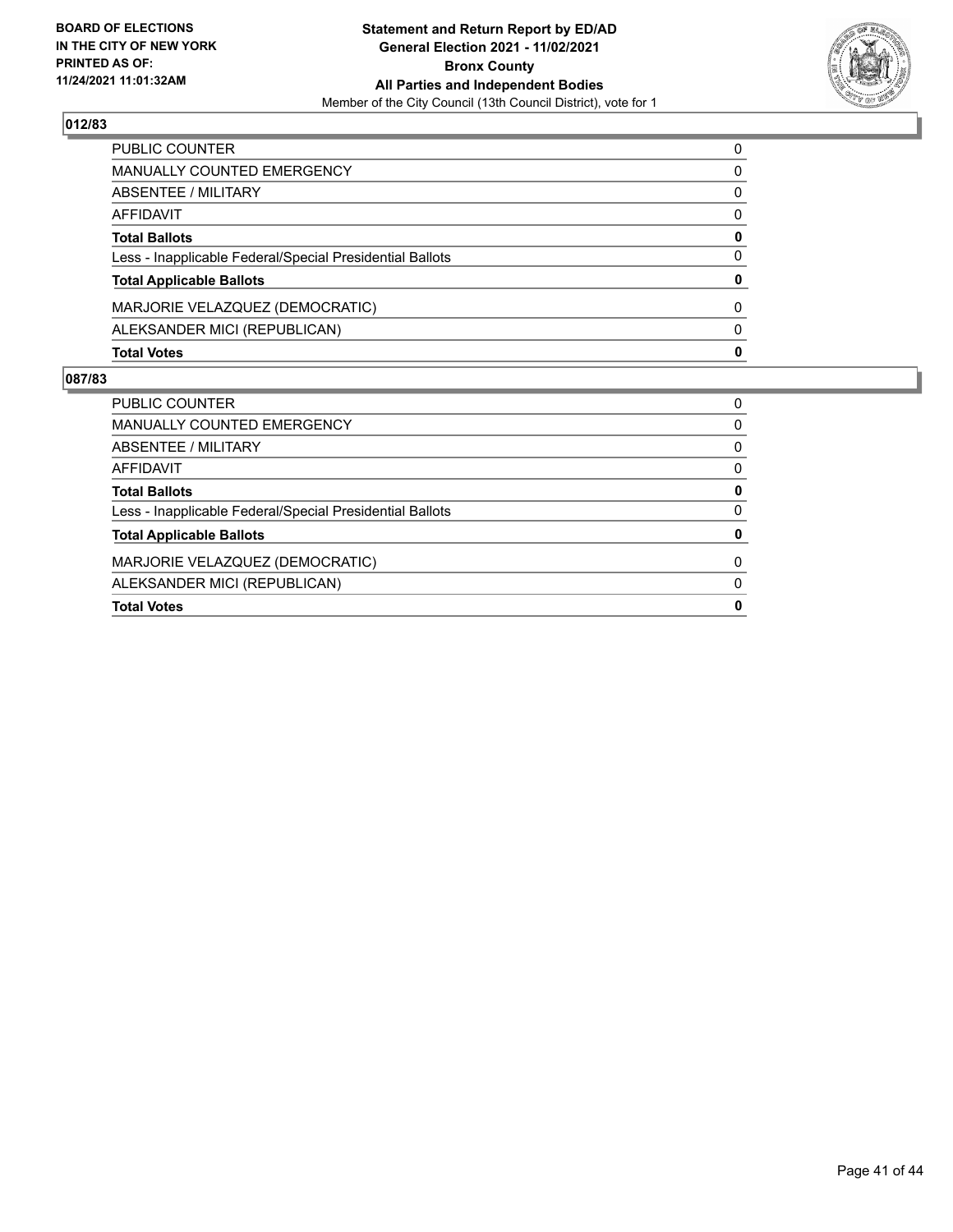

| <b>Total Votes</b>                                       | 0            |
|----------------------------------------------------------|--------------|
| ALEKSANDER MICI (REPUBLICAN)                             | <sup>0</sup> |
| MARJORIE VELAZQUEZ (DEMOCRATIC)                          | $\Omega$     |
| <b>Total Applicable Ballots</b>                          | 0            |
| Less - Inapplicable Federal/Special Presidential Ballots | 0            |
| <b>Total Ballots</b>                                     | 0            |
| AFFIDAVIT                                                | $\Omega$     |
| <b>ABSENTEE / MILITARY</b>                               | 0            |
| <b>MANUALLY COUNTED EMERGENCY</b>                        | 0            |
| PUBLIC COUNTER                                           | $\Omega$     |

### **044/87**

| PUBLIC COUNTER                                           | 42             |
|----------------------------------------------------------|----------------|
| <b>MANUALLY COUNTED EMERGENCY</b>                        | 0              |
| <b>ABSENTEE / MILITARY</b>                               | 6              |
| <b>AFFIDAVIT</b>                                         | $\overline{2}$ |
| <b>Total Ballots</b>                                     | 50             |
| Less - Inapplicable Federal/Special Presidential Ballots | 0              |
| <b>Total Applicable Ballots</b>                          | 50             |
| MARJORIE VELAZQUEZ (DEMOCRATIC)                          | 34             |
| ALEKSANDER MICI (REPUBLICAN)                             | 13             |
| <b>Total Votes</b>                                       | 47             |
| Unrecorded                                               | 3              |
|                                                          |                |

| <b>PUBLIC COUNTER</b>                                    | 20 |
|----------------------------------------------------------|----|
| <b>MANUALLY COUNTED EMERGENCY</b>                        | 0  |
| ABSENTEE / MILITARY                                      |    |
| <b>AFFIDAVIT</b>                                         | 0  |
| <b>Total Ballots</b>                                     | 21 |
| Less - Inapplicable Federal/Special Presidential Ballots | 0  |
| <b>Total Applicable Ballots</b>                          | 21 |
| MARJORIE VELAZQUEZ (DEMOCRATIC)                          | 11 |
| ALEKSANDER MICI (REPUBLICAN)                             | 9  |
| <b>Total Votes</b>                                       | 20 |
| Unrecorded                                               |    |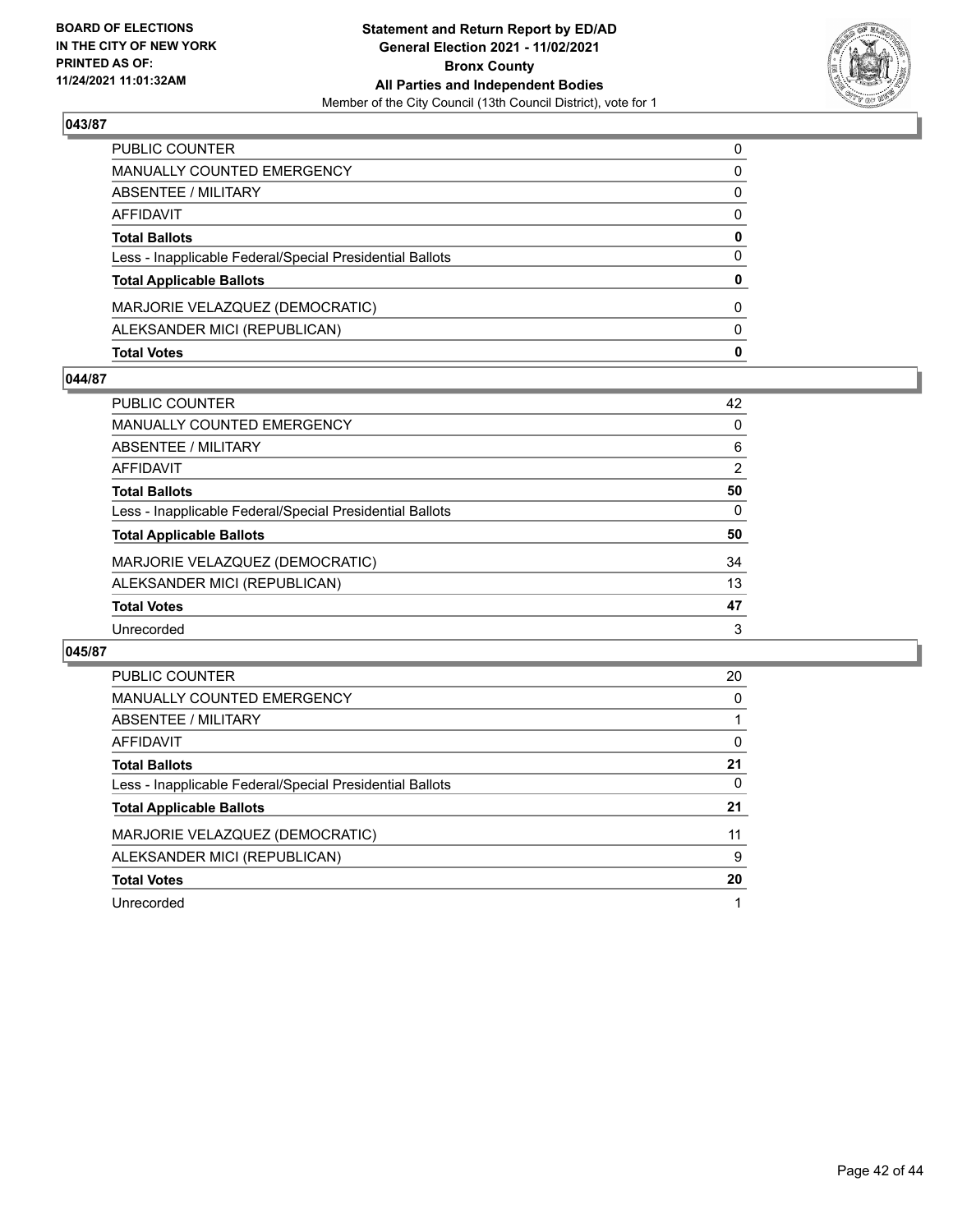

| <b>Total Votes</b>                                       | 0        |
|----------------------------------------------------------|----------|
| ALEKSANDER MICI (REPUBLICAN)                             | 0        |
| MARJORIE VELAZQUEZ (DEMOCRATIC)                          | $\Omega$ |
| <b>Total Applicable Ballots</b>                          | 0        |
| Less - Inapplicable Federal/Special Presidential Ballots | 0        |
| <b>Total Ballots</b>                                     | 0        |
| AFFIDAVIT                                                | 0        |
| ABSENTEE / MILITARY                                      | 0        |
| <b>MANUALLY COUNTED EMERGENCY</b>                        | 0        |
| PUBLIC COUNTER                                           | $\Omega$ |

| <b>PUBLIC COUNTER</b>                                    | 0        |
|----------------------------------------------------------|----------|
| <b>MANUALLY COUNTED EMERGENCY</b>                        | 0        |
| ABSENTEE / MILITARY                                      | 0        |
| AFFIDAVIT                                                | 0        |
| <b>Total Ballots</b>                                     | 0        |
| Less - Inapplicable Federal/Special Presidential Ballots | 0        |
| <b>Total Applicable Ballots</b>                          | 0        |
| MARJORIE VELAZQUEZ (DEMOCRATIC)                          | $\Omega$ |
| ALEKSANDER MICI (REPUBLICAN)                             | $\Omega$ |
| <b>Total Votes</b>                                       | 0        |
|                                                          |          |